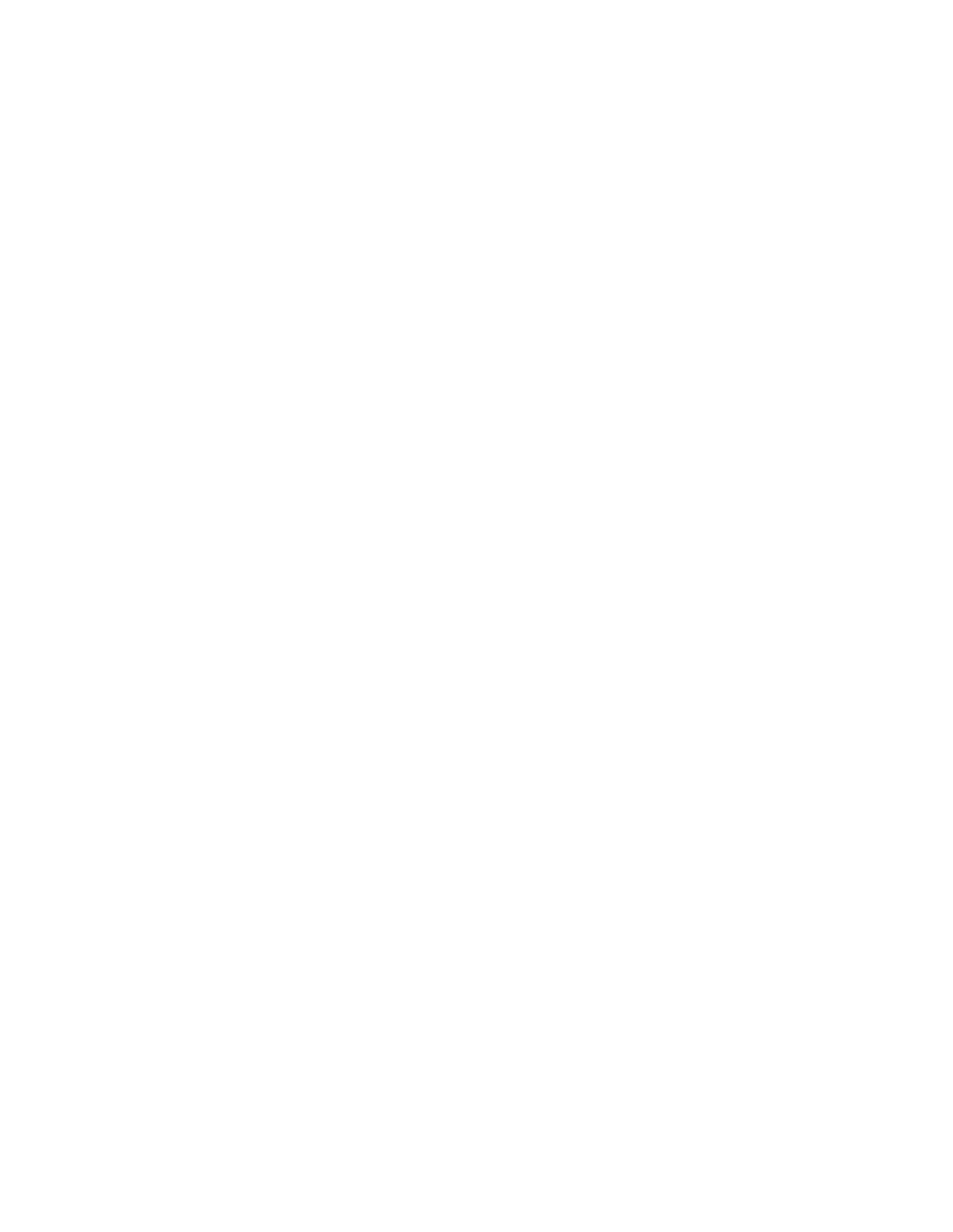

2970 Hillside Leveling System<br>for 9650 STS, 9660 STS, 9760 STS, 9860 STS **AND 9750 STS John Deere Combines** 

# **TABLE OF CONTENTS**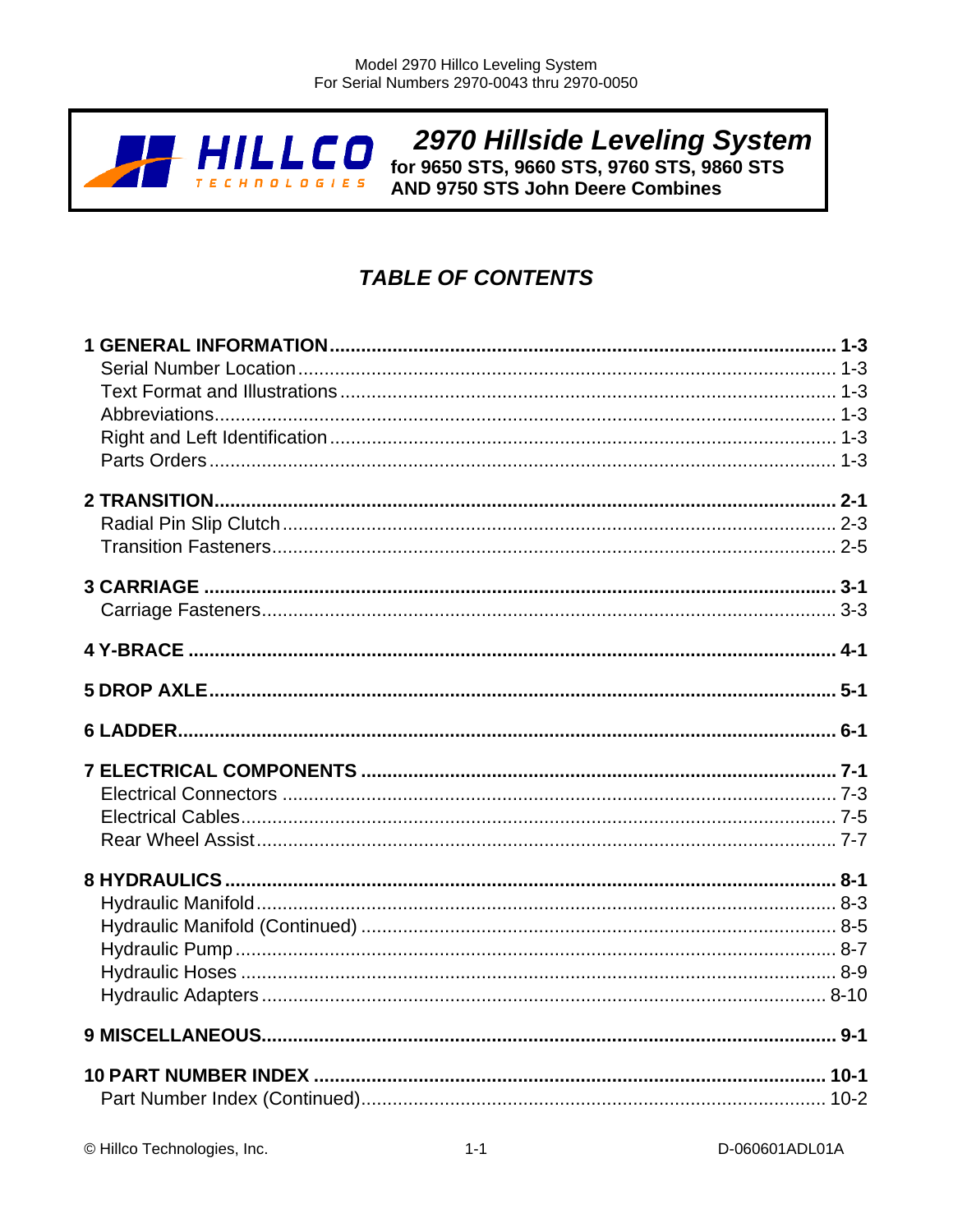Hillco Technologies, Inc. 107 1<sup>st</sup> Avenue Nezperce Id. 83543

Fax 208.937.2280 Phone 208.937.2461 Toll Free 800.937.2461

www.hillcotechnologies.com

© Hillco Technologies, Inc. 1-2 1-2 D-060601ADL01A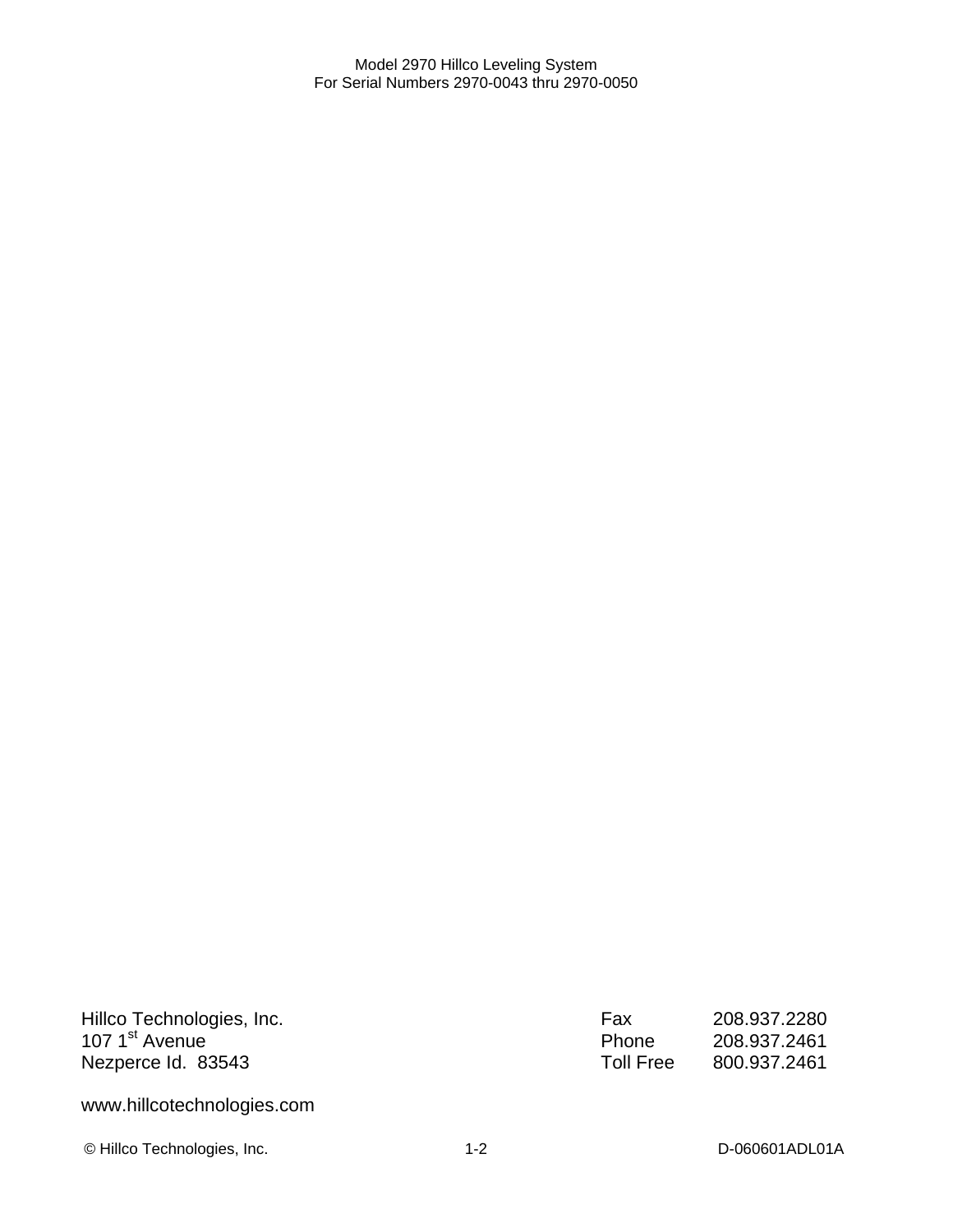### Model 2970 Hillco Leveling System For Serial Numbers 2970-0043 thru 2970-0050 **1** *GENERAL INFORMATION*

### *SERIAL NUMBER LOCATION*



### *TEXT FORMAT AND ILLUSTRATIONS*

**The arrangement of this parts catalog is for easy identification of parts. All parts are illustrated in exploded views in proper relation to each other. Some diagrams refer to other pages for further information. Reference numbers used in the illustrations refer to line numbers in the part lists. The part lists appear to the right of all diagrams and correspond with those diagrams. Included in the part lists, along with the reference numbers are part numbers, part descriptions and the quantity of the part required per leveling system.** 

### *ABBREVIATIONS*

**SN** "Serial Number" refers to the serial number given to each leveling system (by Hillco Technologies), as well as the serial number given to the combine (by the specific combine manufacturer) the leveling system is installed upon. This abbreviation is used interchangeably in both instances. Each model 2970 Leveling System uses the following serial number format: 2970-XXXX (sequential numbers).

**ASM** "Assembly" refers to a whole grouping of parts (usually shown in the diagram corresponding with the page where "ASM" is shown unless otherwise noted). Some assemblies have parts that are sold separately, however some must be purchased as a single unit. Hillco Product Specialists will be able to assist you with any questions.

**NS** "Not Shown" refers to a part that is not depicted in the illustration.

### *RIGHT AND LEFT IDENTIFICATION*

The reference to right-hand and left-hand in this catalog is identified by the operator sitting in the operator's seat, looking toward the front of the machine (in normal forward travel).

### *PARTS ORDERS*

Orders must specify product model, serial number, correct part number, complete description, quantity required, method of shipment, shipping address, and billing address.

© Hillco Technologies, Inc. 1-3 D-060601ADL01A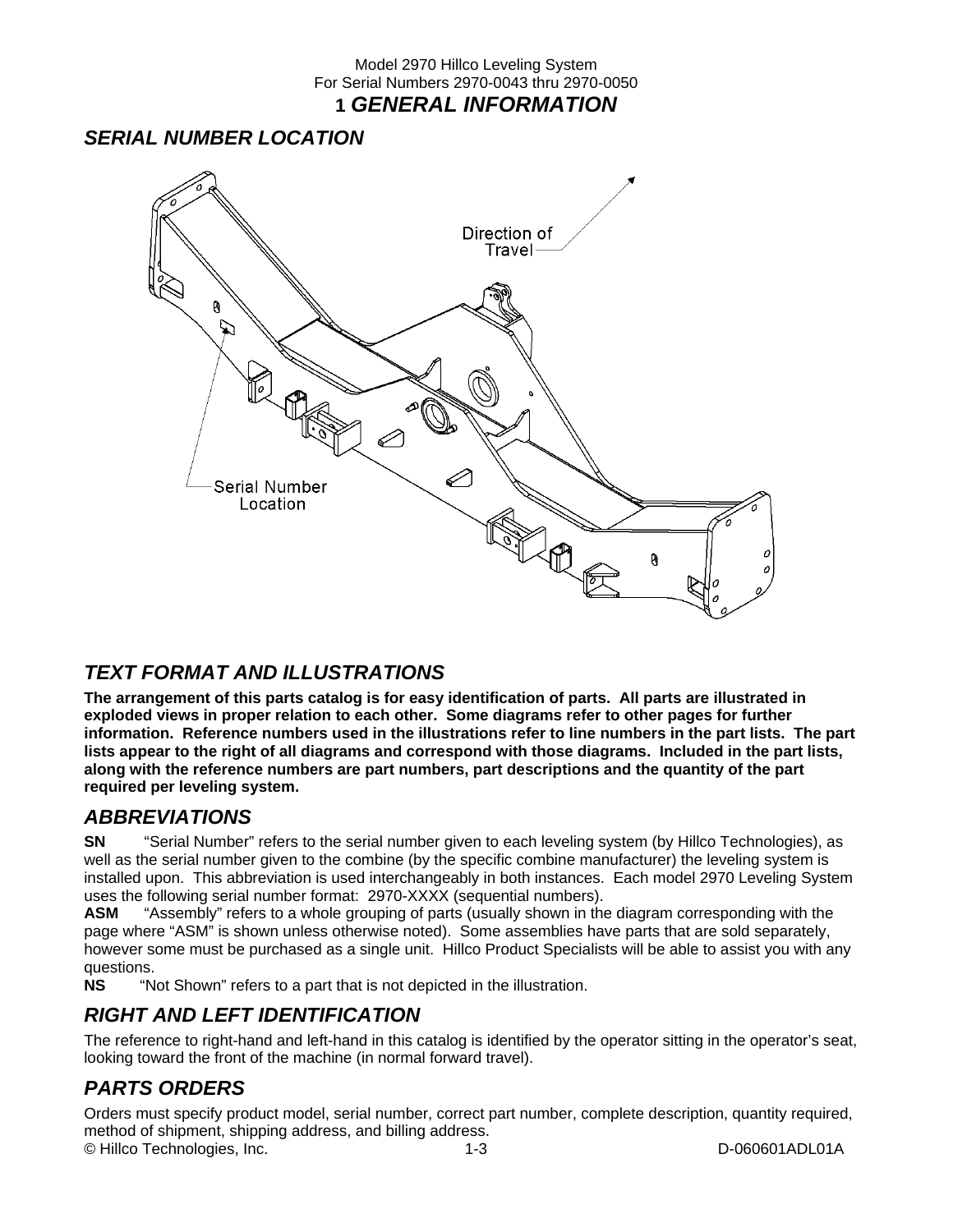



© Hillco Technologies, Inc. 2-1 D-060601ADL01A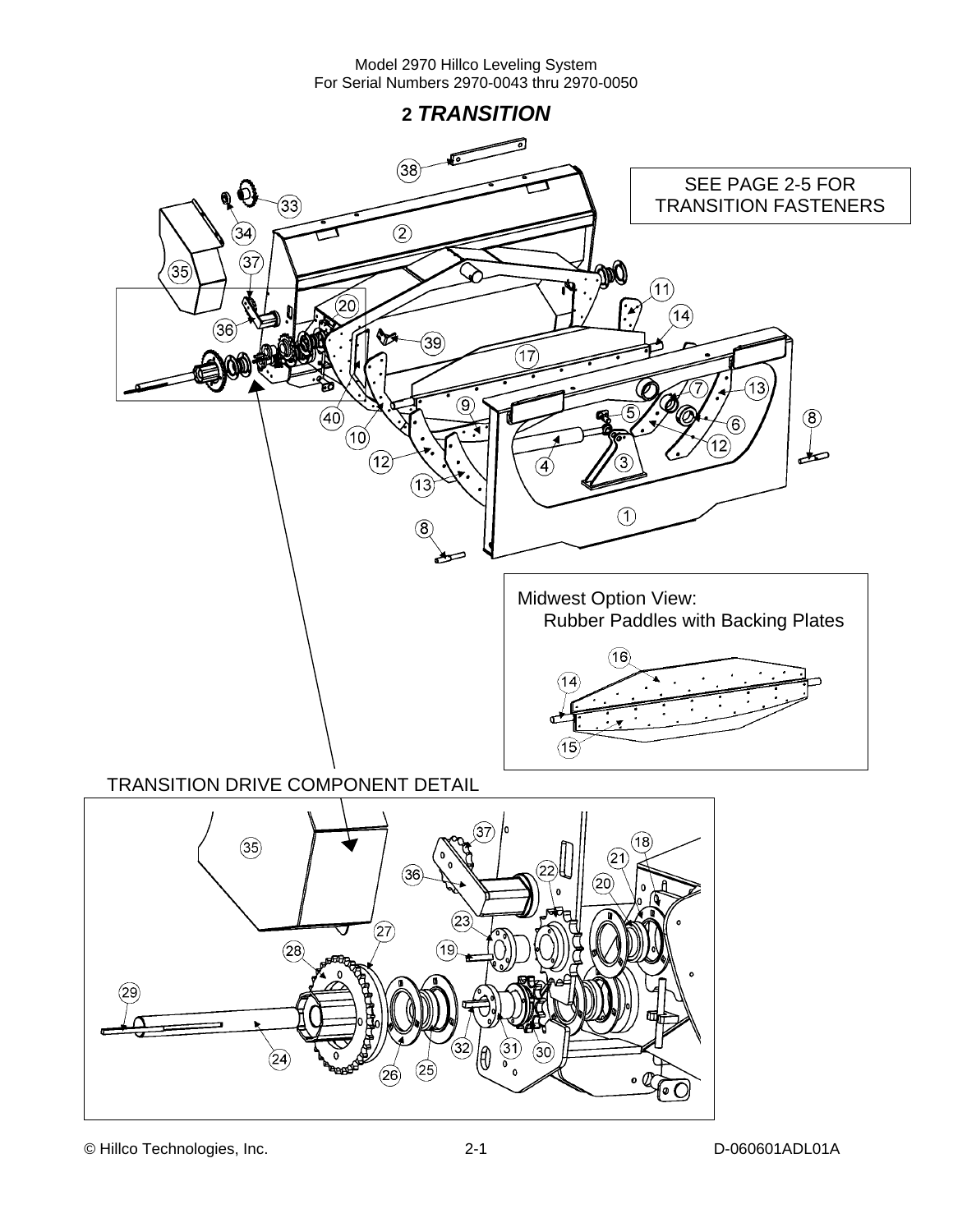|                 |                        |                   | <b>TRANSITION COMPONENTS</b>                                  |                                                        |
|-----------------|------------------------|-------------------|---------------------------------------------------------------|--------------------------------------------------------|
| REF.            | PART NO.               | QTY.              | <b>PART NAME</b>                                              | <b>NOTES</b>                                           |
| $\mathbf 1$     | LA-228893              | 1                 | TA ADAPTER ASM                                                |                                                        |
| 2               | LA-234952              | $\mathbf{1}$      | <b>TT THROAT ASM</b>                                          |                                                        |
| 3               | LA-229022              | 1                 | TM MOUNT ASM, ROD                                             |                                                        |
| 4               | HC-100706              | $\mathbf{1}$      | CYLINDER, SLAVE, 2-1/2 X 12-1/2                               | SEE HYDRAULICS PAGE 8-1                                |
| <b>NS</b>       | HC-134191              | $\mathbf{1}$      | SEAL KIT, SLAVE CYLINDER                                      |                                                        |
| 5               | LA-229071              | $\overline{2}$    | TM PIN ASM, TRIM CYLINDER                                     |                                                        |
| <b>NS</b>       | LM-237751              | $\mathbf{1}$      | LM STOP, SLAVE CYL ROD                                        | MIDWEST COMBINES WITH 6-ROW<br><b>CORN HEAD</b>        |
| <b>NS</b>       | LM-237761              | $\mathbf{1}$      | LM STOP, SLAVE CYL BASE                                       | <b>MIDWEST COMBINES WITH 6-ROW</b><br><b>CORN HEAD</b> |
| 6               | LM-226841              | $\mathbf{1}$      | TM COLLAR, PIVOT                                              |                                                        |
| 7               | LTP-241721             | $\mathbf{1}$      | <b>BUSHING, GRAPHITE</b>                                      |                                                        |
| 8               | LM-229192              | $\overline{2}$    | TM ROD, LOCK                                                  |                                                        |
| <b>NS</b>       | MC-135531              | 2                 | SPRING, COMPRESSION                                           |                                                        |
| 9               | LM-229152              | 1                 | TM PLATE, WEAR BOTTOM                                         |                                                        |
| 10              | LM-229161              | $\mathbf{1}$      | TM PLATE, WEAR LH                                             |                                                        |
| 11              | LM-229171              | $\mathbf{1}$      | TM PLATE, WEAR RH                                             |                                                        |
| 12              | LM-249861              | 2                 | TM PLT, BACKING                                               |                                                        |
| 13              | LP-249871              | 2                 | TM UHMW, BACKING                                              |                                                        |
|                 |                        |                   | <b>BEATER SHAFT</b>                                           |                                                        |
| 14              | LA-249611              | $\mathbf{1}$      | TB ASM, SHAFT                                                 |                                                        |
| 15              | LM-228442              | $\overline{2}$    | TB PLATE, PADDLE BACKING                                      | <b>MIDWEST COMBINES ONLY</b>                           |
| 16              | LP-228881              | $\overline{2}$    | TB PADDLE, RUBBER                                             | MIDWEST COMBINES ONLY                                  |
| 17              | LM-238341              | $\overline{2}$    | TB PADDLE, METAL                                              | NORTHWEST COMBINES ONLY                                |
| 18              | LA-229051              | $\overline{2}$    | TM MOUNT ASM, BEATER                                          |                                                        |
| 19              | LS-212701              | $\mathbf{1}$      | TM KEY, BEATER DRIVE, 3/8 X 2                                 |                                                        |
| 20              | MC-100548              | 2                 | BEARING INSERT, 1-7/16, NON-RELUBE                            |                                                        |
| 21              | MC-101339              | 2                 | FLANGETTES, RND BEARING                                       |                                                        |
| 22              | MC-135501              | $\mathbf{1}$      | SPROCKET, 16T 80P TAPER BORE HRD                              |                                                        |
| 23              | MC-135511              | $\mathbf{1}$      | HUB, SPLIT TAPER 1-7/16                                       |                                                        |
| <b>NS</b>       | LP-232162              | 1                 | TM ROLLER CHAIN, 28 PIN 80P                                   | JACK SHAFT TO BEATER SHAFT                             |
| <b>NS</b>       | MC-139341              | $\mathbf{1}$      | LINK, CONNECTING, 80P                                         |                                                        |
| <b>NS</b>       | MC-139351              | 1                 | LINK, OFFSET, 80P                                             |                                                        |
|                 |                        |                   | TRANSITION THROAT JACK SHAFT                                  |                                                        |
| 24              | LM-229142              | 1                 | TM SHAFT, JACK                                                |                                                        |
| 25              | MC-100548              | 2                 | BEARING INSERT, 1-7/16, NON-RELUBE                            |                                                        |
| 26              | MC-101339              | 2                 | FLANGETTES, RND BEARING                                       |                                                        |
| 27<br>28        | MC-136921<br>LM-226532 | 1<br>$\mathbf{1}$ | RADIAL PIN SLIP CLUTCH<br>TM SPROCKET, RADIAL PIN SLIP CLUTCH |                                                        |
|                 |                        |                   |                                                               |                                                        |
| 29              | LS-244471              | 1                 | TM KEY, RADIAL PIN SLIP CLUTCH                                |                                                        |
| 30              | MC-135491              | 1                 | SPROCKET, 11T 80P TAPER BORE HRD                              |                                                        |
| 31              | MC-135511              | 1                 | HUB, SPLIT TAPER 1-7/16<br>TM KEY, BEATER DRIVE, 3/8 X 2      |                                                        |
| 32<br><b>NS</b> | LS-212701<br>LP-255131 | 1<br>1            | TM CHAIN, 72 PIN 60P                                          | DRIVE SPROCKET TO SLIP CLUTCH                          |
| <b>NS</b>       | MC-139361              | 1                 | LINK, CONNECTING, 60P                                         |                                                        |
|                 |                        |                   |                                                               |                                                        |
| NS.             | MC-139371              | 1                 | LINK, OFFSET, 60P<br><b>FEEDER HOUSE BEATER DRIVE</b>         |                                                        |
|                 |                        |                   |                                                               |                                                        |
| 33              | LA-235891              | 1                 | TM DRIVE ASM TRAN., 21T 21SP/60P                              |                                                        |
| 34              | MC-142001              | 2                 | 1PC COLLAR, SPLIT, 1-3/8 BORE                                 |                                                        |
| 35              | LM-236232              | 1.                | TM SHIELD, DRIVE<br><b>TENSIONER</b>                          |                                                        |
|                 |                        |                   |                                                               |                                                        |
| 36              | MC-100546<br>MC-100237 | 1<br>$\mathbf{1}$ | <b>TENSIONER</b>                                              |                                                        |
| 37<br>ΝS        | MC-139241              | 1.                | SPROCKET, IDLER, 15T 60P 5/8B<br>TENSIONER HARDWARE KIT       |                                                        |
|                 |                        |                   | OPTIONAL- FOR COMBINES WITH CONTOUR MASTER                    |                                                        |
|                 |                        | 1                 | LM FLAT, CM BAR                                               |                                                        |
| 38              | LM-254781              |                   |                                                               |                                                        |
|                 |                        |                   | <b>OPTIONAL - PADDLE BEATER ANTI-WRAP</b>                     |                                                        |
| 39              | LA-260051              | 2                 | TM ASM, ANTI-WRAP                                             |                                                        |
| 40              | LM-260041              | 2                 | TM PLT, NARROWING                                             |                                                        |
| NS.             | LA-243121              | 1                 | <b>TRANSITION THROAT NARROWING KIT</b>                        |                                                        |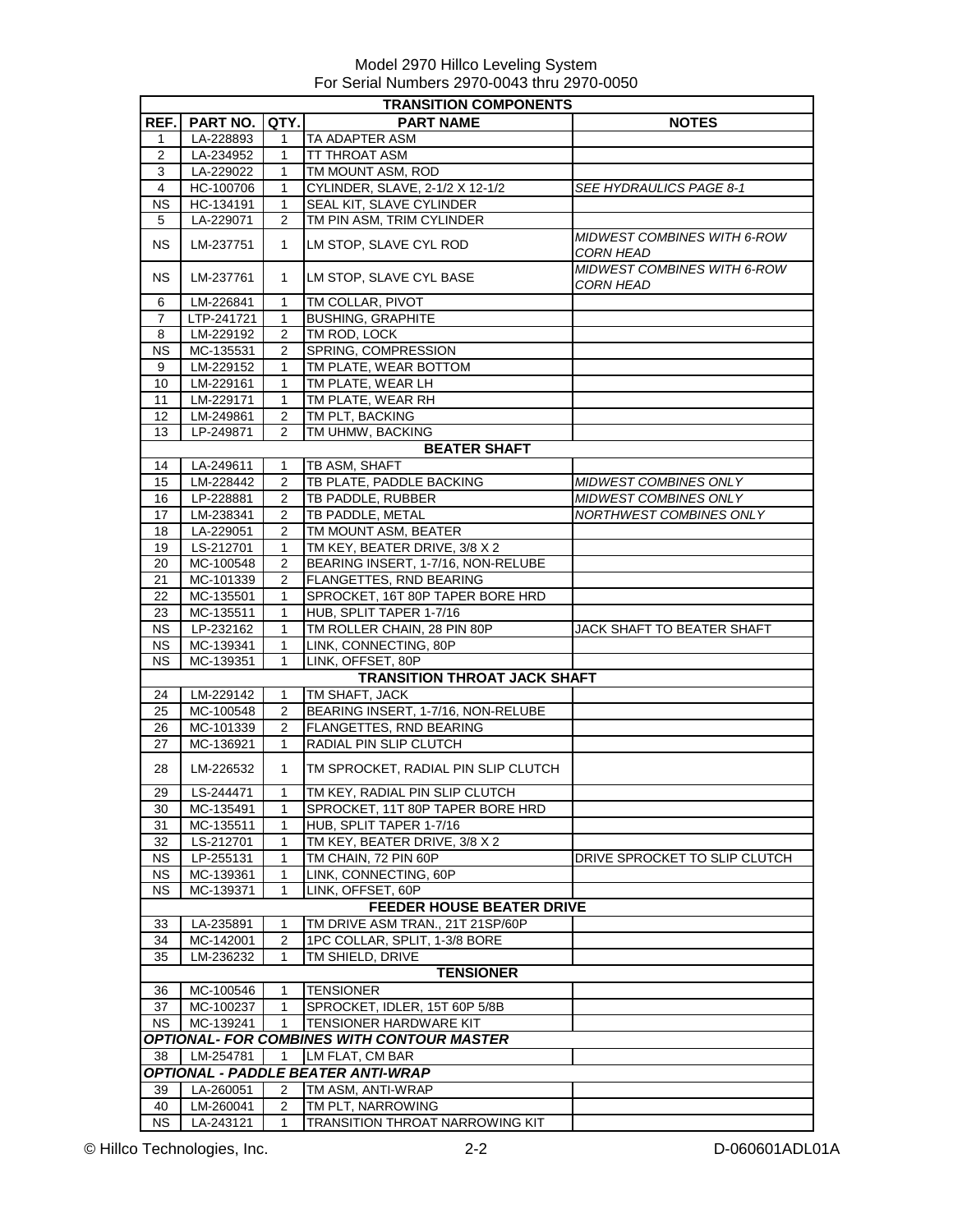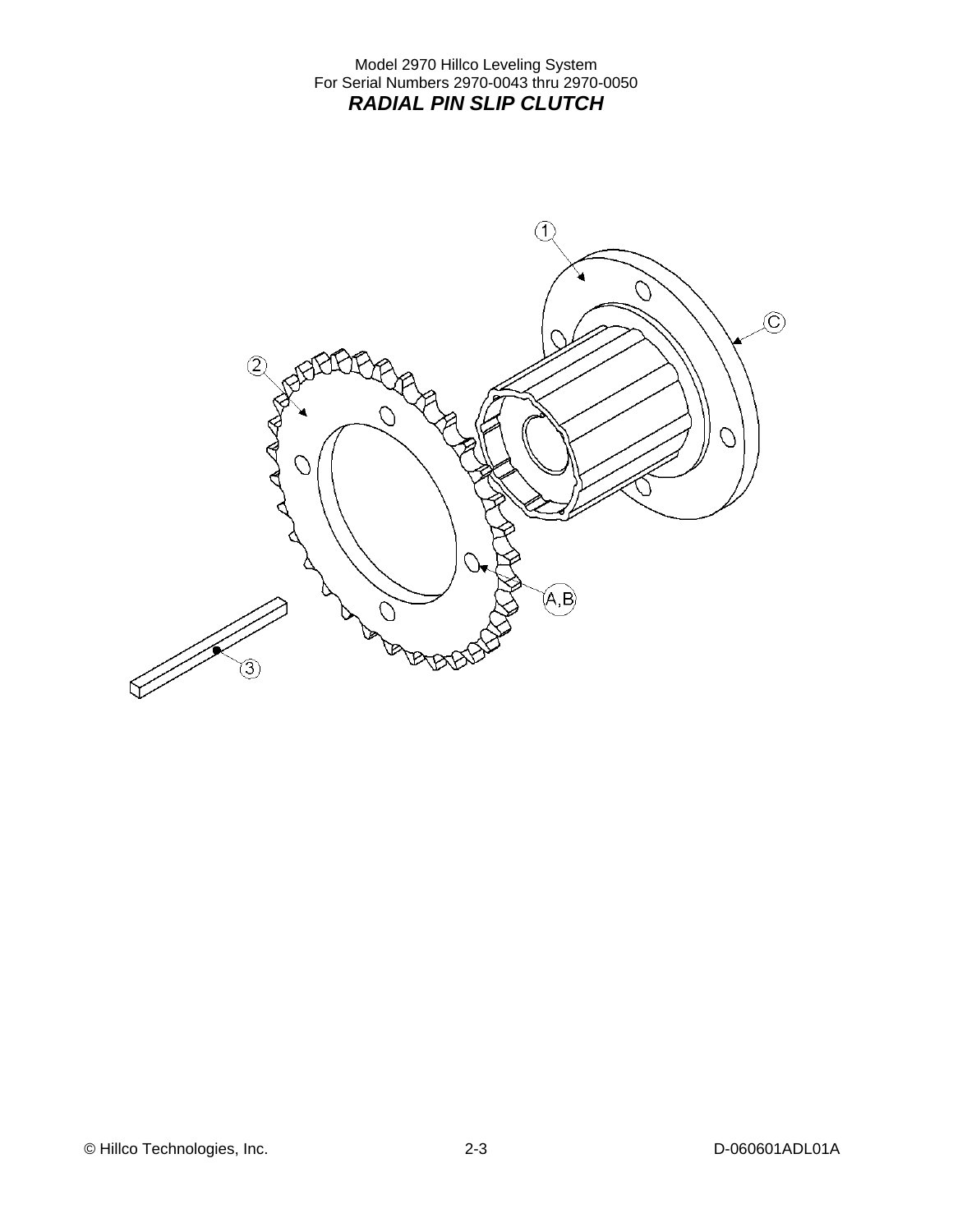| RADIAL PIN SLIP CLUTCH COMPONENTS |                 |               |                                        |              |  |
|-----------------------------------|-----------------|---------------|----------------------------------------|--------------|--|
| REF.                              | <b>PART NO.</b> | QTY.          | <b>PART NAME</b>                       | <b>NOTES</b> |  |
|                                   | MC-136921       |               | <b>IRADIAL PIN SLIP CLUTCH</b>         |              |  |
| 2                                 | LM-226532       |               | <b>TM SPROCKET, RADIAL SLIP CLUTCH</b> |              |  |
| 3                                 | LS-244471       | $\mathcal{P}$ | <b>TM KEY, RADIAL PIN SLIP CLUTCH</b>  |              |  |
|                                   |                 |               | RADIAL PIN SLIP CLUTCH FASTENERS       |              |  |
| Α                                 | F-HC8-08F20     |               | HC8 1/2-20 X 1-1/4                     |              |  |
| B                                 | <b>F-LW-08A</b> | 4             | $LW$ 1/2 HD                            |              |  |
| С                                 | F-SSS-06C08     | 2             | SCREW, SOCKET SET 3/8-16 X 2           |              |  |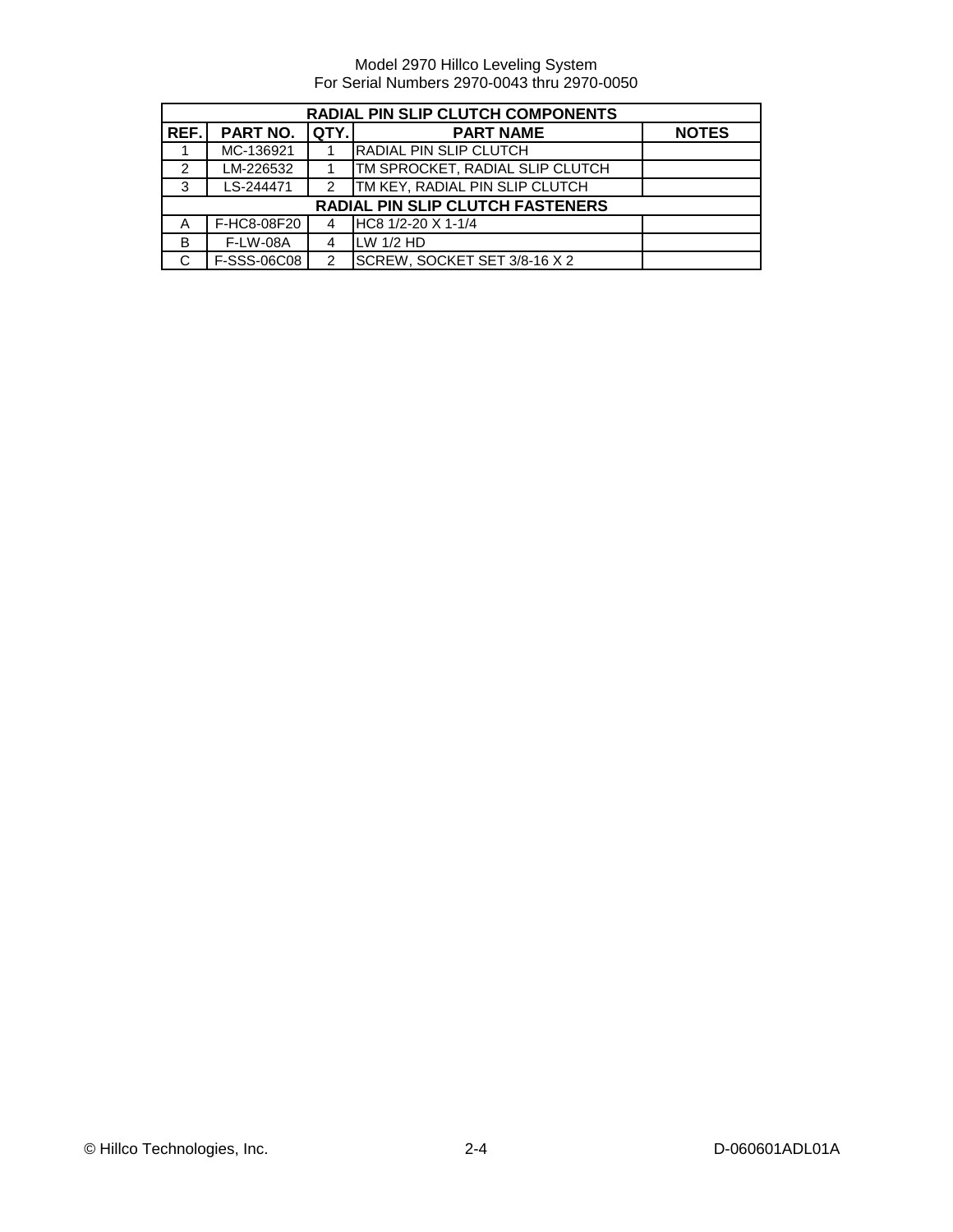

TRANSITION DRIVE COMPONENT FASTENERS DETAIL

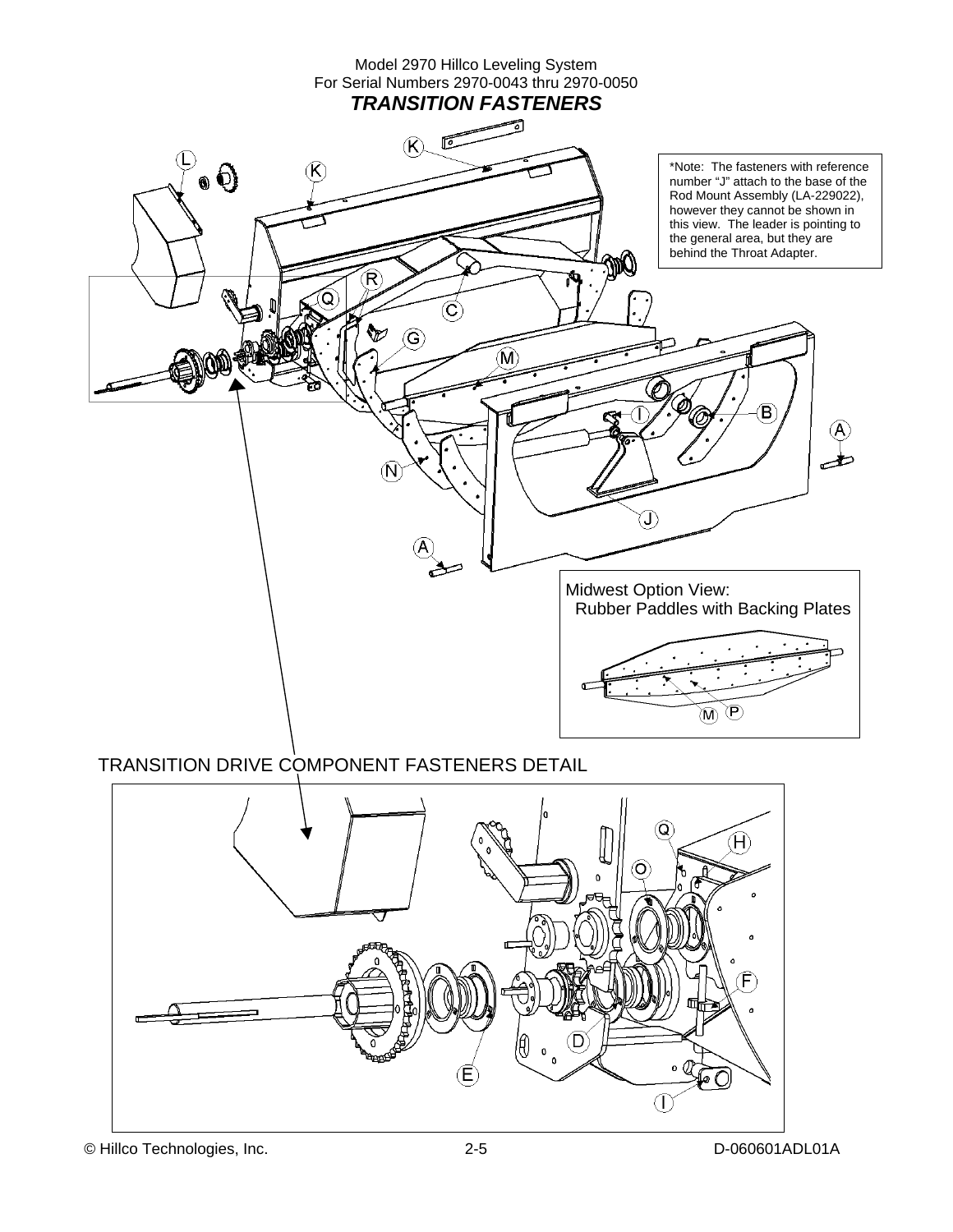|                         | <b>TRANSITION FASTENERS</b>             |                 |                                     |                                                                                                      |  |
|-------------------------|-----------------------------------------|-----------------|-------------------------------------|------------------------------------------------------------------------------------------------------|--|
| REF.                    | PART NO.                                | QTY.            | <b>PART NAME</b>                    | <b>WHERE USED</b>                                                                                    |  |
| A                       | F-SHC-10M070F                           | 2               | SHCS-8.8 M10 X 1.5O X 70            | THA HEADER LOCK                                                                                      |  |
| B                       | F-HC-16M120E                            | 1               | HC-10.9 M16 X 2.00 X 120            | <b>MAIN PIVOT PIN COLLAR</b>                                                                         |  |
| B                       | F-HNS-16ME                              | 1               | HN-10.9 M16 X 2.00 STOVER           | <b>MAIN PIVOT PIN COLLAR</b>                                                                         |  |
| $\overline{\text{c}}$   | F-MB-14NR40                             | 3               | MACH BUSH 14 GA NR 2-1/2" ID        | <b>MAIN PIVOT PIN</b>                                                                                |  |
| D                       | F-HCF-10M020E                           | 3               | FLHC-10.9 M10 X 1.50 X 20           | INNER 3-BOLT JS BEARING                                                                              |  |
| E                       | F-CB-10M030F                            | 3               | CARR-8.8 M10 X 1.50 X 30            | <b>OUTER 3-BOLT JS BEARING</b>                                                                       |  |
| E                       | F-HNF-10MF                              | 3               | FLHN-8.8 M10 X 1.50                 | OUTER 3-BOLT JS BEARING                                                                              |  |
| F                       | F-FWH-08                                | $\overline{4}$  | FW 1/2 HD YELLOW                    | BEATER BRNG TAKE-UP BLT                                                                              |  |
| F                       | F-HNJ-12MF                              | 4               | HN-8.8 M12 X 1.75 JAM               | BEATER BRNG TAKE-UP BLT                                                                              |  |
| G                       | F-FHS-8M015E                            | 29              | FHSC-10.9 M8 X 1.25 X 15            | <b>UHMW WEAR PLATES</b>                                                                              |  |
| $\overline{H}$          | F-CB-12M040F                            | 8               | CARR-8.8 M12 X 1.75 X 40            | TT BEATER BRNG MNT PLT                                                                               |  |
| $\overline{\mathsf{H}}$ | F-HNF-12MF                              | 8               | FLHN-8.8 M12 X 1.75                 | TT BEATER BRNG MNT PLT                                                                               |  |
| $\mathbf{I}$            | F-HCF-10M020F                           | $\overline{2}$  | FLHC-8.8 M10 X 1.50 X 20            | SLAVE CYL MNT PIN                                                                                    |  |
| J                       | F-HC-16M050E                            | 3               | HC-10.9 M16 X 2.00 X 50             | <b>ROD MNT</b>                                                                                       |  |
| J                       | F-HNS-16ME                              | 3               | HN-10.9 M16 X 2.00 STOVER           | <b>ROD MNT</b>                                                                                       |  |
| K                       | F-HCF-12M040E                           | 4               | FLHC-10.9 M12 X 1.75 X 40           | <b>TRANSITION MNT- FOR SN</b><br>$[9750 (-688210); 9650 (-686329)]$                                  |  |
| K                       | F-HCF-16M040E                           | 4               | FLHC-10.9 M16 X 2.00 X 40           | <b>TRANSITION MNT</b><br>ALL 60 SERIES COMBINES;<br>[9750 (688211- ); 9650 (688330-<br>$\mathcal{H}$ |  |
| L                       | F-HNF-10MF                              | 2               | FLHN-8.8 M10 X 1.50                 | TM DRIVE SHIELD                                                                                      |  |
| L                       | F-HCF-10M020F                           | 2               | FLHC-8.8 M10 X 1.50 X 20            | TM DRIVE SHIELD                                                                                      |  |
| M                       | F-HNSF-12ME                             | 9               | FLHN-10.9 M12 X 1.75 STOVER         | STEEL BEATER PADDLES OR PADDLE<br><b>BACKING PLATES</b>                                              |  |
| м                       | F-HCF-12M080E                           | 9               | FLHC-10.9 M12 X 1.75 X 80           | STEEL BEATER PADDLES OR PADDLE<br><b>BACKING PLATES</b>                                              |  |
| $\mathsf{N}$            | F-HCF-12M040E                           | 10 <sup>1</sup> | FLHC-10.9 M12 X 1.75 X 40           | <b>BACKING PLATES</b>                                                                                |  |
| $\circ$                 | F-HCF-10M020F                           | 6               | FLHC-8.8 M10 X 1.50 X 20            | BEATER BRNG MNT PLT                                                                                  |  |
|                         | <b>FOR MIDWEST COMBINES</b>             |                 |                                     |                                                                                                      |  |
| P                       | F-EB-04C20                              | 34              | BOLT, ELEVATOR, 1/4-20 x 1-1/4 ZINC | <b>PB PADDLES</b>                                                                                    |  |
| P                       | F-HNF-04C                               | 34              | SERR. FLHN 1/4-20 ZINC              | <b>PB PADDLES</b>                                                                                    |  |
|                         | <b>OPTIONAL PADDLE BEATER ANTI-WRAP</b> |                 |                                     |                                                                                                      |  |
| Q                       | F-HCF-10M025E                           | $\overline{4}$  | FLHC-10.9 M10 X 1.50 X 25           | <b>ANTI-WRAP ASSEMBLIES</b>                                                                          |  |
| Q                       | F-HNF-10ME                              | 4               | FLHN-10.9 M10 X 1.50                | <b>ANTI-WRAP ASSEMBLIES</b>                                                                          |  |
| $\overline{R}$          | F-HC-06M020F                            | 6               | HC-8.8 M6 X 1.0 X 20                | THROAT NARROWING PLATES                                                                              |  |
| $\mathsf{R}$            | F-HNF-06MF                              | 6               | FLHN-8.8 M6 X 1.0                   | THROAT NARROWING PLATES                                                                              |  |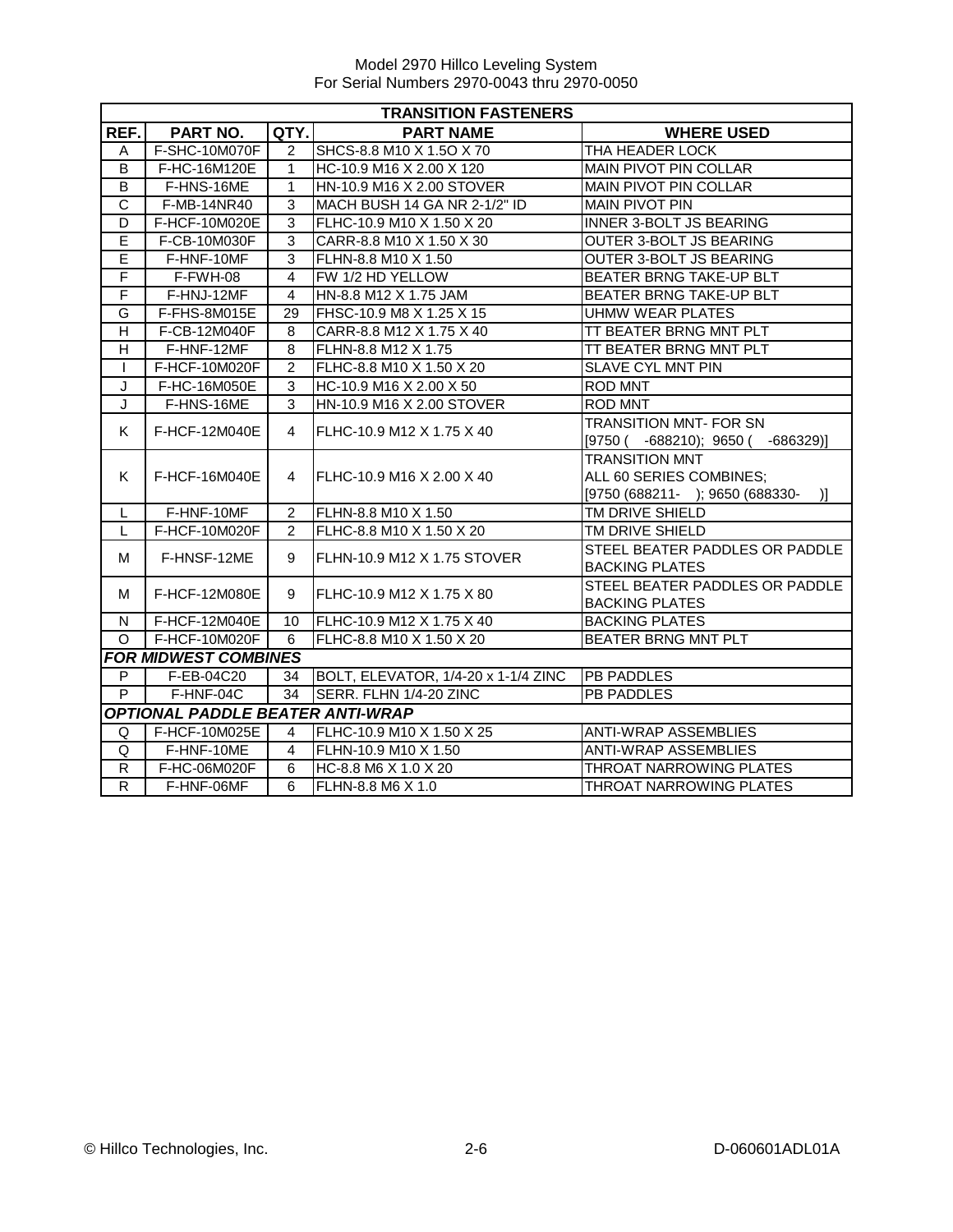# **3** *CARRIAGE*



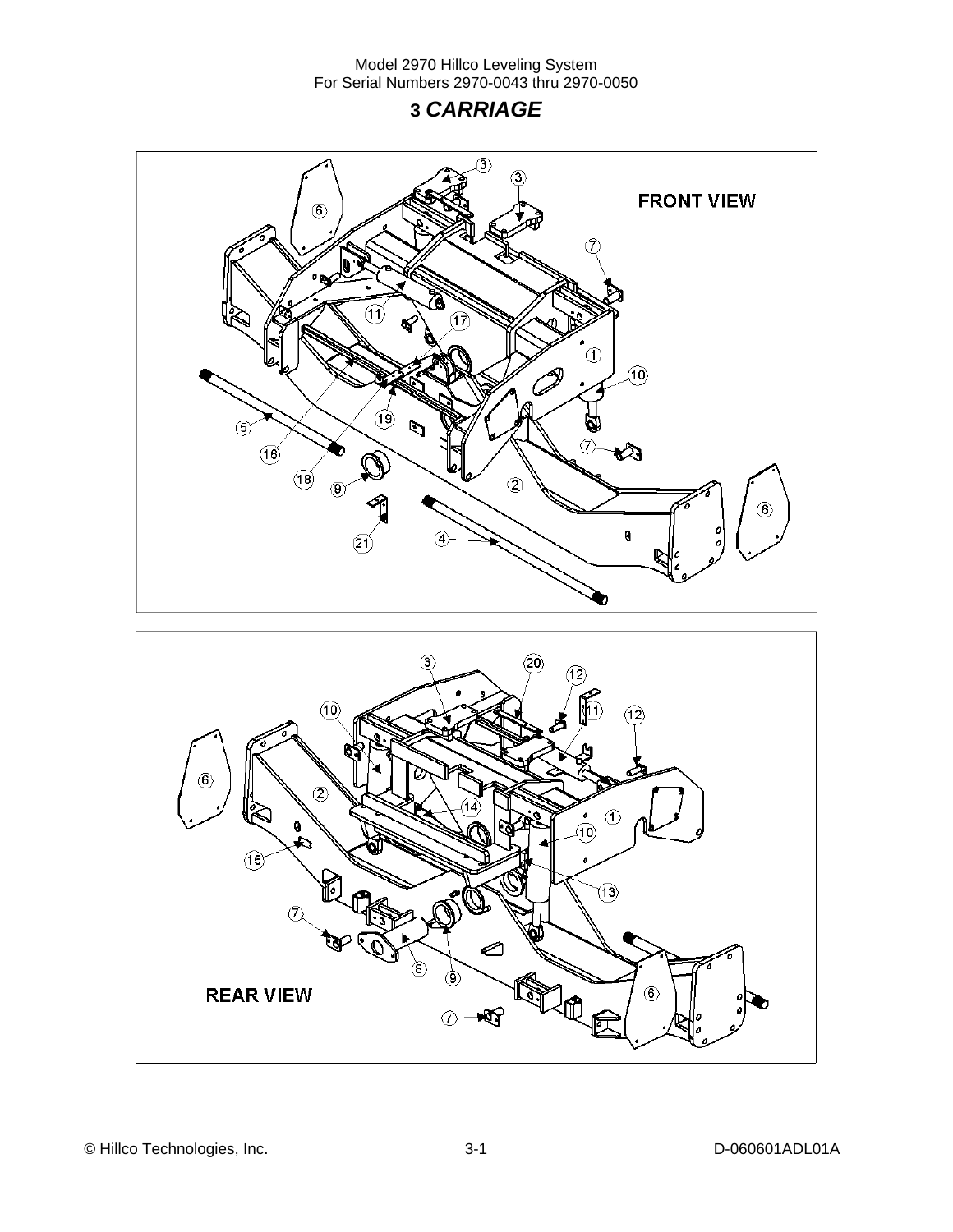| <b>CARRIAGE COMPONENTS</b> |              |                |                                          |                                                      |  |
|----------------------------|--------------|----------------|------------------------------------------|------------------------------------------------------|--|
| REF.                       | PART NO.     | QTY.           | <b>PART NAME</b>                         | <b>NOTES</b>                                         |  |
| 1                          | LA-234923    | 1              | CO ASM, 2970                             |                                                      |  |
| $\overline{2}$             | LA-234964    | 1              | <b>CU ASM, 122.5</b>                     |                                                      |  |
| <b>NS</b>                  | LA-234943    | 1              | <b>CU ASM, 114.5</b>                     | OPTIONAL--FOR MIDWEST<br><b>COMBINES</b>             |  |
| 3                          | LA-235711    | $\overline{c}$ | CM PLATE ASM, TOP                        |                                                      |  |
| 4                          | MC-134261    | $\mathbf{1}$   | COUNTER SHAFT, 1228 MM, LEFT             | RG&P, 122.5 UNDERCARRIAGE,<br>NO EXTENSIONS          |  |
| 4                          | MC-134281    | $\mathbf{1}$   | COUNTER SHAFT, 1126.5 MM, LEFT           | RG&P, 114.5 UNDERCARRIAGE,<br>NO EXTENSIONS          |  |
| 4                          | MC-134301    | $\mathbf{1}$   | COUNTER SHAFT, 1175.5 MM, LEFT           | RG&P, 114.5 UNDERCARRIAGE,<br>WITH EXTENSIONS        |  |
| 5                          | MC-134271    | $\mathbf{1}$   | COUNTER SHAFT, 951 MM, RIGHT             | RG&P, 122.5, UNDERCARRIAGE,<br>NO EXTENSIONS         |  |
| 5                          | MC-134291    | 1              | COUNTER SHAFT, 849.5, RIGHT              | RG&P, 114.5 UNDERCARRIAGE,<br>NO EXTENSIONS          |  |
| 5                          | MC-134311    | 1              | COUNTER SHAFT, 898.5 MM, RIGHT           | RG&P, 114.5 UNDERCARRIAGE,<br><b>WITH EXTENSIONS</b> |  |
| 6                          | LP-230241    | $\overline{c}$ | CM CAP, AXLE                             |                                                      |  |
| $\overline{7}$             | LA-230551    | 4              | CM PIN ASM, MAIN CYLINDER                |                                                      |  |
| 8                          | LA-229252    | 1              | CM PIN ASM, MAIN PIVOT                   |                                                      |  |
| $\boldsymbol{9}$           | LP-103871    | $\overline{c}$ | CO BUSHING, PIVOT                        |                                                      |  |
| 10                         | HC-103227    | $\overline{c}$ | CYLINDER, MAIN LEVELING                  | SEE HYDRAULICS PAGE 8-1                              |  |
| 11                         | HC-101842    | 1              | CYLINDER, MASTER                         | SEE HYDRAULICS PAGE 8-1                              |  |
| 12                         | LA-229071    | $\overline{c}$ | TM PIN ASM, TRIM CYLINDER                |                                                      |  |
| 13                         | HC-139151    | 2              | VALVE, 3-PORT COUNTERBALANCE             | SEE HYDRAULICS PAGE 8-1                              |  |
| 14                         | LM-234653    | 1              | EM MOUNT, CONTROL BOX                    |                                                      |  |
| 15                         | LA-256001    | 1              | TAG, SERIAL NUMBER                       |                                                      |  |
| 16                         | LM-260121    | $\mathbf{1}$   | CM TUBE, HOSE HANGER                     |                                                      |  |
| 17                         | LM-260131    | 1              | CM MOUNT, HYDRO HOSE                     |                                                      |  |
| 18                         | LM-260141    | $\mathbf{1}$   | CM MNT, HDR LIFT CYL HOSE                |                                                      |  |
| 19                         | LM-260151    | 1              | CM CLAMP, HOSE MOUNT                     |                                                      |  |
|                            |              |                | <b>MISCELLANEOUS CARRIAGE COMPONENTS</b> |                                                      |  |
| 20                         | LM-248781    | $\mathbf{1}$   | LM FLT, BRAKELINE BRACKET                |                                                      |  |
| 21                         | LM-261861    | $\mathbf{1}$   | HM MOUNT, HYDRO HOSE CLAMP               | <b>BOLTS TO TRANSMISSION</b>                         |  |
| <b>NS</b>                  | LM-255531    | $\mathbf{1}$   | BEHRINGER CLAMP, SPACER                  |                                                      |  |
| <b>NS</b>                  | MC-137521    | $\overline{2}$ | HOSE CLAMP, TANDEM                       |                                                      |  |
| <b>NS</b>                  | MC-137531    | 2              | HOSE CLAMP, TANDEM COVER PLATE           |                                                      |  |
| <b>NS</b>                  | HC-142051    | 1              | SLEEVE, ABRASION, E- BRAKE CABLE         |                                                      |  |
| <b>NS</b>                  | HC-142061    | 1              | SLEEVE, ABRASION, SHIFT CABLE            |                                                      |  |
| <b>NS</b>                  | LP-249321    | $\overline{2}$ | CM SPACER, SHIPPING                      |                                                      |  |
| <b>NS</b>                  | MC-142921    | $\overline{2}$ | <b>EMERGENCY BRAKE CABLES</b>            |                                                      |  |
| <b>NS</b>                  | F-HNN-05F    | 2              | <b>HN,5/16-24 NYLOCK</b>                 | <b>EMERGENCY BRAKE CABLE</b>                         |  |
| <b>NS</b>                  | F-HC-08M090F | 2              | HC-8.8 M8 X 1.25 X 90                    | <b>CLAMP FOR HYDRO HOSES</b>                         |  |
| <b>NS</b>                  | F-HC-08M100F | 1              | HC-8.8 M8 X 1.25 X 100                   | CLAMP FOR HYDRO HOSES                                |  |
| <b>NS</b>                  | F-HNF-08MF   | $\overline{c}$ | FLHN-8.8 M8 X 1.25                       | <b>CLAMP FOR HYDRO HOSES</b>                         |  |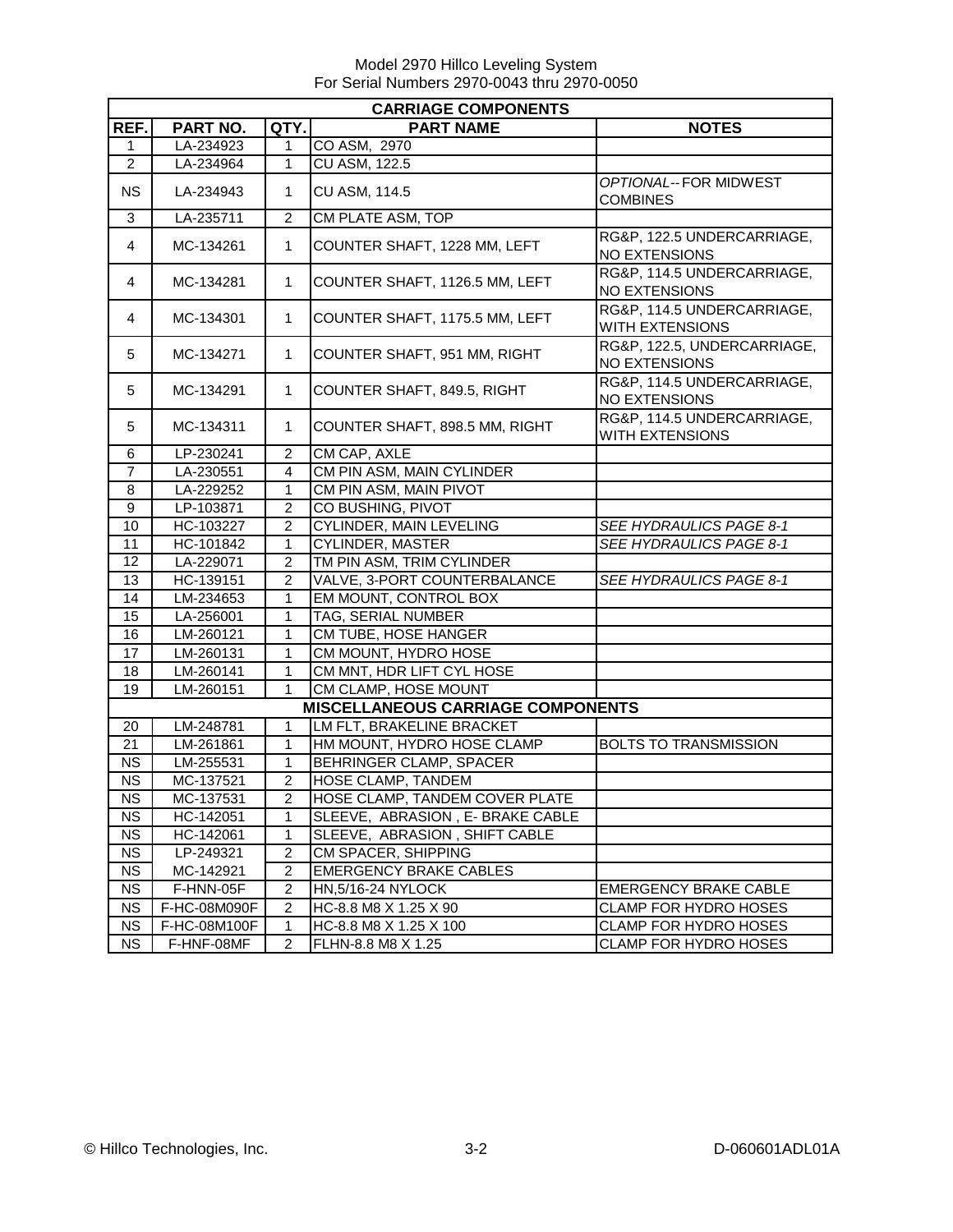### Model 2970 Hillco Leveling System For Serial Numbers 2970-0043 thru 2970-0050 *CARRIAGE FASTENERS*





© Hillco Technologies, Inc. 3-3 D-060601ADL01A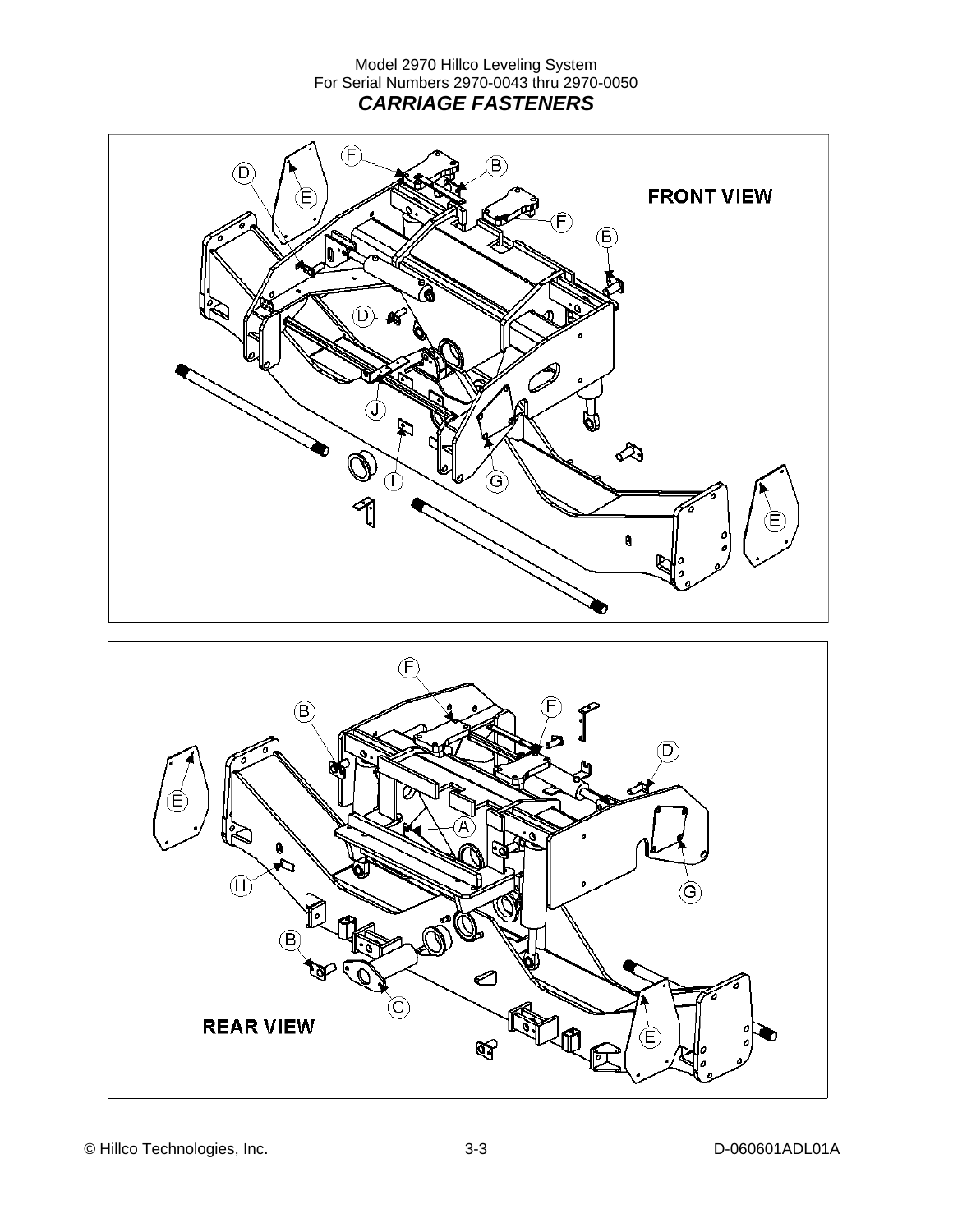Model 2970 Hillco Leveling System For Serial Numbers 2970-0043 thru 2970-0050

| <b>CARRIAGE FASTENERS</b> |                 |                |                               |                                                         |  |
|---------------------------|-----------------|----------------|-------------------------------|---------------------------------------------------------|--|
| REF.                      | <b>PART NO.</b> | QTY.           | <b>PART NAME</b>              | <b>WHERE USED</b>                                       |  |
| A                         | F-HNF-10MF      | 4              | FLHN-8.8 M10 X 1.50           | EM MOUNT, CONTROL BOX                                   |  |
| A                         | F-HC-10M025F    | $\overline{4}$ | HC-8.8 M10 X 1.50 X 25        | EM MOUNT, CONTROL BOX                                   |  |
| B                         | F-HCF-12M025F   | $\overline{4}$ | FLHC-8.8 M12 X 1.75 X 25      | <b>LEVELING CYL MNT PIN</b>                             |  |
| C                         | F-HNS-16ME      | $\mathcal{P}$  | HN-10.9 M16 X 2.00 STOVER     | <b>MAIN PVT PIN</b>                                     |  |
| D                         | F-HCF-10M020E   | $\mathcal{P}$  | FLHC-10.9 M10 X 1.50 X 20     | <b>MASTER CYL MNT PIN</b>                               |  |
| E                         | F-HCF-10M040F   | 8              | HC 8.8 M10 X 1.50 X 40 FLNG   | ORIGINAL AXLE COVER                                     |  |
| E                         | F-HNF-10MF      | 8              | <b>HC 8.8 M10 X 1.50 FLNG</b> | ORIGINAL AXLE COVER                                     |  |
| E                         | F-FWF-06020     | 8              | FW 3/8 X 1-1/4, FENDER        | <b>ORIGINAL AXLE COVER</b>                              |  |
| F                         | F-HC8-12C240    | 8              | HC8 3/4-10 X 15               | <b>OVERCARRIAGE CLAMP</b>                               |  |
| F                         | F-HNS-12C       | 8              | HN8 3/4-10 STOVER             | <b>OVERCARRIAGE CLAMP</b>                               |  |
| G                         | F-HC-16M110E    | 8              | IHC-10.9 M16 X 2.00 X 110     | <b>OVERCARRIAGE FRONT MOUNT</b>                         |  |
| G                         | F-FWHD-10       | 8              | <b>FW 5/8 HD</b>              | <b>OVERCARRIAGE FRONT MOUNT</b>                         |  |
| н                         | F-UDS-#7X06     | $\overline{2}$ | SCREW U-DRIVE, #7 X 3/8       | <b>SERIAL NUMBER PLATE</b>                              |  |
|                           | F-HCF-16M080E   | 4              | FLHC-10.9 M16 X 2.00 X 80     | TRANSMISSION                                            |  |
| $\cdot$                   | F-HC-08M060F    | $\mathcal{P}$  | IHC-8.8 M8 X 1.25 X 60        | <b>HYDRO &amp; HDR LIFT CYL HOSE</b><br><b>BRACKETS</b> |  |
| $\cdot$                   | F-HNF-08MF      | $\mathcal{P}$  | FLHN-8.8 M8 X 1.25            | <b>HYDRO &amp; HDR LIFT CYL HOSE</b><br><b>BRACKETS</b> |  |
| <b>NS</b>                 | F-PSL-04X48     | $\overline{2}$ | SNAP LOCK PIN, 1/4-3          | <b>SHIPPING SPACER</b>                                  |  |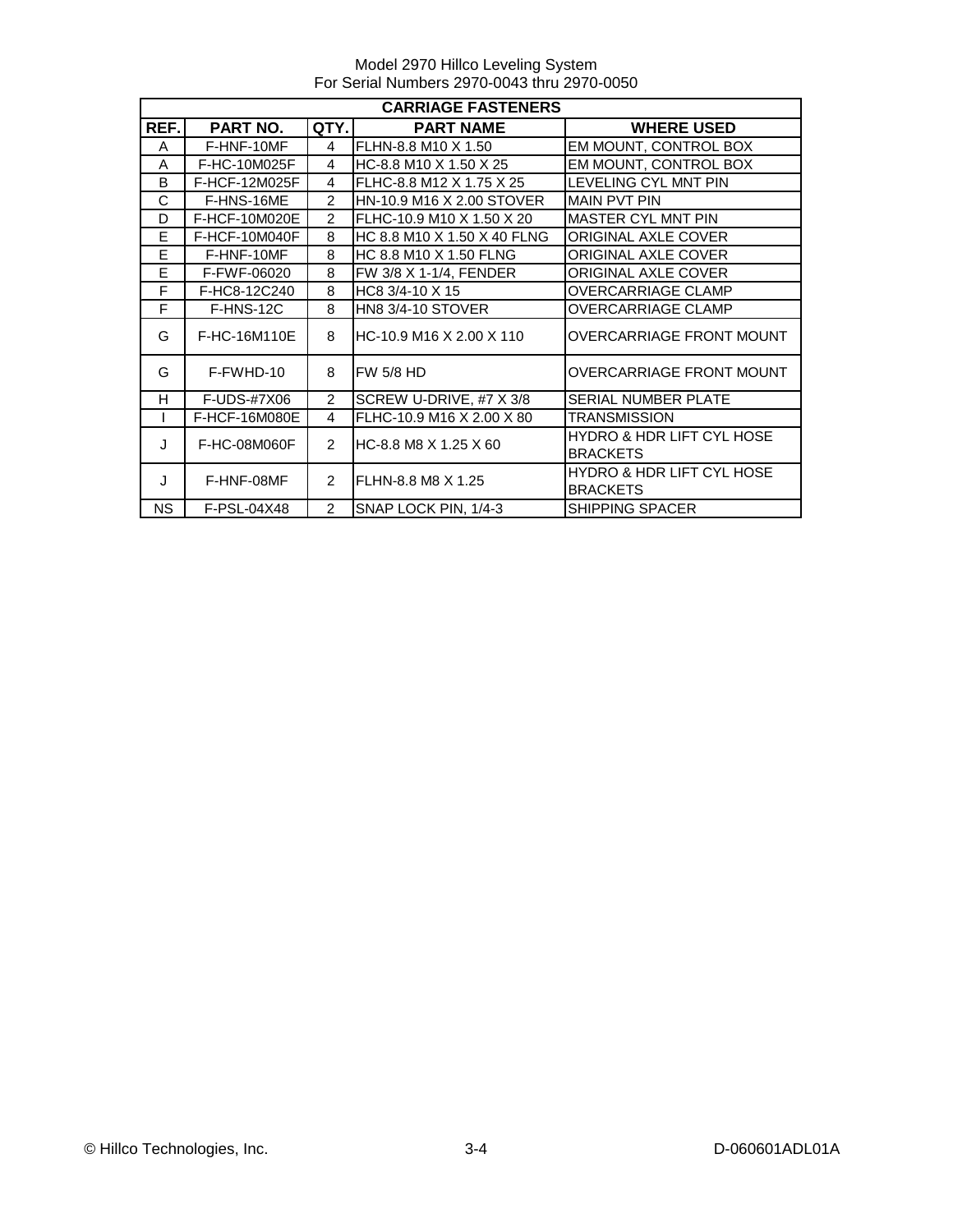## **4** *Y-BRACE*

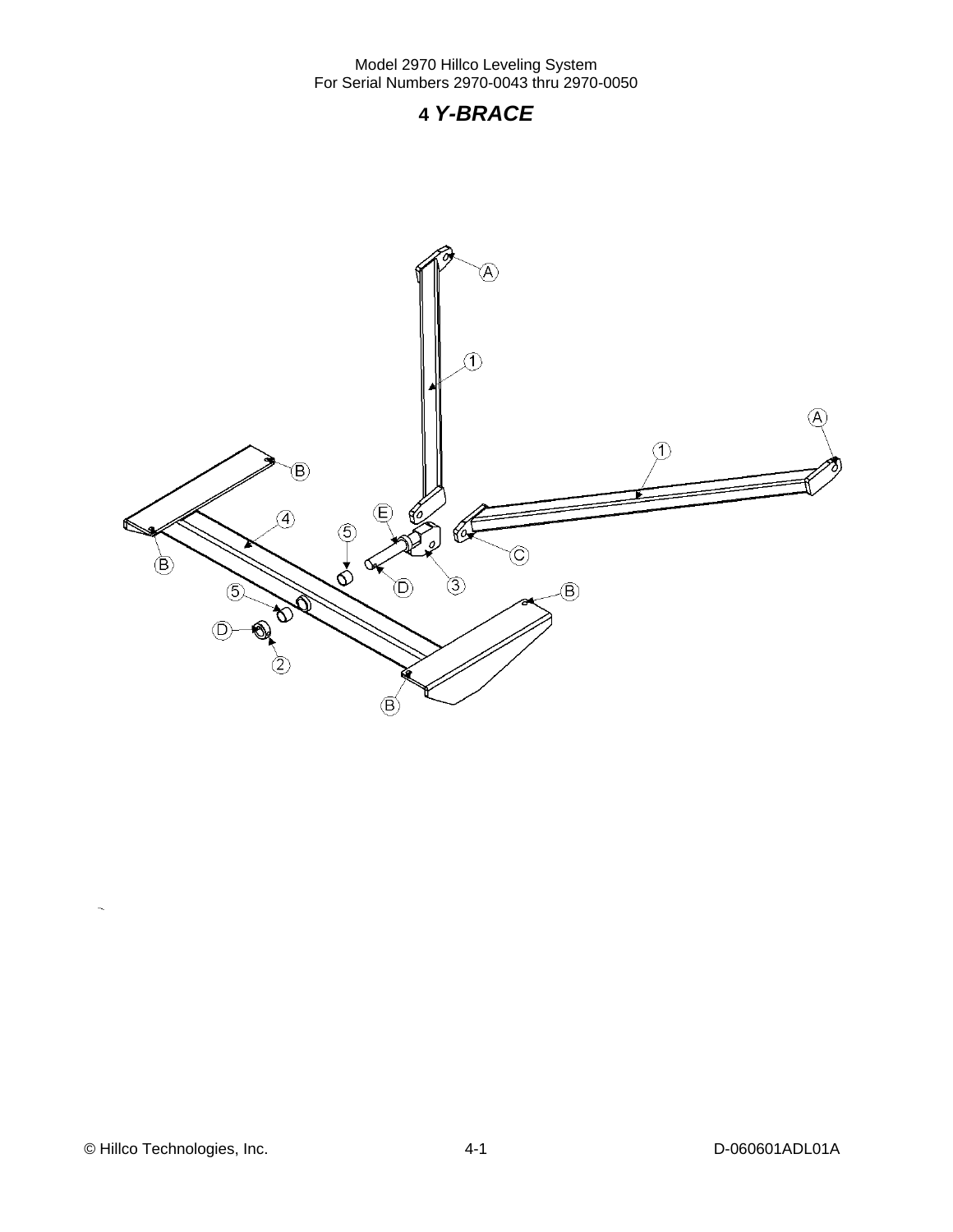|                | <b>Y-BRACE COMPONENTS</b> |                |                                |                               |  |  |
|----------------|---------------------------|----------------|--------------------------------|-------------------------------|--|--|
| REF.           | PART NO.                  | QTY.           | <b>PART NAME</b>               | <b>NOTES</b>                  |  |  |
| 1              | LA-228702                 | 2              | <b>YB ARM ASM</b>              |                               |  |  |
| $\overline{2}$ | LM-234101                 | 1              | YB COLLAR, PIVOT PIN           |                               |  |  |
| 3              | LA-228762                 | 1              | YB PIN ASM, PIVOT              |                               |  |  |
| 4              | LA-255361                 | 1              | YB SUPPORT ASM, CROSS          | FOR 60 SERIES COMBINES        |  |  |
| <b>NS</b>      | LA-234931                 | 1              | YB SUPPORT ASM, CROSS          | <b>FOR 50 SERIES COMBINES</b> |  |  |
| 5              | LM-245431                 | $\overline{2}$ | <b>BUSHING, PLANE</b>          |                               |  |  |
|                |                           |                |                                |                               |  |  |
|                |                           |                | <b>Y-BRACE FASTENERS</b>       |                               |  |  |
| REF.           | <b>PART NO.</b>           | QTY.           | <b>PART NAME</b>               | <b>WHERE USED</b>             |  |  |
| A              | F-HC-24M070E              | 2              | HC-10.9 M24 X 3.00 X 70        | <b>Y-BRACE FRNT MNT</b>       |  |  |
| A              | F-HNS-24ME                | $\mathcal{P}$  | HN-10.9 M24 X 3.00 STOVER      | <b>Y-BRACE FRNT MNT</b>       |  |  |
| B              | F-HCF-16M090F             | 4              | FLHC-10.9 M16 X 2 X 90         | Y-BRACE CROSS SUPPORT         |  |  |
|                |                           |                |                                | FOR 60 SERIES COMBINES        |  |  |
| B              | F-HNSF-16ME               | $\overline{4}$ | IFLHN 10.9 M16 X 2 STOVER FLNG | <b>Y-BRACE CROSS SUPPORT</b>  |  |  |
|                |                           |                |                                | FOR 60 SERIES COMBINES        |  |  |
| <b>NS</b>      | F-HC-12M040E              | 6              | HC-10.9 M12 X 1.75 X 40        | Y-BRACE CROSS SUPPORT         |  |  |
|                |                           |                |                                | <b>FOR 50 SERIES COMBINES</b> |  |  |
| <b>NS</b>      | F-HNS-12ME                | 6              | IHN-10.9 M12 X 1.75 STOVER     | <b>Y-BRACE CROSS SUPPORT</b>  |  |  |
|                |                           |                |                                | <b>FOR 50 SERIES COMBINES</b> |  |  |
| C              | F-HC-24M110E              | 1              | HC-10.9 M24 X 3.00 X 110       | <b>Y-BRACE REAR MNT</b>       |  |  |
| C              | F-HNS-24ME                | 1              | HN-10.9 M24 X 3.00 STOVER      | <b>Y-BRACE REAR MNT</b>       |  |  |
| D              | F-HC-12M080E              | 1              | HC-10.9 M12 X 1.75 X 80        | Y-BRACE PVT PIN COLLAR        |  |  |
| D              | F-HNS-12ME                | 1              | HN-10.9 M12 X 1.75 STOVER      | Y-BRACE PVT PIN COLLAR        |  |  |
| E              | F-MB-18NR24               | 20             | MACH BUSH 18GA NR 1-1/2" ID    | Y-BRACE PVT PIN               |  |  |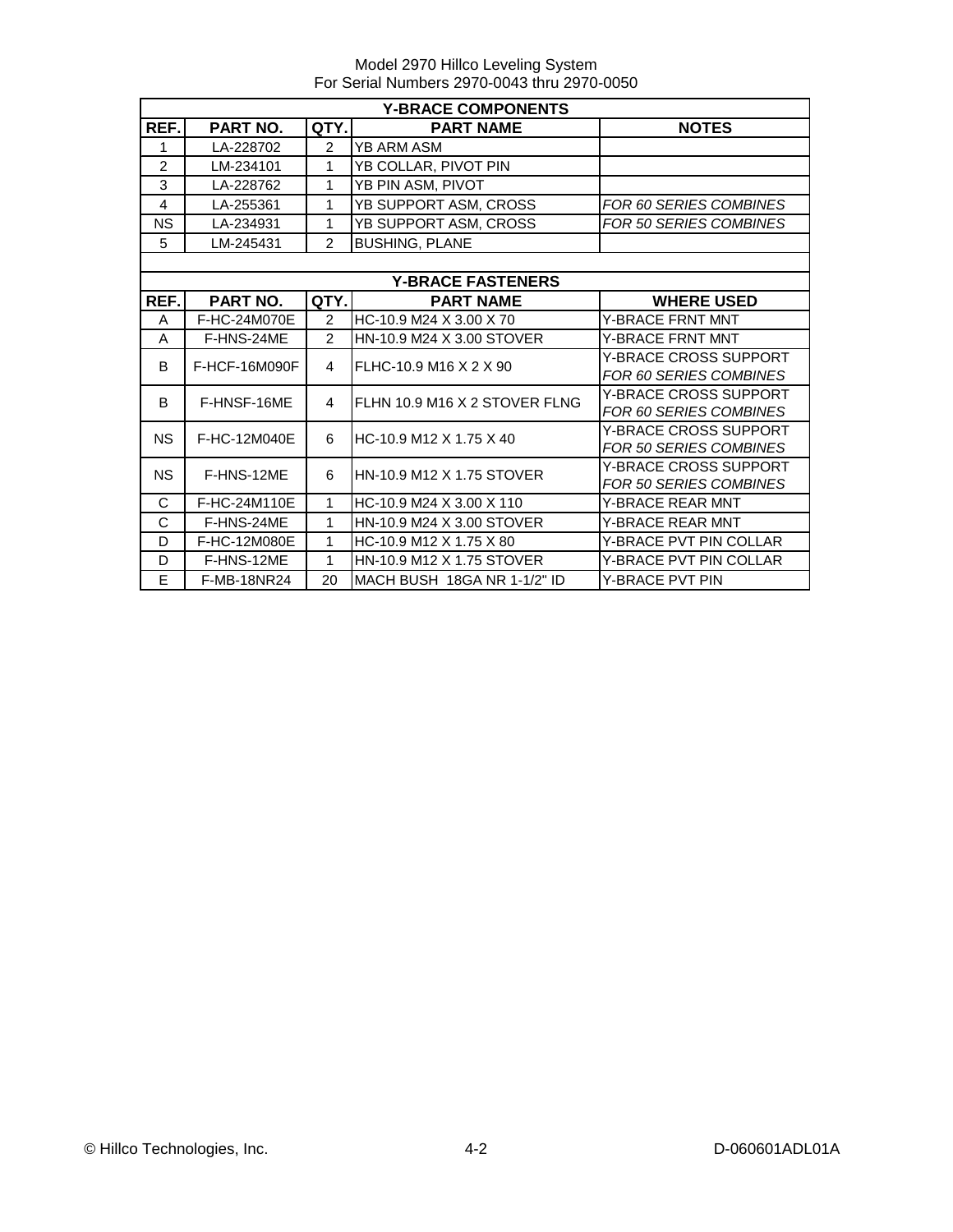# **5** *DROP AXLE*



© Hillco Technologies, Inc. 2008 1999 12:30 12:40 12:40 13:40 13:40 14:40 14:40 14:40 15-1 D-060601ADL01A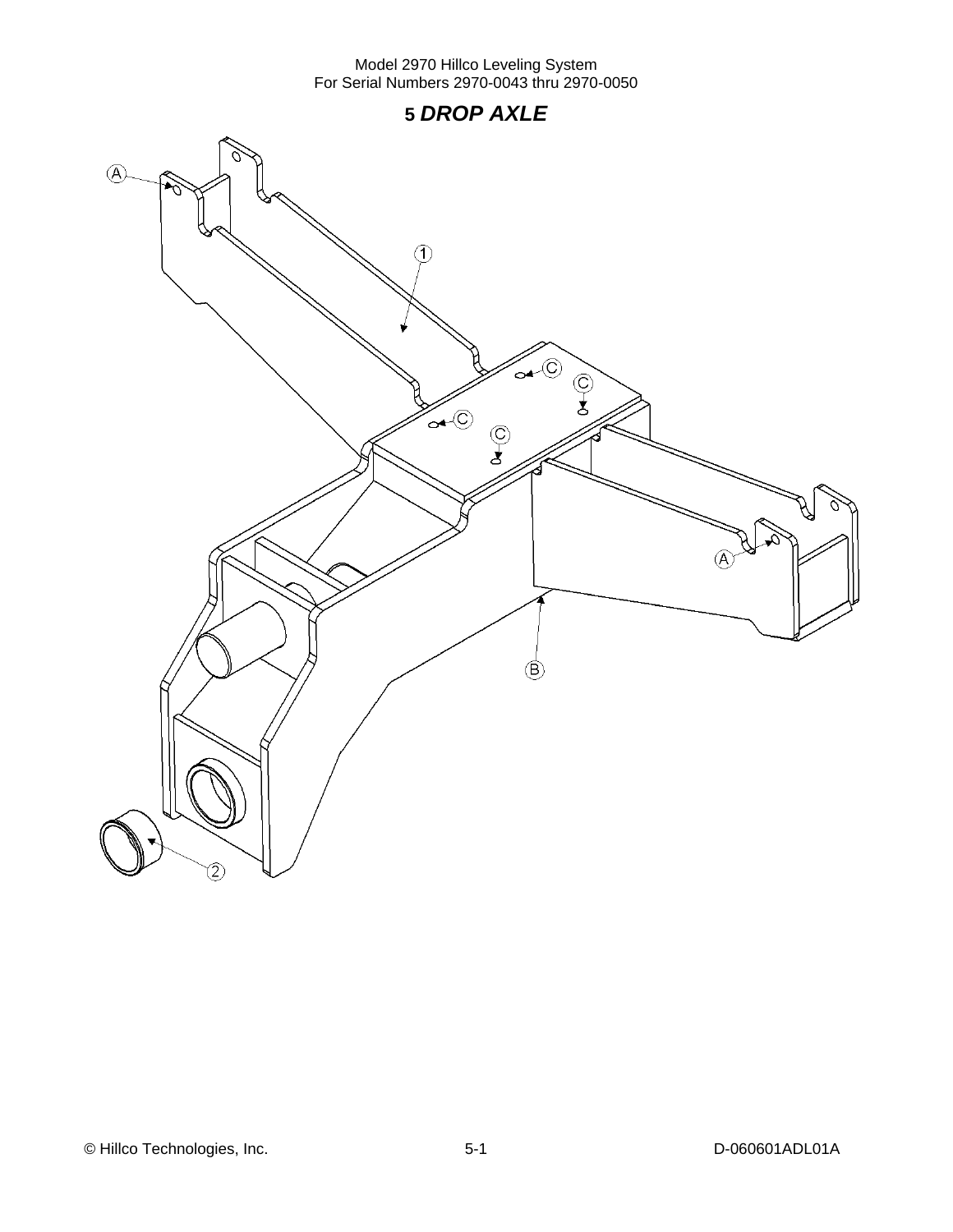|                | <b>DROP AXLE COMPONENTS</b> |                |                                 |                       |  |  |
|----------------|-----------------------------|----------------|---------------------------------|-----------------------|--|--|
| REF.           | PART NO.                    | QTY.           | <b>PART NAME</b>                | <b>NOTES</b>          |  |  |
|                | LA-234971                   |                | DA ASM                          |                       |  |  |
| $\overline{2}$ | LP-235092                   |                | LM BUSHING, DA PIVOT            |                       |  |  |
|                |                             |                |                                 |                       |  |  |
|                |                             |                | <b>DROP AXLE FASTENERS</b>      |                       |  |  |
| REF.           | PART NO.                    | QTY.           | <b>PART NAME</b>                | <b>WHERE USED</b>     |  |  |
| A              | F-HNS-16ME                  | $\overline{2}$ | HN-10.9 M16 X 2.00 STOVER       | DROP AXLE WING        |  |  |
| A              | F-HC-16M190E                | $\mathcal{P}$  | HC-10.9 M16 X 2.00 X 190        | DROP AXLE WING        |  |  |
| B              | F-HC-16M250E                | 4              | HC-10.9 M16 X 2.00 X 250        | DROP AXLE LOWER PLATE |  |  |
| B              | F-HNSF-16ME                 | 4              | HN 10.9 M16 X 2.00 STOVER, FLNG | DROP AXLE LOWER PLATE |  |  |
| C              | F-HC-16M050E                | 4              | HC-10.9 M16 X 2.00 X 50         | DROP AXLE UPPER PLATE |  |  |
| C              | F-HNS-16ME                  | 4              | HN-10.9 M16 X 2.00 STOVER       | DROP AXLE UPPER PLATE |  |  |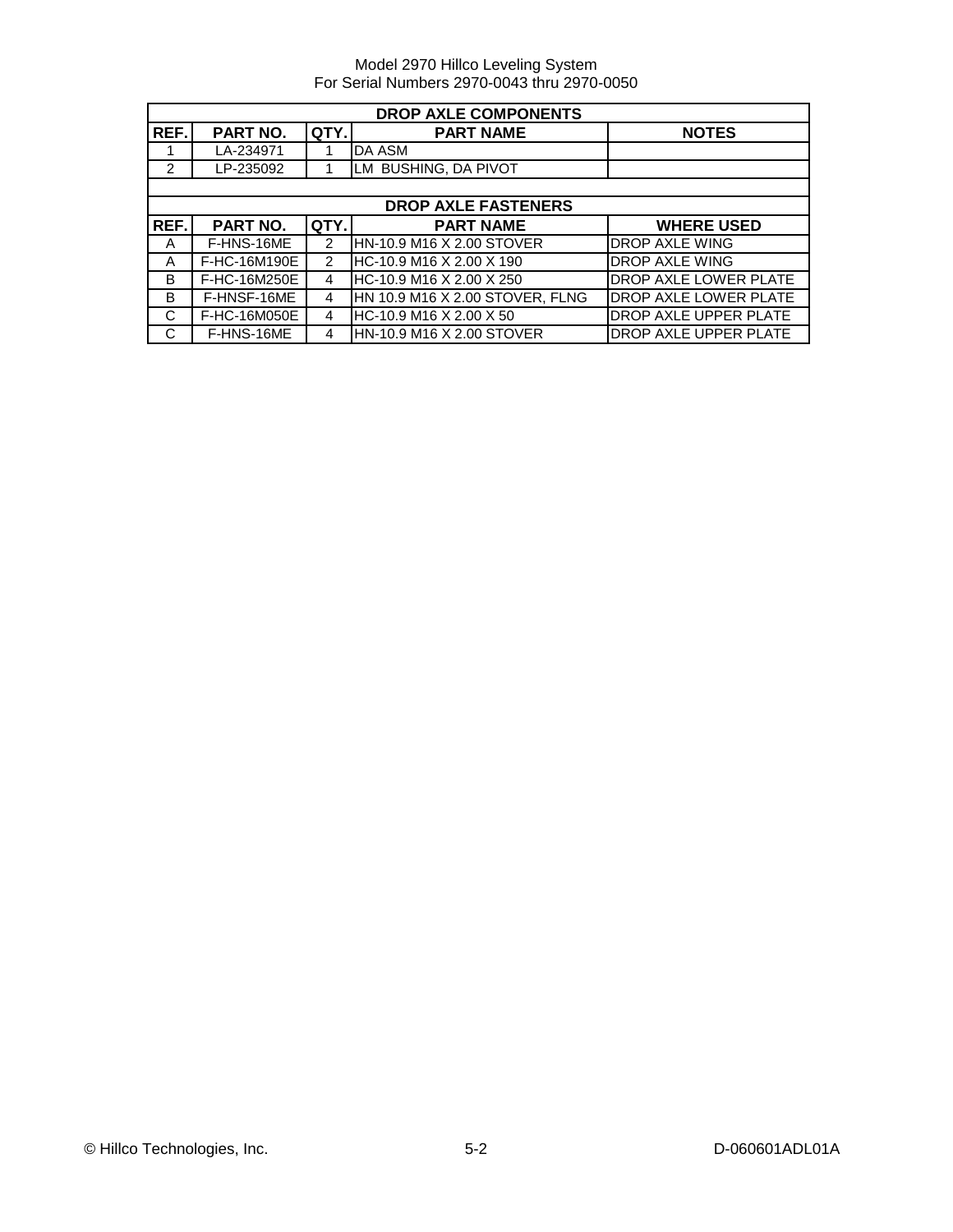**6** *LADDER* 

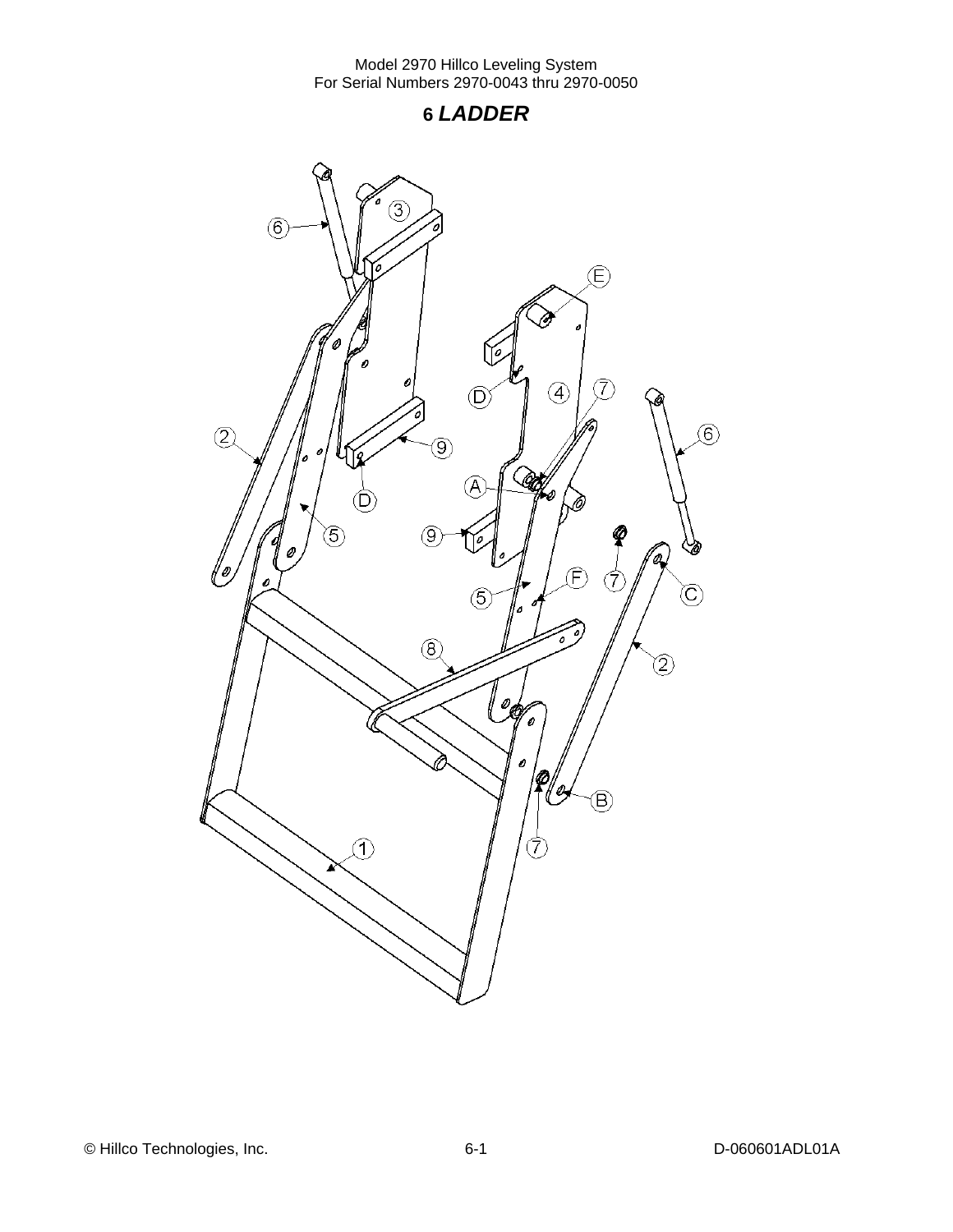| <b>LADDER COMPONENTS</b>     |              |                |                                               |                                           |
|------------------------------|--------------|----------------|-----------------------------------------------|-------------------------------------------|
| REF.                         | PART NO.     | QTY.           | <b>PART NAME</b>                              | <b>NOTES</b>                              |
| $\mathbf{1}$                 | LA-236563    | $\mathbf{1}$   | LM STEP ASM, FOLDING LADDER                   |                                           |
|                              |              |                | <b>LOWER</b>                                  |                                           |
| $\overline{2}$               | LM-236053    | $\overline{2}$ | LM PLT, FOLDING LADDER LINK                   |                                           |
| 3                            | LA-236542    | $\mathbf{1}$   | LM PLT ASM, LFT SIDE FOLDING<br><b>LADDER</b> |                                           |
| $\overline{4}$               | LA-236552    | $\mathbf{1}$   | LM PLT ASM, RHT SIDE FOLDING<br><b>LADDER</b> |                                           |
| 5                            | LM-236632    | $\overline{2}$ | LM PLT, UPPER ARM                             |                                           |
| $6\phantom{a}$               | MC-134921    | $\overline{2}$ | <b>GAS CHARGED LIFT SUPPORT</b>               |                                           |
| <b>NS</b>                    | MC-134931    | $\overline{2}$ | LIFT SUPPORT BRACKETS (PAIR)                  |                                           |
| $\overline{7}$               | MC-134941    | 8              | <b>FLANGED BUSHING, OILITE</b>                |                                           |
| 8                            | LA-238761    | $\mathbf{1}$   | LM ASM, LADDER HANDLE                         |                                           |
| 9                            | LM-241271    | 4              | LM FLT, LADDER SPACER                         |                                           |
|                              |              |                |                                               |                                           |
|                              |              |                | <b>LADDER FASTENERS</b>                       |                                           |
| REF.                         | PART NO.     | QTY.           | <b>PART NAME</b>                              | <b>WHERE USED</b>                         |
|                              |              |                |                                               |                                           |
| A                            | F-HC-12M050F | $\overline{2}$ | HC-8.8 M12 X 1.75 X 50                        | LADDER TOP SIDE PLATE<br><b>PIVOT</b>     |
| A                            | F-HNS-12ME   | $\overline{2}$ | HN-10.9 M12 X 1.75 STOVER                     | <b>LADDER PIVOTS</b>                      |
| B                            | F-HC-12M030F | 4              | HC-8.8 M12 X 1.75 X 30                        | LADDER MIDDLE PIVOTS                      |
| B                            | F-HNS-12ME   | $\overline{4}$ | HN-10.9 M12 X 1.75 STOVER                     | <b>LADDER PIVOTS</b>                      |
| C                            | F-HC-12M065F | 2              | HC-8.8 M12 X 1.75 X 65                        | <b>LADDER BOTTOM SIDE</b><br>PLT PIVOTS   |
| C                            | F-HNS-12ME   | $\overline{2}$ | HN-10.9 M12 X 1.75 STOVER                     | <b>LADDER PIVOTS</b>                      |
| D                            | F-HC-08M035F | 8              | HC-8.8 M8 X 1.25 X 35                         | <b>LADDER SIDE PLATE</b><br><b>MOUNTS</b> |
| D                            | F-HNF-08MF   | 8              | FLHN 8.8 M8 X 1.25                            | <b>LADDER SIDE PLATE</b><br><b>MOUNTS</b> |
| E                            | F-HNJ-05C    | $\mathcal{P}$  | HN5 5/16-18 JAM NUT                           | <b>LADDER BALL STUD</b>                   |
| E                            | F-LW-05      | $\overline{2}$ | LW 5/16                                       | <b>LADDER BALL STUD</b>                   |
| F<br>$\overline{\mathsf{F}}$ | F-HC-08M025F | $\overline{2}$ | HC-8.8 M8 X 1.25 X 25                         | <b>LADDER HANDLE</b>                      |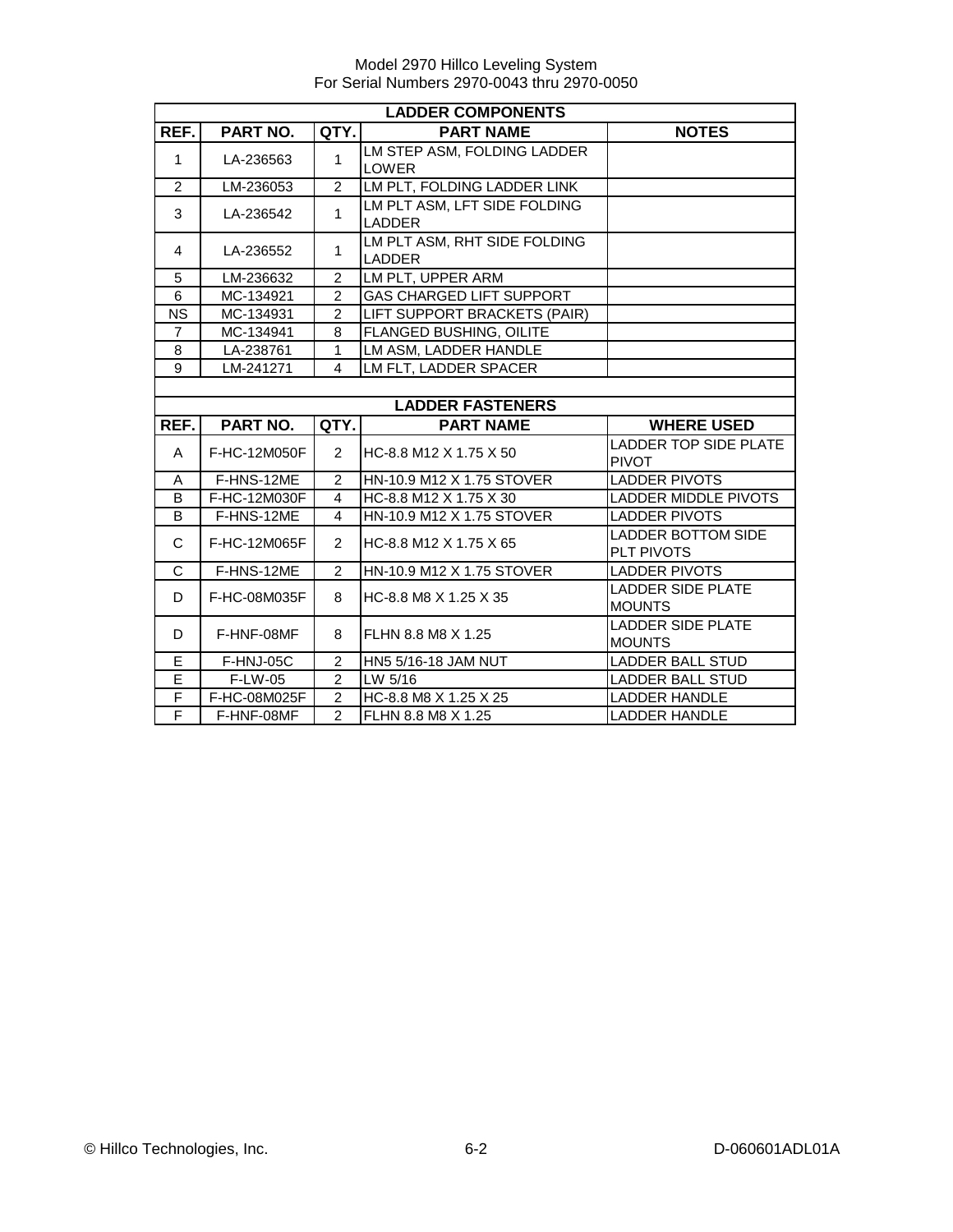# **7** *ELECTRICAL COMPONENTS*

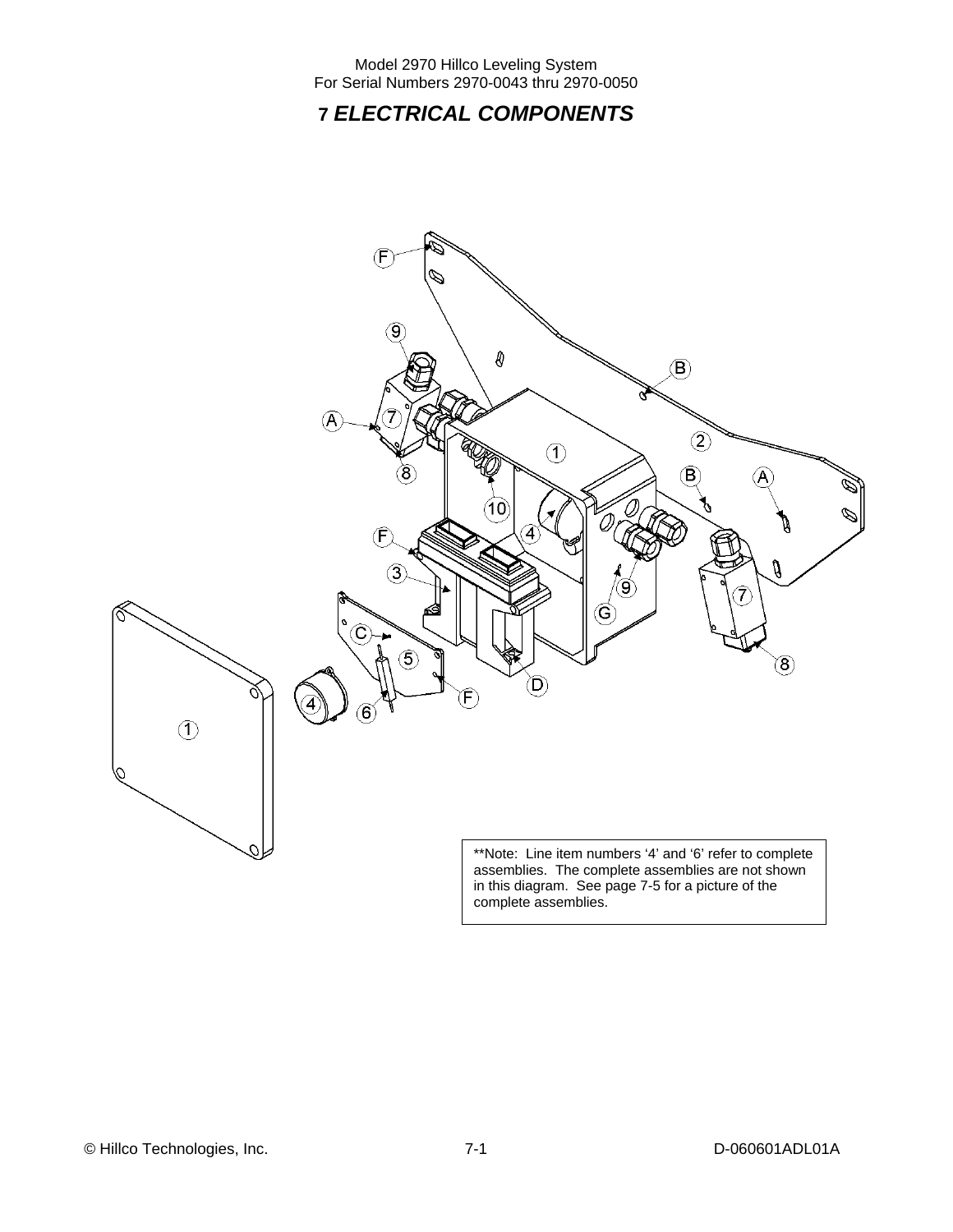Model 2970 Hillco Leveling System For Serial Numbers 2970-0043 thru 2970-0050

|                         | <b>ELECTRICAL COMPONENTS</b>                                                          |                |                                                                               |                                 |  |  |
|-------------------------|---------------------------------------------------------------------------------------|----------------|-------------------------------------------------------------------------------|---------------------------------|--|--|
| REF.I                   | <b>PART NO.</b>                                                                       | QTY.           | <b>PART NAME</b>                                                              | <b>NOTES</b>                    |  |  |
|                         |                                                                                       |                | 2970H EARLY SN [9650 STS (BEFORE SN-695500); 9750 STS (BEFORE SN-695600)]     |                                 |  |  |
| ASM                     | $LA-259301$                                                                           | $\overline{1}$ | <b>EM ASM, CONTROLLER</b>                                                     |                                 |  |  |
|                         | 2970H LATE SN [9650 STS (SN 695501- AND AFTER); 9750 STS (695601-AND AFTER); 9660 STS |                |                                                                               |                                 |  |  |
|                         |                                                                                       |                | (705501-AND AFTER); 9760 STS (705601-AND AFTER); 9860 STS (705701-AND AFTER)] |                                 |  |  |
| ASM                     | LA-259311                                                                             | $\mathbf{1}$   | EM ASM, CONTROLLER                                                            |                                 |  |  |
|                         | <b>FOR ALL COMBINES</b>                                                               |                |                                                                               |                                 |  |  |
| 1                       | LM-255341                                                                             | 1              | EM BOX, CONTROLLER MOUNT                                                      |                                 |  |  |
| $\overline{c}$          | LP-234653                                                                             | $\mathbf{1}$   | EM MOUNT, CONTROL BOX                                                         |                                 |  |  |
| $\mathbf 3$             | EC-141831                                                                             | 1              | <b>CONTROLLER</b>                                                             |                                 |  |  |
| $\overline{\mathbf{4}}$ | LA-261191                                                                             | 1              | EM ASM, CLINOMETER                                                            | **SEE NOTE BELOW DIAGRAM        |  |  |
| 5                       | LM-255331                                                                             | 1              | EM SHT, CLINOMETER MOUNT                                                      |                                 |  |  |
| 6                       | LA-255621                                                                             | $\mathbf{1}$   | EM CABLE ASM, RESISTOR                                                        | ** SEE NOTE BELOW DIAGRAM       |  |  |
| $\overline{7}$          | EC-100557                                                                             | $\overline{2}$ | <b>BODY, LIMIT SWITCH</b>                                                     |                                 |  |  |
| 8                       | EC-100692                                                                             | $\overline{2}$ | <b>HEAD, LIMIT SWITCH STR PLUNGER</b>                                         |                                 |  |  |
| 9                       | EC-138781                                                                             | 6              | STRAIN RELIEF, NYLON, BLK, 1/2 NPT                                            |                                 |  |  |
| 10                      | EC-142121                                                                             | $\overline{4}$ | STRAIN RELIEF NUT, 1/2" NYLON,<br><b>BLK</b>                                  |                                 |  |  |
|                         |                                                                                       |                |                                                                               |                                 |  |  |
|                         |                                                                                       |                | <b>ELECTRICAL FASTENERS</b>                                                   |                                 |  |  |
| REF.                    | PART NO.                                                                              | QTY.           | <b>PART NAME</b>                                                              | <b>WHERE USED</b>               |  |  |
| Α                       | F-PHM-#10C28                                                                          | 4              | PHMS 10-24 X 1-3/4                                                            | <b>LIMIT SWITCH MNT</b>         |  |  |
| Α                       | <b>F-HNF-#10C</b>                                                                     | 4              | HN 10-24, FLNG, SERR                                                          | <b>LIMIT SWITCH MNT</b>         |  |  |
| B                       | F-HC5-04C12                                                                           | 3              | HC5 1/4-20 X 3/4                                                              | PVC BOX TO BRACKET              |  |  |
| B                       | F-LW-04                                                                               | $\overline{3}$ | LW 1/4                                                                        | PVC BOX TO BRACKET              |  |  |
| $\overline{\text{c}}$   | F-PHM-#6C06                                                                           | $\overline{2}$ | PHMS #6-32 X 3/8                                                              | CLINOMETER MNT TO PLATE         |  |  |
| D                       | F-PHM-04C24                                                                           | $\overline{2}$ | PHMS 1/4-20 X 1-1/2                                                           | <b>CONTROLLER TO PVC BOX</b>    |  |  |
| D                       | F-HNF-04C                                                                             | $\overline{2}$ | FLHN 1/4-20, SERR                                                             | CONTROLLER TO PVC BOX           |  |  |
| E                       | F-PHM-04C36                                                                           | $\overline{2}$ | PHMS 1/4-20 X 2-1/4                                                           | <b>GROUNDING PLATE MOUNTING</b> |  |  |
| E                       | F-HNF-04C                                                                             | $\overline{c}$ | FLHN 1/4-20, SERR                                                             | <b>GROUNDING PLATE MOUNTING</b> |  |  |
| F                       | F-PHM-#10C16                                                                          | $\overline{2}$ | PHMS 10-24 X 3/4                                                              | <b>GROUNDING PLATE GROUND</b>   |  |  |
| F                       | F-HNF-#10C                                                                            | $\overline{2}$ | HN5 10-24, FLNG, SERR                                                         | <b>GROUNDING PLATE GROUND</b>   |  |  |
| $\mathsf F$             | F-HN-#10C                                                                             | $\overline{2}$ | HN5 10-24                                                                     | <b>GROUNDING PLATE GROUND</b>   |  |  |
| G                       | F-PHM-#6C08                                                                           | $\overline{a}$ | PHMS #6-32 X 1/2                                                              | CLINOMETER MNT TO BOX           |  |  |
| G                       | F-HNF-#6C                                                                             | $\mathbf 1$    | FLHN #6-32 SERR.                                                              | CLINOMETER MNT TO BOX           |  |  |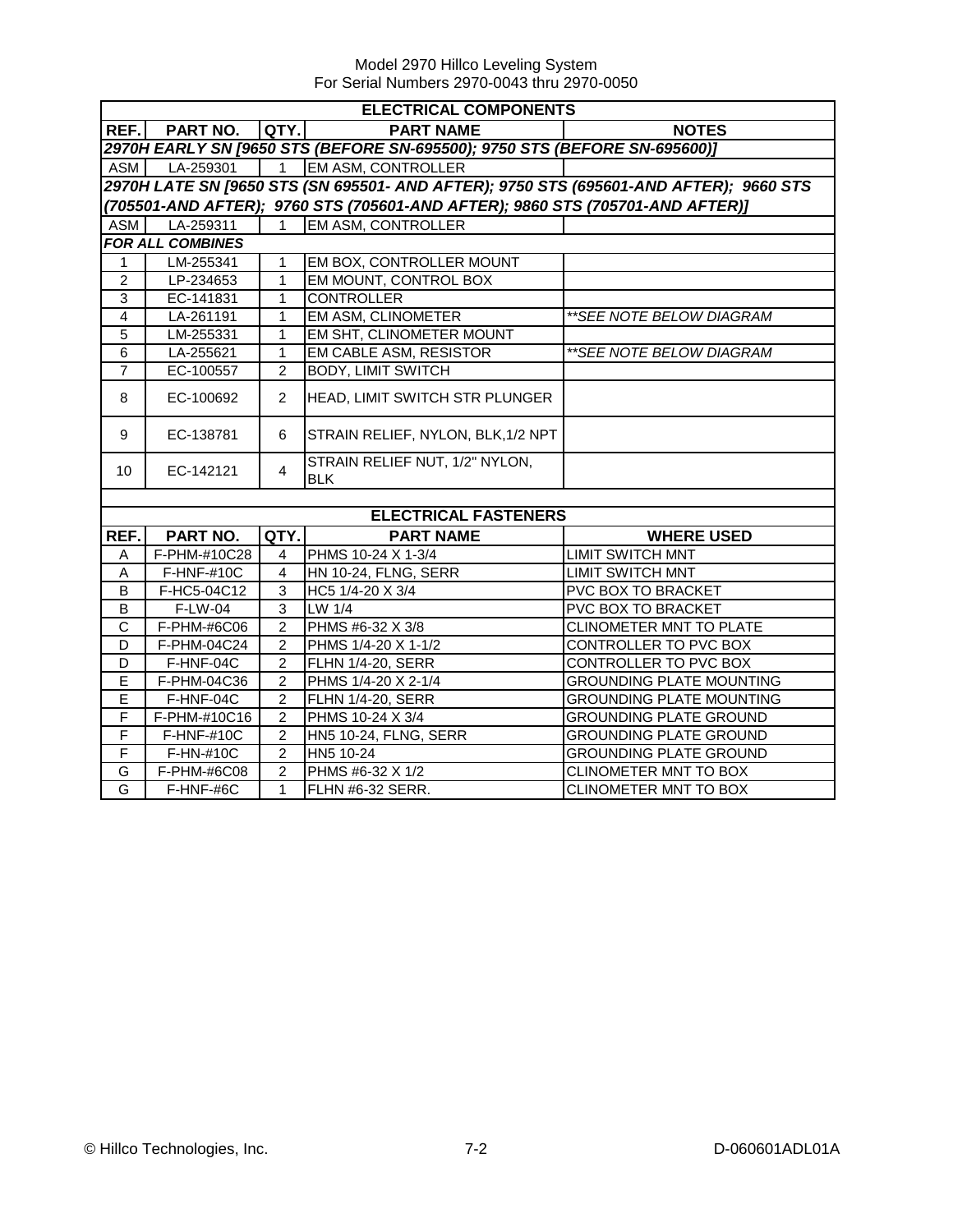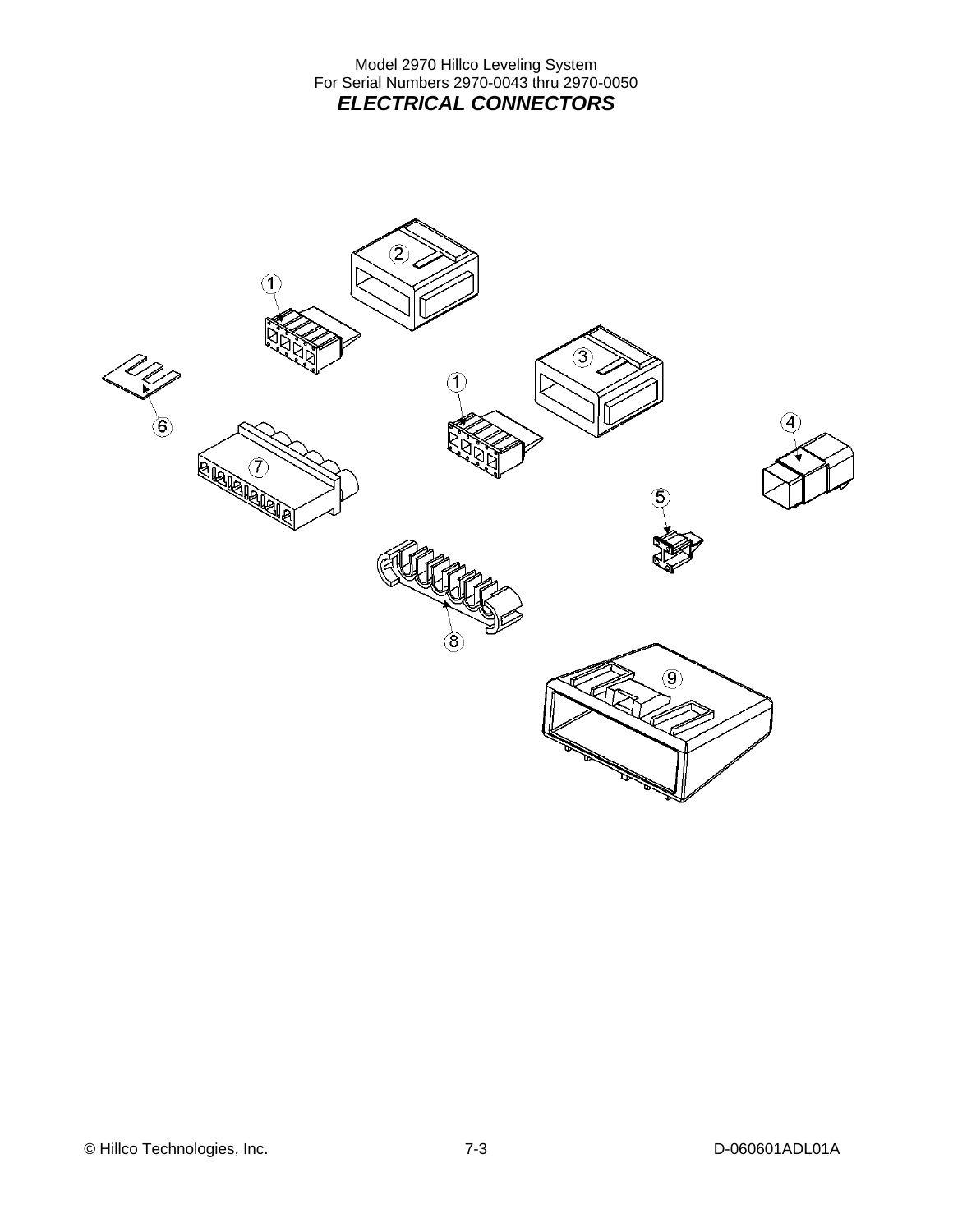|                        | <b>ELECTRICAL CONNECTORS</b> |                |                                       |                    |  |  |
|------------------------|------------------------------|----------------|---------------------------------------|--------------------|--|--|
| REF.                   | <b>PART NO.</b>              | QTY.           | <b>PART NAME</b>                      | <b>DESCRIPTION</b> |  |  |
| 1                      | EC-141741                    | $\overline{4}$ | DTM SERIES, 12-SOCKET WEDGE           |                    |  |  |
| $\overline{c}$         | EC-141751                    | $\overline{2}$ | DTM SERIES, 12-SOCKET PLUG, GRAY      |                    |  |  |
| $\overline{3}$         | EC-141761                    | $\mathbf{1}$   | DTM SERIES, 12-SOCKET PLUG, BLACK     |                    |  |  |
| 4                      | EC-141791                    | $\mathbf{1}$   | DTM SERIES, 4-SOCKET PLUG             |                    |  |  |
| 5                      | EC-141801                    | $\mathbf{1}$   | DTM SERIES, 4-SOCKET WEDGE            |                    |  |  |
| 6                      | EC-143291                    | $\mathbf{1}$   | COMMON BAR, 3 GANG                    |                    |  |  |
| $\overline{7}$         | EC-143301                    | 1              | <b>BODY, SPLICE PACK</b>              |                    |  |  |
| 8                      | EC-143311                    | 1              | <b>TPA</b>                            |                    |  |  |
| 9                      | EC-143321                    | $\mathbf{1}$   | CAP, EXTENDED, BLACK                  |                    |  |  |
| <b>NS</b>              | EC-143281                    | 3              | PLUG, CAVITY                          |                    |  |  |
| <b>NS</b>              | EC-136631                    | 8              | SEAL, GREEN                           |                    |  |  |
| <b>NS</b>              | EC-136701                    | 5              | PIN, AMP                              |                    |  |  |
| <b>NS</b>              | EC-136711                    | 1              | AMP SOCKET                            |                    |  |  |
| $\overline{\text{NS}}$ | EC-140841                    | $\mathbf{1}$   | <b>TERMINAL</b>                       |                    |  |  |
| <b>NS</b>              | EC-140851                    | 2              | <b>TERMINAL</b>                       |                    |  |  |
| <b>NS</b>              | EC-136621                    | $\overline{2}$ | TERMINAL, FEMALE SLEEVE, WP           |                    |  |  |
| <b>NS</b>              | EC-136661                    | $\overline{2}$ | TERMINAL, MALE PIN, WP                |                    |  |  |
| <b>NS</b>              | EC-143331                    | 3              | TERMINAL, FEMALE, MP 280 SERIES       |                    |  |  |
| NS                     | EC-140861                    | $\overline{2}$ | SEAL, RED                             |                    |  |  |
| <b>NS</b>              | EC-100164                    | 6              | PIN, ELECTRICAL                       |                    |  |  |
| <b>NS</b>              | EC-100165                    | 3              | SOCKET, SIZE 16 DEUTSCH               |                    |  |  |
| <b>NS</b>              | EC-139631                    | $\overline{2}$ | CONNECTOR, PARALLEL, 12-10 GA         |                    |  |  |
| <b>NS</b>              | EC-139641                    | $\overline{2}$ | CONNECTOR, PARALLEL, 16-14 GA         |                    |  |  |
| <b>NS</b>              | EC-143211                    | $\mathbf{1}$   | CONNECTOR, 2-MALE, WP                 |                    |  |  |
| <b>NS</b>              | EC-143221                    | $\mathbf{1}$   | CONNECTOR, 2-FEMALE, WP               |                    |  |  |
| <b>NS</b>              | EC-143421                    | $\mathbf{1}$   | DTM SERIES, 12- PIN PLUG, FLANGE MNT, |                    |  |  |
|                        |                              |                | <b>GRAY</b>                           |                    |  |  |
| <b>NS</b>              | EC-141771                    | 40             | DTM SERIES, SOCKET CONTACT, STAMPED   |                    |  |  |
| <b>NS</b>              | EC-141781                    | 14             | DTM SERIES, PIN CONTACT, STAMPED      |                    |  |  |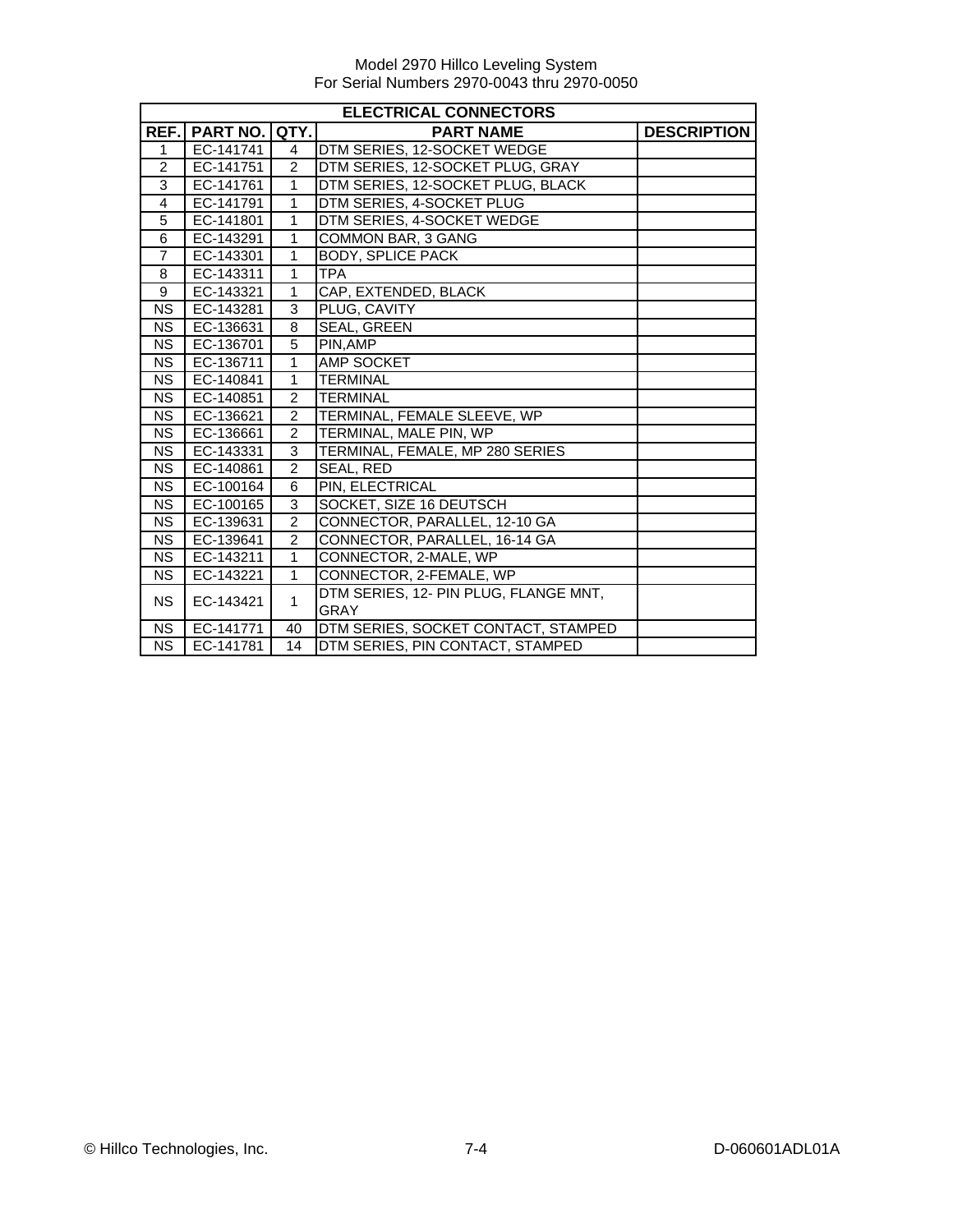

© Hillco Technologies, Inc. 7-5 D-060601ADL01A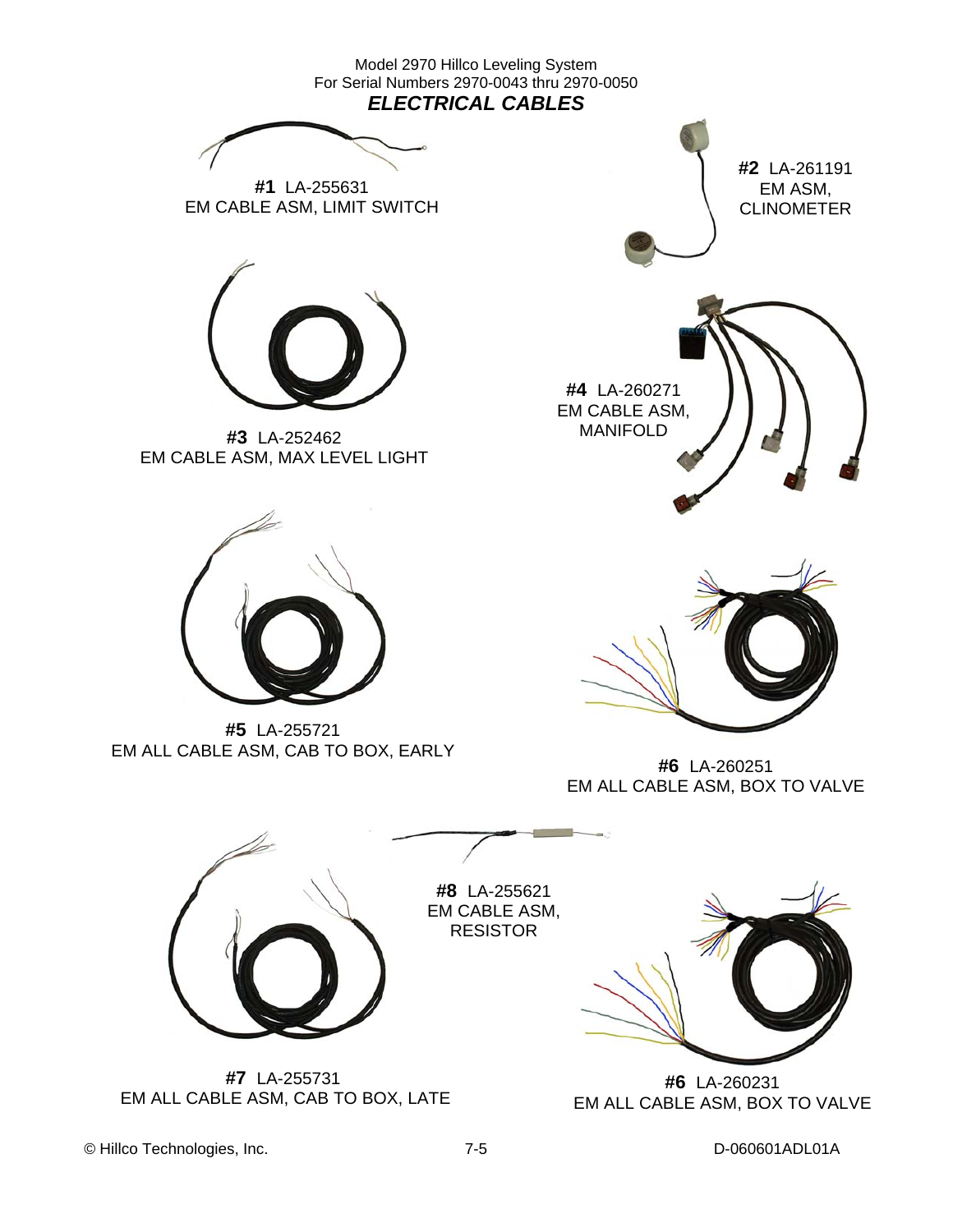|                      | <b>CABLE ASSEMBLIES</b> |               |                                                                              |                       |  |
|----------------------|-------------------------|---------------|------------------------------------------------------------------------------|-----------------------|--|
| REF.                 | PART NO.                | QTY.          | <b>PART NAME</b>                                                             | <b>NOTES</b>          |  |
|                      | <b>FOR ALL COMBINES</b> |               |                                                                              |                       |  |
| 1                    | LA-255631               | $\mathcal{P}$ | EM CABLE ASM, LIMIT SWITCH                                                   |                       |  |
| 2                    | LA-261191               | 1             | EM ASM, CLINOMETER                                                           |                       |  |
| 3                    | LA-252462               | 1             | EM CABLE ASM, MAX LEVEL LIGHT                                                |                       |  |
| <b>NS</b>            | LA-261691               | 1             | EM ASM, DIAGNOSTIC CONNECTION                                                |                       |  |
| $\overline{4}$       | LA-260271               | 1             | EM CABLE ASM, MANIFOLD                                                       |                       |  |
|                      | LA-261141               | 1             | EM CABLE ASM, LEVEL LEFT                                                     | INCLUDED IN LA-260271 |  |
|                      | LA-261151               | 1             | EM CABLE ASM, LEVEL RIGHT                                                    | INCLUDED IN LA-260271 |  |
|                      | LA-261161               | 1             | EM CABLE ASM, TRIM LEFT                                                      | INCLUDED IN LA-260271 |  |
|                      | LA-261171               | 1             | EM CABLE ASM, TRIM RIGHT                                                     | INCLUDED IN LA-260271 |  |
|                      | LA-260291               | 1             | EM CABLE ASM, RWA SIGNAL                                                     | INCLUDED IN LA-260271 |  |
|                      |                         |               | 2970H EARLY [COMBINES W/ S/N 9650 STS ( -695500); 9750 STS (                 | $-695600$ ]           |  |
| 5                    | LA-255721               | $\mathbf{1}$  | EM ALL CABLE ASM, CAB TO BOX, EARLY                                          |                       |  |
| $\ddot{\phantom{a}}$ | LA-252482               | $\mathbf{1}$  | EM CABLE ASM, CAB TO BOX                                                     | INCLUDED IN LA-255721 |  |
|                      | LA-252462               | 1             | EM CABLE ASM, MAX LEVEL LIGHT                                                | INCLUDED IN LA-255721 |  |
|                      |                         |               | 2970H COMBINES WITH SERIAL NUMBERS: 9650 STS (ALL); 9750 STS (ALL); 9660 STS |                       |  |
|                      |                         |               | (705501-715400); 9760 STS (705601-715500); 9860 STS (705701-715600)          |                       |  |
| 6                    | LA-260251               | $\mathbf{1}$  | EM ALL CABLE ASM, BOX TO VALVE                                               |                       |  |
|                      | LA-255642               | 1             | EM CABLE ASM, BOX TO VALVE                                                   | INCLUDED IN LA-260251 |  |
| $\cdot$ .            | LA-260241               | 1             | EM CABLE ASM, TRIM SIGNAL                                                    | INCLUDED IN LA-260251 |  |
| $\overline{7}$       | LA-255731               | 1             | EM ALL CABLE ASM, CAB TO BOX, LATE                                           |                       |  |
| 8                    | LA-255621               | 1             | EM CABLE ASM, RESISTOR                                                       | INCLUDED IN LA-255731 |  |
|                      |                         |               | 2970H COMBINES WITH SERIAL NUMBERS: 9660 STS (715401-AND AFTER); 9760 STS    |                       |  |
|                      |                         |               | (715501-AND AFTER); 9860 STS (715601-AND AFTER)                              |                       |  |
| 9                    | LA-260231               | $\mathbf{1}$  | EM ALL CABLE ASM, BOX TO VALVE                                               |                       |  |
| .,                   | LA-255642               | $\mathbf{1}$  | EM CABLE ASM, BOX TO VALVE                                                   |                       |  |
|                      | LA-260221               | 1             | EM CABLE ASM, TRIM SIGNAL                                                    |                       |  |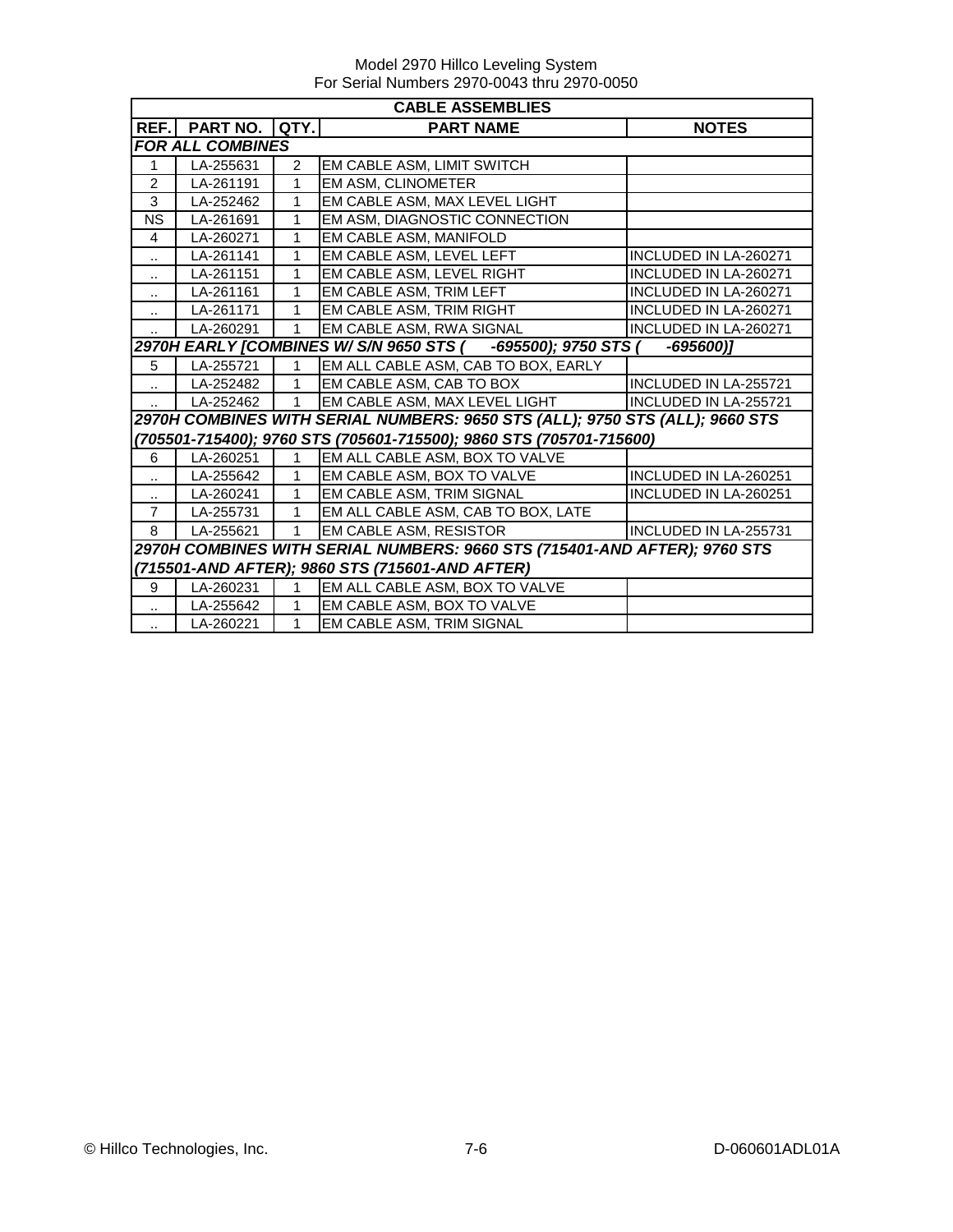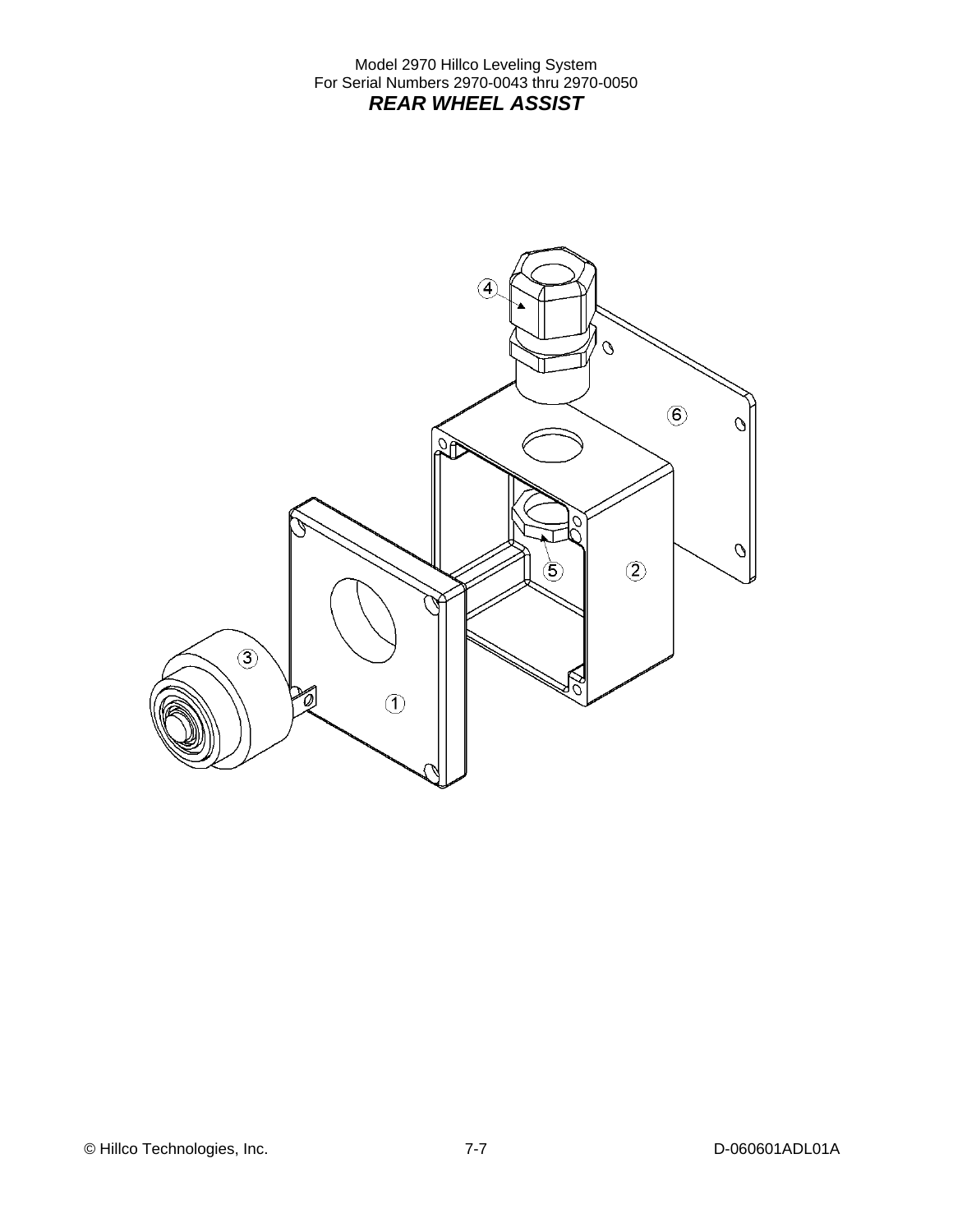|                | <b>REAR WHEEL ASSIST</b>  |   |                                     |                    |  |
|----------------|---------------------------|---|-------------------------------------|--------------------|--|
|                | <b>REF. PART NO. QTY.</b> |   | <b>PART NAME</b>                    | <b>DESCRIPTION</b> |  |
|                | ASM   LA-260201           | 1 | <b>EM CABLE ASM, RWA WARNING</b>    |                    |  |
|                | LM-260181                 |   | EM LID, WARNING ALARM               |                    |  |
| 2              | LM-260191                 |   | EM BOX, WARNING ALARM               |                    |  |
| <b>NS</b>      | EC-141771                 |   | SOCKET CONTACT, STAMPED, DTM SERIES |                    |  |
| 3              | EC-143191                 |   | ALARM, AUDIBLE ELECTRONIC, LED      |                    |  |
| $\overline{4}$ | EC-138781                 |   | STRAIN RELIEF, NYLON, BLK, 1/2 NPT  |                    |  |
| 5              | EC-142121                 |   | STRAIN RELIEF NUT, 1/2" NYLON, BLK  |                    |  |
| 6              | LM-261851                 |   | EM MOUNT, RWA ALARM                 |                    |  |
| <b>NS</b>      | LL-143671                 |   | <b>RWA WARNING LABEL</b>            |                    |  |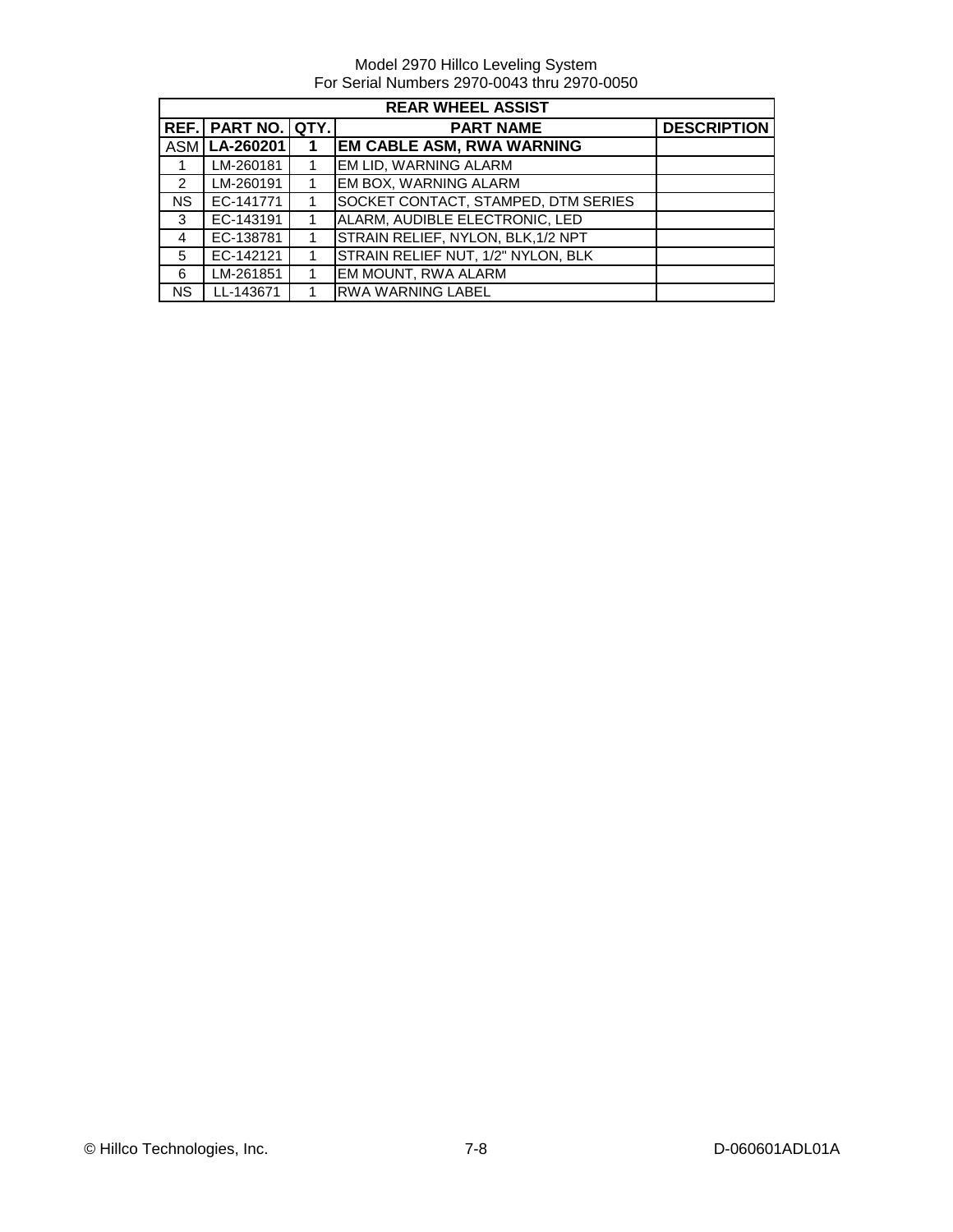# **8** *HYDRAULICS*

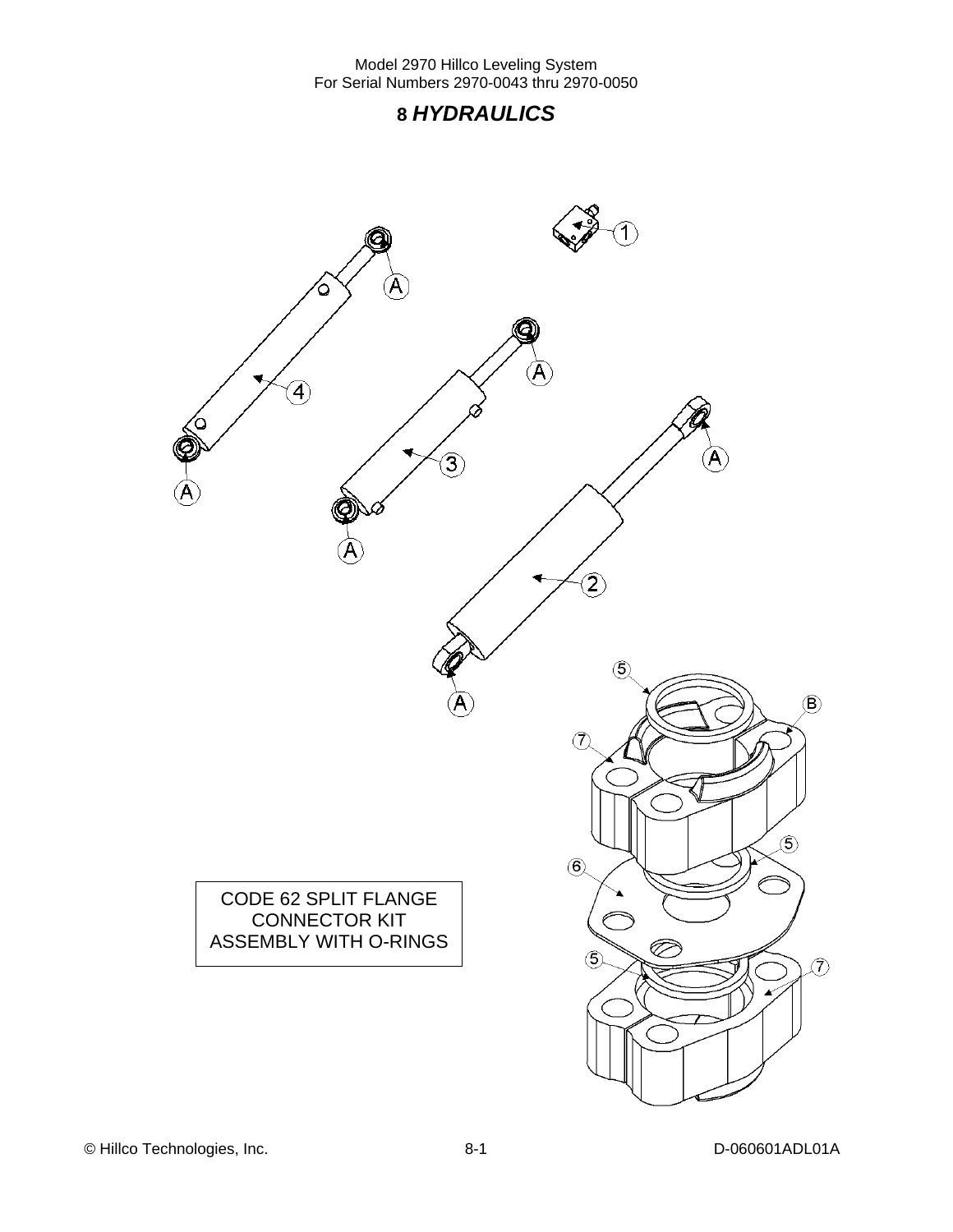|                | <b>COUNTERBALANCE VALVE AND CYLINDERS</b> |                |                                                    |                          |  |  |
|----------------|-------------------------------------------|----------------|----------------------------------------------------|--------------------------|--|--|
| REF.           | PART NO.                                  | QTY.           | <b>PART NAME</b>                                   | <b>NOTES</b>             |  |  |
| 1              | HC-139151                                 | $\overline{2}$ | COUNTERBALANCE VALVE, 3 PORT                       |                          |  |  |
|                | HC-139181                                 | $\overline{c}$ | BODY, COUNTERBALANCE VALVE                         |                          |  |  |
| ٠.             | HC-139161                                 | $\overline{2}$ | CARTRIDGE, COUNTERBALANCE VALVE                    |                          |  |  |
| <b>NS</b>      | HC-140361                                 | $\overline{2}$ | SEAL KIT, COUNTERBALANCE VALVE                     |                          |  |  |
| $\overline{2}$ | HC-103227                                 | $\overline{2}$ | CYLINDER, MAIN                                     |                          |  |  |
| <b>NS</b>      | HC-134251                                 | $\overline{2}$ | SEAL KIT, MAIN CYLINDER                            |                          |  |  |
| 3              | HC-101842                                 | 1              | CYLINDER, MASTER                                   |                          |  |  |
| <b>NS</b>      | HC-134201                                 | 1              | SEAL KIT, MASTER CYLINDER                          |                          |  |  |
| 4              | HC-100706                                 | 1              | CYLINDER, SLAVE, 2-1/2 X 12-1/2                    |                          |  |  |
| <b>NS</b>      | HC-134191                                 | 1              | SEAL KIT, SLAVE CYLINDER                           |                          |  |  |
|                |                                           |                |                                                    |                          |  |  |
|                |                                           |                | <b>CODE 62 SPLIT FLANGE CONNECTOR KIT ASSEMBLY</b> |                          |  |  |
| <b>ASM</b>     | HC-101843                                 | $\overline{2}$ | CODE 62 SLT FLNG CONNECTOR KIT WITH FWD AND REAR   |                          |  |  |
|                |                                           |                | O-RINGS                                            | <b>PROPULSION HOSE</b>   |  |  |
| 5              | HC-134911                                 | 6              | O-RING, CODE 62 CONNECTOR                          |                          |  |  |
| 6              | HC-137891                                 | $\overline{2}$ | PLATE, CODE 62                                     |                          |  |  |
| $\overline{7}$ | HC-137901                                 | 4              | CODE 62, #16 SPLIT FLANGE KIT                      |                          |  |  |
|                |                                           |                |                                                    |                          |  |  |
|                | <b>HYDRAULIC FASTENERS</b>                |                |                                                    |                          |  |  |
| REF.           | PART NO.                                  | QTY.           | <b>PART NAME</b>                                   | <b>WHERE USED</b>        |  |  |
| A              | F-SSS-04F04                               | 8              | SET SCREW, SOCKET 1/4-28 X 1/4                     | <b>ALL CYLINDERS</b>     |  |  |
| B              | F-HC8-07C44                               | 8              | HC8 7/16 X 2-3/4                                   | CODE 62 SPLIT FLANGE KIT |  |  |
| B              | <b>F-HN8-07C</b>                          | 8              | HN8 7/16-14                                        | CODE 62 SPLIT FLANGE KIT |  |  |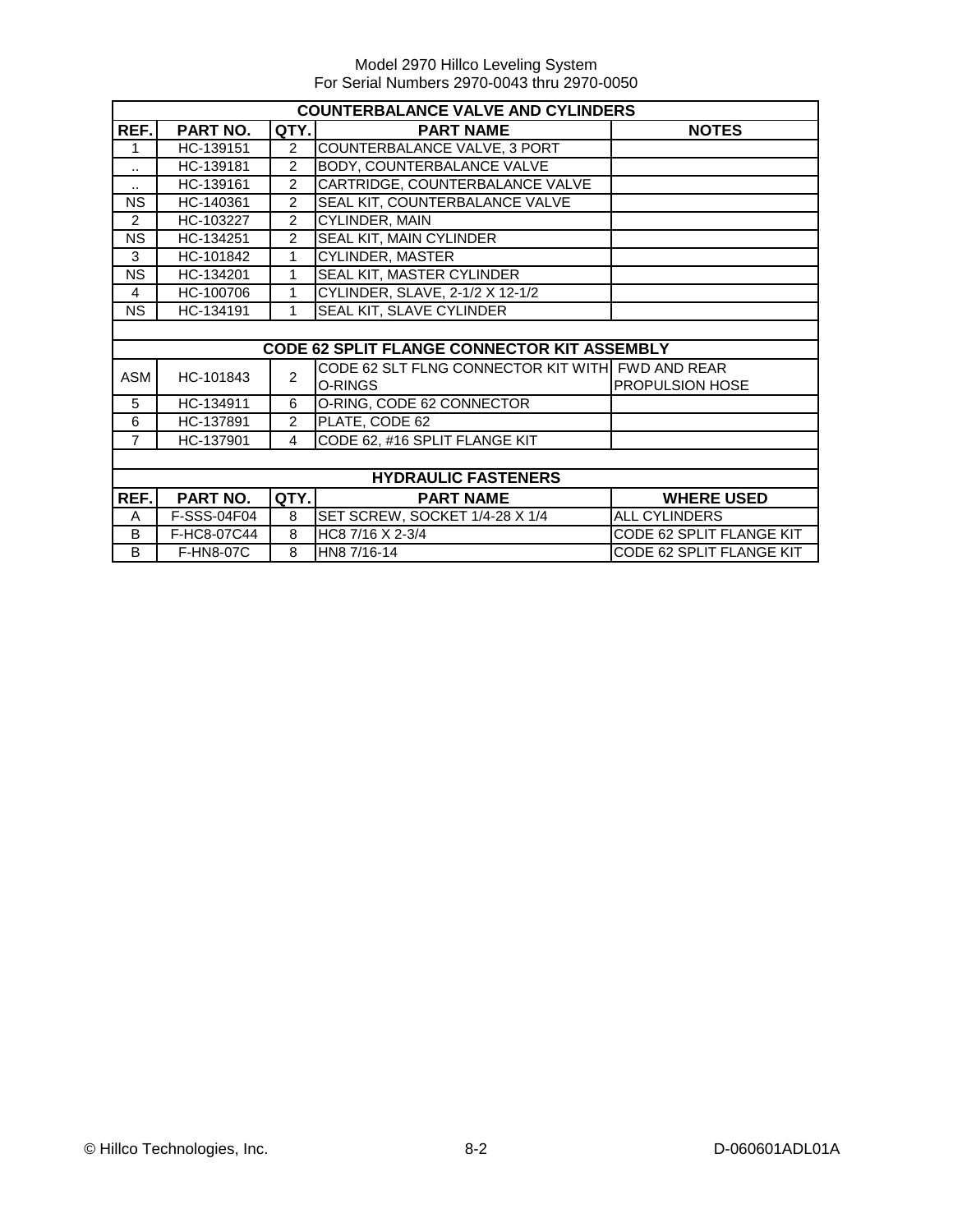### Model 2970 Hillco Leveling System For Serial Numbers 2970-0043 thru 2970-0050 *HYDRAULIC MANIFOLD*

### HYDRAULIC MANIFOLD FOR LEVELING SYSTEM SERIAL NUMBERS **2970-0043 THRU 2970-0045 & 2970-0049 THRU 2970-0050**

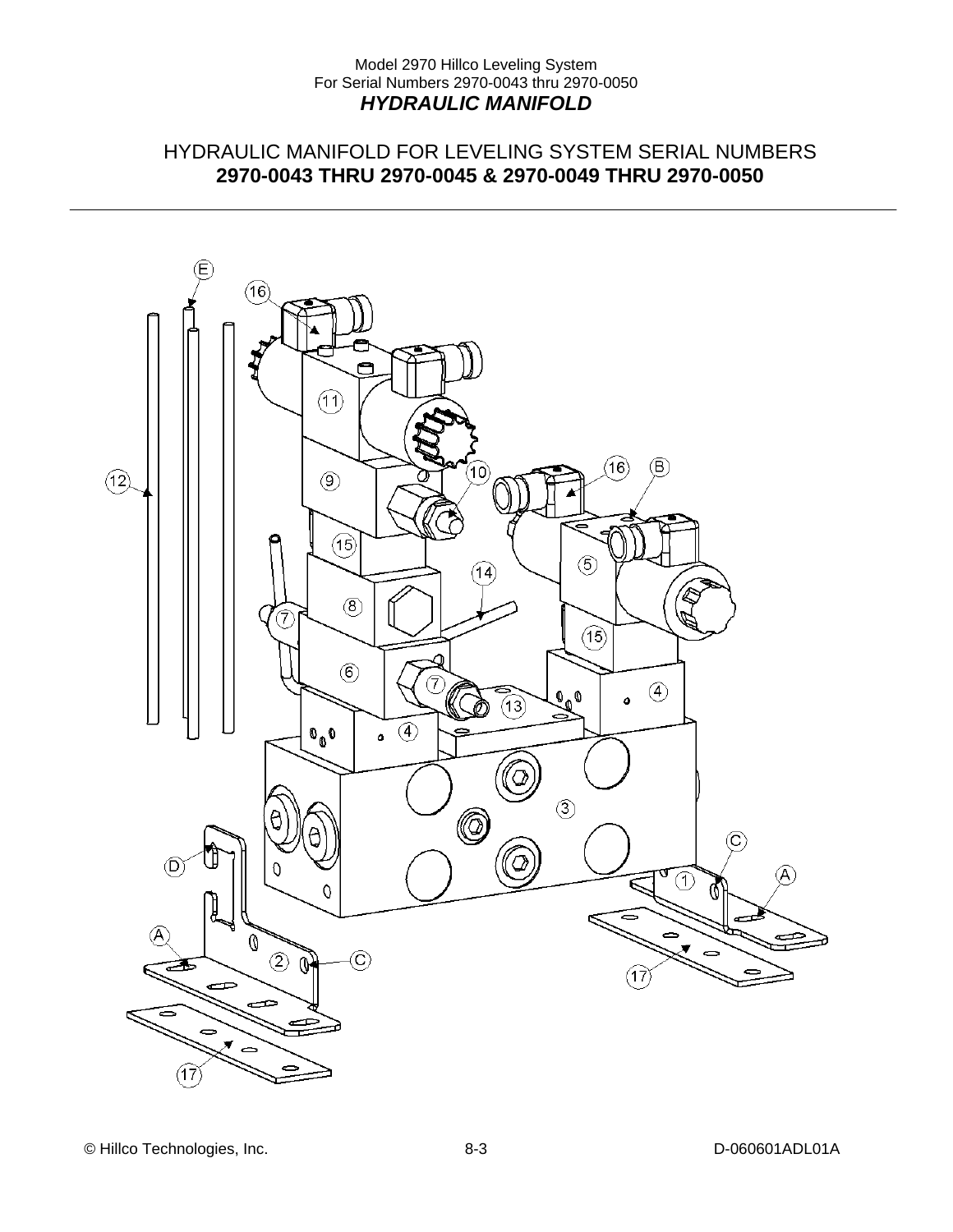| <b>MANIFOLD COMPONENTS</b>                                      |              |                |                                                    |                                               |  |  |
|-----------------------------------------------------------------|--------------|----------------|----------------------------------------------------|-----------------------------------------------|--|--|
| FOR LEVELING SYSTEM SERIAL NUMBERS 2970-0043 THRU 2970-0045 AND |              |                |                                                    |                                               |  |  |
| 2970-0049 THRU 2970-0050                                        |              |                |                                                    |                                               |  |  |
| REF.                                                            | PART NO.     | QTY.           | <b>PART NAME</b>                                   | <b>NOTES</b>                                  |  |  |
| $\mathbf{1}$                                                    | LP-250041    | 1              | HM PLT, MANIFOLD MNT                               |                                               |  |  |
| $\boldsymbol{2}$                                                | LP-261031    | 1              | HM MOUNT, MANIFOLD ELECTRICAL                      |                                               |  |  |
| 3                                                               | HC-142981    | $\mathbf{1}$   | MANIFOLD, 3-STATION W/ RELIEF CAVITY               |                                               |  |  |
| $\overline{4}$                                                  | HC-143001    | $\overline{2}$ | ADAPTER, D03/D05 VALVE                             | LEVELING AND TRIM SECTIONS<br>OF MANIFOLD     |  |  |
| 5                                                               | HC-140411    | $\mathbf{1}$   | VALVE, DIRECTIONAL CONTROL,<br><b>PROPORTIONAL</b> |                                               |  |  |
| <b>NS</b>                                                       | HC-142731    | $\mathbf{1}$   | SEAL KIT, DIRECTIONAL CONTROL<br>VALVE             | FOR HC-140411                                 |  |  |
| 6                                                               | HC-143731    | 1              | HOUSING, DUAL RELIEF                               | TRIM PORTION OF MANIFOLD                      |  |  |
| $\overline{7}$                                                  | HC-142991    | 3              | CARTRIDGE, PRESSURE RELIEF                         | MANIFOLD AND DUAL RELIEF<br><b>HOUSING</b>    |  |  |
| 8                                                               | HC-101034    | 1              | CHECK VALVE, DUAL PILOT OPERATED                   | TRIM PORTION OF MANIFOLD                      |  |  |
| 9                                                               | HC-143061    | 1              | <b>BODY, FLOW CONTROL</b>                          | TRIM PORTION OF MANIFOLD                      |  |  |
| 10                                                              | HC-143741    | 1              | CARTRIDGE, PRESSURE COMP FLOW<br><b>CONTROL</b>    | TRIM PORTION OF MANIFOLD                      |  |  |
| 11                                                              | HC-143011    | 1              | VALVE, DIRECTIONAL CONTROL,<br><b>BANG/BANG</b>    |                                               |  |  |
| <b>NS</b>                                                       | HC-142731    | 1              | SEAL KIT, DIRECTIONAL CONTROL<br>VALVE             | FOR HC-143011                                 |  |  |
| 12                                                              | LM-249701    | 4              | HM STUD, MANIFOLD TRIM                             |                                               |  |  |
| 13                                                              | HC-143041    | $\mathbf{1}$   | PLATE, COVER D05                                   | MIDDLE STATION ON MANIFOLD                    |  |  |
| 14                                                              | LM-261181    | 1              | HM TUBE, LOAD SENSE                                |                                               |  |  |
| 15                                                              | HC-101264    | $\overline{2}$ | LOAD SENSE SHUTTLE ASM                             | <b>LEVELING STATION ON</b><br><b>MANIFOLD</b> |  |  |
| $\ddotsc$                                                       | HC-101021    | $\mathbf{1}$   | CARTRIDGE, LOAD SENSE VALVE                        |                                               |  |  |
|                                                                 | HC-101022    | 1              | <b>BODY, LOAD SENSE VALVE</b>                      |                                               |  |  |
| <b>NS</b>                                                       | HC-102082    | 1              | SEAL KIT, LOAD SENSE SHUTTLE ASM                   |                                               |  |  |
| 16                                                              | HC-140291    | 4              | PLUG, DIN, LIGHTED (DIN CONNECTOR<br>W/ LED/PG-11) | COILS ON DIRECTIONAL<br><b>CONTROL VALVES</b> |  |  |
| <b>NS</b>                                                       | HC-142971    | 4              | GASKET, DIN CONNECTOR                              | COILS ON DIRECTIONAL<br>CONTROL VALVES        |  |  |
| 17                                                              | LM-260211    | $\overline{2}$ | HM PLT, MANIFOLD MNT WASHER                        |                                               |  |  |
|                                                                 |              |                | <b>MANIFOLD FASTENERS</b>                          |                                               |  |  |
| A                                                               | F-HCF-8M020F | 8              | FLHC-8.8 M8 X 1.25 X 20                            | <b>MANIFOLD BRACKET</b>                       |  |  |
| Α                                                               | F-HNF-08MF   | 8              | FLHN-8.8 M8 X 1.25                                 | <b>MANIFOLD BRACKET</b>                       |  |  |
| B                                                               | F-SHC-#10C52 | 4              | SHCS 10-24 X 3-1/4                                 | LEVELING STATION OF<br><b>MANIFOLD</b>        |  |  |
| B                                                               | F-LW-#10     | 4              | LW #10                                             | LEVELING STATION OF<br><b>MANIFOLD</b>        |  |  |
| C                                                               | F-HCF-05C08  | 4              | HC5 5/16-18 X 1/2 FLANGE                           | MANIFOLD TO BRACKET                           |  |  |
| D                                                               | F-PHM-#6C08  | 4              | PHMS 6-32 X 1/2                                    | RECEPTACLE PLUG MOUNTING                      |  |  |
| D                                                               | F-HNF-#6C    | 4              | FLHN 6-32 SERR                                     | RECEPTACLE PLUG MOUNTING                      |  |  |
| Е                                                               | HC-139871    | 4              | <b>NUT, STUD, 10-24</b>                            |                                               |  |  |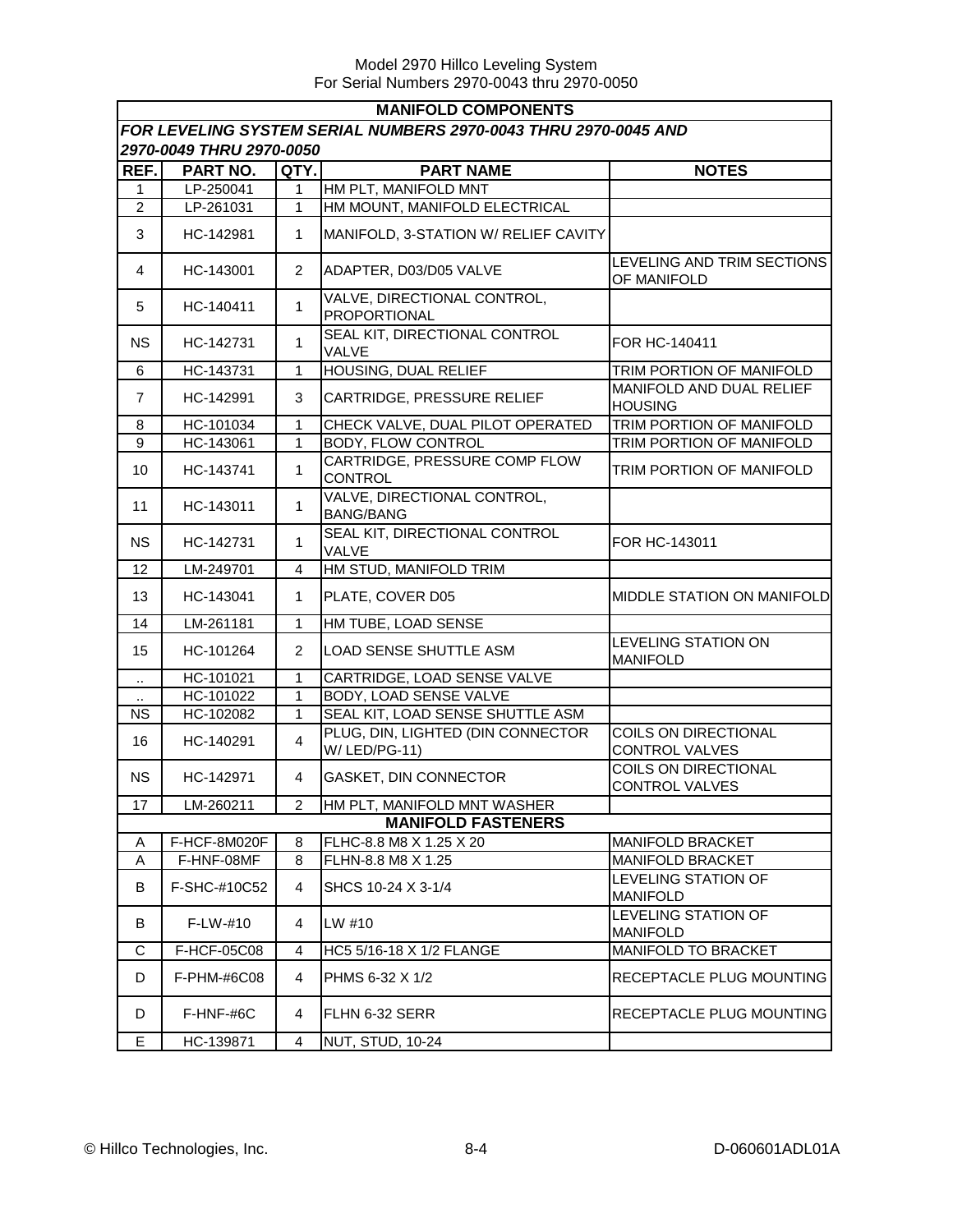### Model 2970 Hillco Leveling System For Serial Numbers 2970-0043 thru 2970-0050 *HYDRAULIC MANIFOLD (CONTINUED)*

### HYDRAULIC MANIFOLD FOR LEVELING SYSTEM SERIAL NUMBERS **2970-0046 THRU 2970-0048**

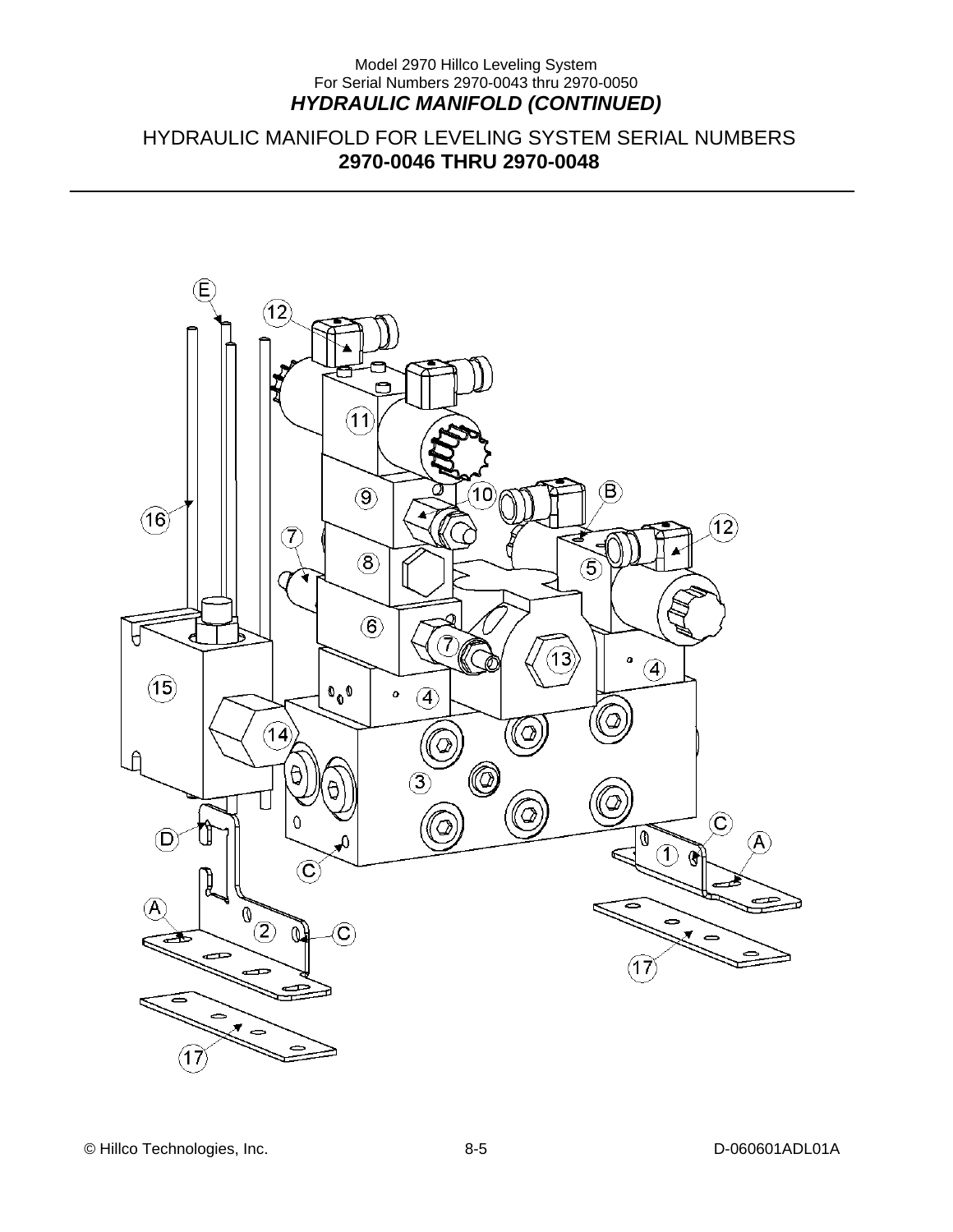Model 2970 Hillco Leveling System For Serial Numbers 2970-0043 thru 2970-0050

|                | <b>MANIFOLD COMPONENTS</b> |                         |                                                             |                                                  |  |  |
|----------------|----------------------------|-------------------------|-------------------------------------------------------------|--------------------------------------------------|--|--|
|                |                            |                         | FOR LEVELING SYSTEM SERIAL NUMBERS 2970-0046 THRU 2970-0048 |                                                  |  |  |
| REF.           | <b>PART NO.</b>            | QTY.                    | <b>PART NAME</b>                                            | <b>NOTES</b>                                     |  |  |
| 1              | LP-250041                  | 1                       | HM PLT, MANIFOLD MNT                                        |                                                  |  |  |
| $\overline{c}$ | LP-261031                  | 1                       | HM MOUNT, MANIFOLD ELECTRICAL                               |                                                  |  |  |
| $\overline{3}$ | HC-142981                  | $\mathbf{1}$            | MANIFOLD, 3-STATION W/ RELIEF CAVITY                        |                                                  |  |  |
| $\overline{4}$ | HC-143001                  | $\overline{2}$          | ADAPTER, D03/D05 VALVE                                      | LEVELING AND TRIM SECTIONS OF<br><b>MANIFOLD</b> |  |  |
| 5              | HC-140411                  | $\mathbf{1}$            | VALVE, DIRECTIONAL CONTROL,<br>PROPORTIONAL                 |                                                  |  |  |
| <b>NS</b>      | HC-142731                  | $\mathbf{1}$            | SEAL KIT, DIRECTIONAL CONTROL VALVE                         | FOR HC-140411                                    |  |  |
| 6              | HC-143731                  | $\mathbf{1}$            | HOUSING, DUAL RELIEF                                        | TRIM PORTION OF MANIFOLD                         |  |  |
| $\overline{7}$ | HC-142991                  | 3                       | CARTRIDGE, PRESSURE RELIEF                                  | MANIFOLD AND DUAL RELIEF<br><b>HOUSING</b>       |  |  |
| 8              | HC-101034                  | $\mathbf{1}$            | CHECK VALVE, DUAL PILOT OPERATED                            | TRIM PORTION OF MANIFOLD                         |  |  |
| $\overline{9}$ | HC-143061                  | $\mathbf{1}$            | <b>BODY, FLOW CONTROL</b>                                   | TRIM PORTION OF MANIFOLD                         |  |  |
| 10             | HC-143741                  | $\mathbf{1}$            | CARTRIDGE, PRESSURE COMP FLOW<br><b>CONTROL</b>             | TRIM PORTION OF MANIFOLD                         |  |  |
| 11             | HC-143011                  | $\mathbf{1}$            | VALVE, DIRECTIONAL CONTROL,<br><b>BANG/BANG</b>             |                                                  |  |  |
| <b>NS</b>      | HC-142731                  | $\mathbf{1}$            | SEAL KIT, DIRECTIONAL CONTROL VALVE                         | FOR HC-143011                                    |  |  |
| 12             | HC-140291                  | 5                       | PLUG, DIN, LIGHTED (DIN CONNECTOR W/<br>LED/PG-11)          | COILS ON DIRECTIONAL CONTROL<br><b>VALVES</b>    |  |  |
| <b>NS</b>      | HC-142971                  | 5                       | <b>GASKET, DIN CONNECTOR</b>                                | COILS ON DIRECTIONAL CONTROL<br><b>VALVES</b>    |  |  |
| 13             | HC-143071                  | $\mathbf{1}$            | VALVE, D05, SOFT SHIFT DUMP                                 |                                                  |  |  |
| 14             | HC-143081                  | $\mathbf{1}$            | VALVE, PRIORITY FLOW CONTROL                                |                                                  |  |  |
| 15             | HC-143091                  | $\mathbf{1}$            | BODY, PRIORITY FLOW CONTROL VALVE                           |                                                  |  |  |
| 16             | LM-260871                  | $\overline{4}$          | HM STUD, MANIFOLD TRIM                                      |                                                  |  |  |
| 17             | $LM-260211$                | $\overline{2}$          | HM PLT, MANIFOLD MNT WASHER                                 |                                                  |  |  |
|                |                            |                         | <b>MANIFOLD FASTENERS</b>                                   |                                                  |  |  |
| A              | F-HCF-8M020F               | 8                       | FLHC-8.8 M8 X 1.25 X 20                                     | <b>MANIFOLD BRACKET</b>                          |  |  |
| A              | F-HNF-08MF                 | 8                       | FLHN-8.8 M8 X 1.25                                          | MANIFOLD BRACKET                                 |  |  |
| B              | F-SHC-#10C52               | 4                       | SHCS 10-24 X 3-1/4                                          | LEVELING STATION OF MANIFOLD                     |  |  |
| B              | F-LW-#10                   | 4                       | LW #10                                                      | LEVELING STATION OF MANIFOLD                     |  |  |
| C              | F-HCF-05C08                | $\overline{\mathbf{4}}$ | HC5 5/16-18 X 1/2 FLANGE                                    | MANIFOLD TO BRACKET                              |  |  |
| D              | F-PHM-#6C08                | 4                       | PHMS 6-32 X 1/2                                             | RECEPTACLE PLUG MOUNTING                         |  |  |
| D              | F-HNF-#6C                  | $\overline{4}$          | FLHN 6-32 SERR                                              | RECEPTACLE PLUG MOUNTING                         |  |  |
| E              | HC-139871                  | $\overline{4}$          | NUT, STUD, 10-24                                            |                                                  |  |  |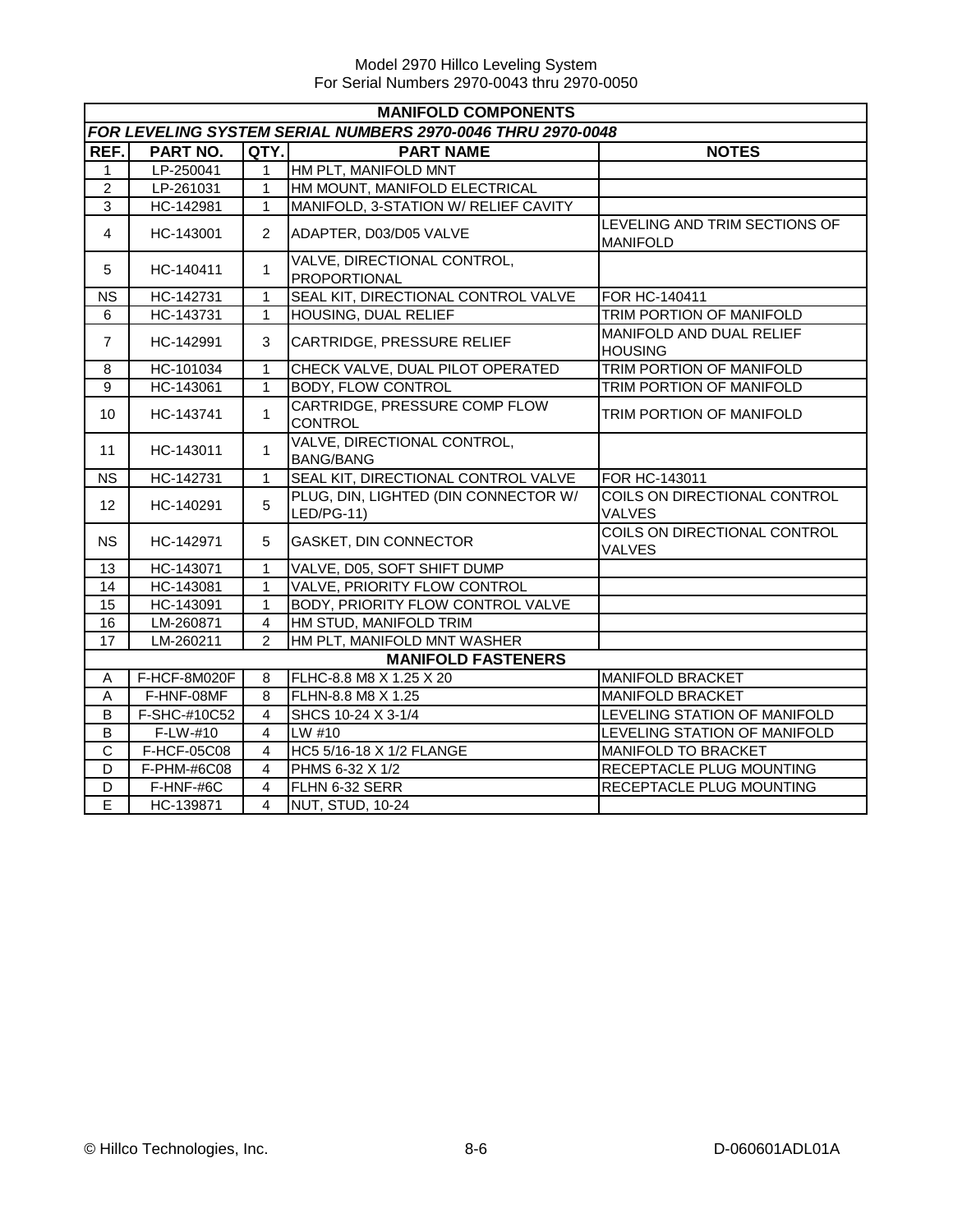Model 2970 Hillco Leveling System For Serial Numbers 2970-0043 thru 2970-0050 *HYDRAULIC PUMP* 

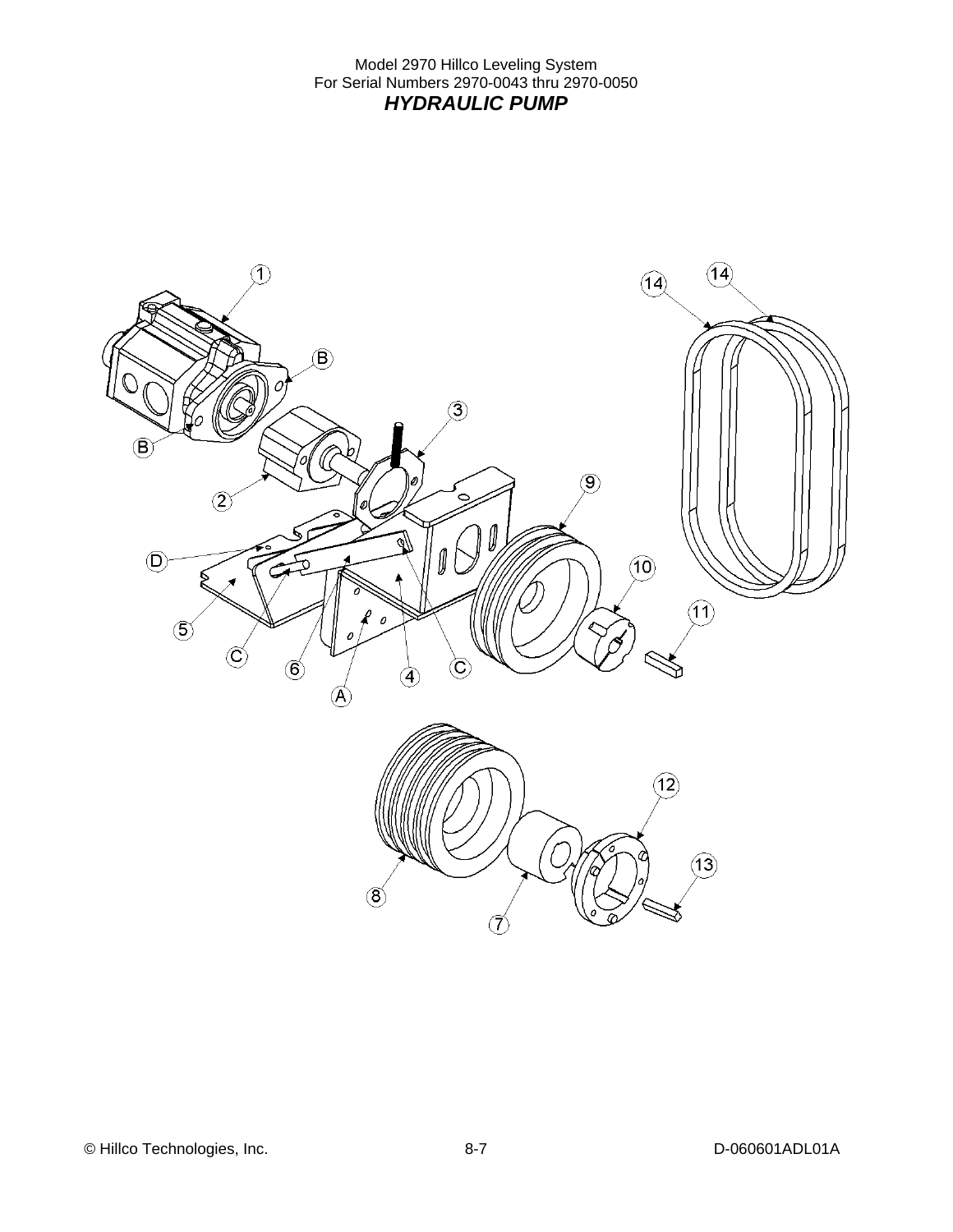|                        | <b>PUMP DRIVE COMPONENTS</b> |                |                                  |                             |  |  |
|------------------------|------------------------------|----------------|----------------------------------|-----------------------------|--|--|
| REF.                   | PART NO.                     | QTY.           | <b>PART NAME</b>                 | <b>NOTES</b>                |  |  |
| 1                      | HC-133151                    | 1              | PUMP, HYDRAULIC PFC-116          |                             |  |  |
| $\overline{\text{NS}}$ | HC-135231                    | 1              | SEAL KIT, PUMP                   |                             |  |  |
| $\ddot{\phantom{0}}$   | HC-135241                    | 1              | SEAL, PUMP MAIN SHAFT            |                             |  |  |
| $\ddotsc$              | HC-135251                    | $\overline{2}$ | <b>SEAL, PINTLE SHAFT</b>        |                             |  |  |
| $\ddot{\phantom{a}}$   | HC-103099                    | 1              | COMPENSATOR #2                   |                             |  |  |
| $\ddot{\phantom{a}}$   | HC-137061                    | $\mathbf{1}$   | <b>KEY, HYDRAULIC PUMP SHAFT</b> |                             |  |  |
| $\overline{2}$         | HC-141531                    | 1              | ADAPTER, OVER-HUNG LOAD          |                             |  |  |
| <b>NS</b>              | LA-259551                    | 1              | REBUILD KIT, 300 OHLA            |                             |  |  |
| 3                      | LA-235271                    | 1              | HM PUMP DR, MOUNT PLT ASM        |                             |  |  |
| $\overline{4}$         | LA-235261                    | 1              | HM PUMP DR, ASM                  |                             |  |  |
| $\overline{5}$         | LA-238821                    | 1              | HM ASM, PUMP MNT ANCHOR          |                             |  |  |
| $\overline{6}$         | LA-238791                    | 2              | HM ASM, PUMP MNT DRAW BOLT       |                             |  |  |
| $\overline{7}$         | LM-235281                    | 1              | HM PUMP DR, HUB                  |                             |  |  |
| $\overline{8}$         | MC-134321                    | 1              | SHEAVE, 4 GROOVE, 8"             |                             |  |  |
| $\overline{9}$         | MC-134502                    | 1              | SHEAVE, 2 GROOVE, 7.5"           |                             |  |  |
| 10                     | MC-134342                    | 1              | <b>BUSHING, TAPER LOCK</b>       |                             |  |  |
| 11                     | LS-235291                    | 1              | HM PUMP DR, OHLA KEY             |                             |  |  |
| 12                     | MC-134351                    | 1              | BUSHING, 3-1/2", TAPER LOCK      |                             |  |  |
| 13                     | LM-236611                    | $\mathbf{1}$   | KEY, 3-1/2 QD HUB                |                             |  |  |
| 14                     | MC-140371                    | $\overline{2}$ | <b>BELT, DRIVE</b>               | C-54 V-BELT                 |  |  |
| <b>NS</b>              | LA-260401                    | 1              | OHLA SYNTHETIC OIL (15068)       | 2.5mL                       |  |  |
| <b>NS</b>              | HC-143251                    | 1              | METAL FILTER BREATHER, 10 MICRON |                             |  |  |
| <b>NS</b>              | HC-143231                    | $\mathbf{1}$   | 1/8" PIPE X 3" CLOSED NIPPLE     |                             |  |  |
| <b>NS</b>              | HC-143241                    | 1              | 1/8" FPIPE MECHANT COUPLER       |                             |  |  |
|                        |                              |                |                                  |                             |  |  |
|                        |                              |                | <b>PUMP DRIVE FASTENERS</b>      |                             |  |  |
| REF.                   | PART NO.                     | QTY.           | <b>PART NAME</b>                 | <b>WHERE USED</b>           |  |  |
| Α                      | F-HC-10M040E                 | 5              | HC-10.9 M10 X 1.50 X 40          | <b>HYDRAULIC PUMP MOUNT</b> |  |  |
| $\mathsf A$            | F-HNF-10ME                   | 5              | FLHN-10.9 M10 X 1.50             | <b>HYDRAULIC PUMP MOUNT</b> |  |  |
| B                      | F-HC-10M110E                 | $\overline{2}$ | HC-10.9 M10 X 1.50 X 110         | PUMP/OHLA TO BRACKET        |  |  |
| B                      | F-HNF-10ME                   | $\overline{2}$ | FLHN-10.9 M10 X 1.50             | PUMP/OHLA TO BRACKET        |  |  |
| $\overline{C}$         | F-HNF-12ME                   | 6              | FLHN-10.9 M12 X 1.75             | PUMP MNT DRAW BOLT          |  |  |
| C                      | F-HC-12M030E                 | $\overline{2}$ | HC-10.9 M12 X 1.75 X 30          | PUMP MNT DRAW BOLT          |  |  |
| D                      | F-HCF-10M030E                | 4              | FLHC-10.9 M10 X 1.50 X 30        | PUMP MNT ANCHOR             |  |  |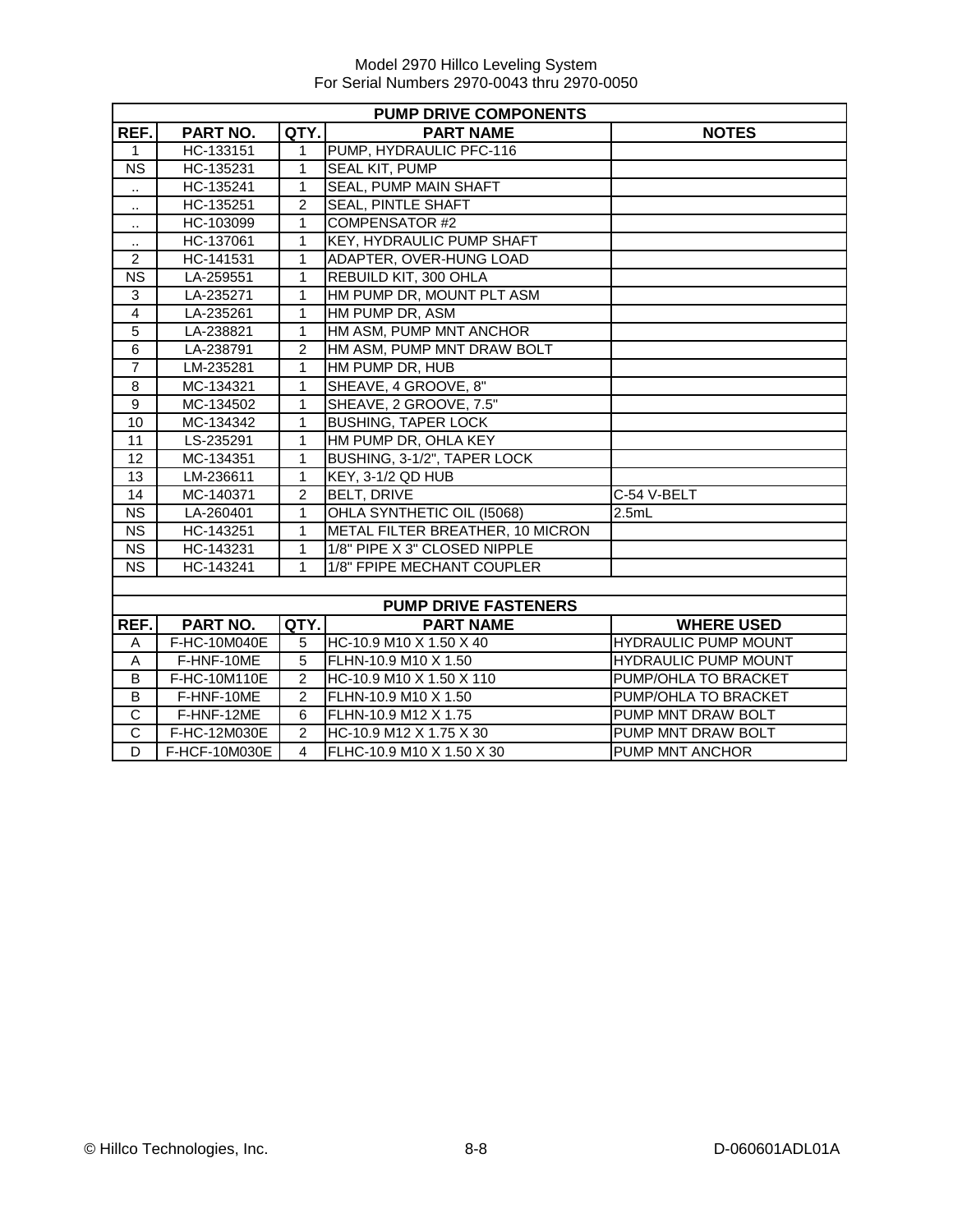### Model 2970 Hillco Leveling System For Serial Numbers 2970-0043 thru 2970-0050 *HYDRAULIC HOSES*

| REF.      | PART NO.  | QTY.           | <b>PART NAME</b>                                              | <b>WHERE USED</b>                                  |
|-----------|-----------|----------------|---------------------------------------------------------------|----------------------------------------------------|
|           |           |                | <b>MAIN LEV CYLINDERS</b>                                     |                                                    |
| <b>NS</b> | LA-140071 | $\overline{2}$ | 1/4 100R2 HOSE 79-1/2" #6 FORS 90° X<br>#6 FORS STR           | LOR R POCV #3 TO LOR R POCV<br>#2                  |
| NS.       | LA-140081 | $\overline{2}$ | 1/2 100R2 HOSE 70-1/2" #8 FORS STR X<br>#8 FORS STR           | L OR R ROD TO POCV #2                              |
|           |           |                | <b>GREASE HOSES</b>                                           |                                                    |
| <b>NS</b> | LA-140091 | $\mathbf{1}$   | 3/16 R1 GREASE HOSE 95-3/4" 1/8 MPT<br>X 1/8 MPT              | LH MAIN LEV CYL BASE TO BH #1                      |
| <b>NS</b> | LA-140101 | $\mathbf{1}$   | 3/16 R1 GREASE HOSE 48" 1/8 MPT X<br>$1/8$ MPT                | RH MAIN LEV CYL BASE TO BH #2                      |
| <b>NS</b> | LA-140111 | $\mathbf 1$    | 3/16 R1 GREASE HOSE 64" 1/8 MPT X<br>$1/8$ MPT                | MSTR BASE TO BH #3                                 |
| <b>NS</b> | LA-140121 | $\mathbf 1$    | 3/16 R1 GREASE HOSE 26" 1/8 MPT X<br>$1/8$ MPT                | MSTR ROD TO BH #4                                  |
| <b>NS</b> | LA-138962 | $\mathbf{1}$   | 3/16 R1 GREASE HOSE 61" 1/8 MPT X<br>1/8 MPT                  | MAIN PVT TO BH #5                                  |
|           |           |                | <b>BRAKES</b>                                                 |                                                    |
| <b>NS</b> | LA-130371 | 1              | #4 TITE FLEX #4 FORS X #4 MORS                                | <b>BRAKE HOSE RIGHT</b>                            |
| <b>NS</b> | LA-130371 | $\mathbf{1}$   | #4 TITE FLEX #4 FORS X #4 MORS                                | <b>BRAKE HOSE LEFT</b>                             |
| <b>NS</b> | HA-133131 | 2              | <b>TEFLON O-RING</b>                                          | FOR ABOVE TWO BRAKE HOSES                          |
|           |           |                | <b>MANIFOLD TO LEFT LEV CYL</b>                               |                                                    |
| <b>NS</b> | LA-139521 | $\mathbf{1}$   | 1/2 100R2 HOSE 186" #8 FORS X #8<br><b>FORS</b>               | LEVELING VALVE PORT A & B TO<br>LEFT MAIN LEV CYL  |
| <b>NS</b> | LA-140131 | $\mathbf{1}$   | 1/2 100R2 HOSE 241" #8 FORS X #8<br><b>FORS</b>               | LEVELING VALVE PORT A & B TO<br>RIGHT MAIN LEV CYL |
|           |           |                | <b>MANIFOLD TO PUMP</b>                                       |                                                    |
| <b>NS</b> | LA-134821 | $\mathbf{1}$   | 1/4 100R2 HOSE 167" #4 FORS X #4<br>FORS <sub>90</sub>        | <b>LOAD SENSE LINE</b>                             |
| NS.       | LA-134831 | 1              | 3/4 100R2 HOSE 167" #10 FORS X #10<br><b>FORS</b>             | PRESSURE FROM PUMP TO<br><b>MANIFOLD</b>           |
| <b>NS</b> | LA-134841 | $\mathbf{1}$   | 3/4 100R1 HOSE 39-1/2" #10 FORS X #12<br>FORS 90°             | <b>RETURN LINE</b>                                 |
|           |           |                | <b>PUMP</b>                                                   |                                                    |
| <b>NS</b> | LA-134861 | $\mathbf{1}$   | 1 100R1 HOSE 66-1/2" #16 FORS X #16<br><b>FORS</b>            | PUMP SUCTION                                       |
| <b>NS</b> | LA-134871 | $\mathbf{1}$   | 3/8 100R2 HOSE 65-1/2" #6 FORS X #6<br>FORS 90°               | PUMP CASE DRAIN TO RESEVOIR                        |
|           |           |                | <b>HYDROSTAT</b>                                              |                                                    |
| <b>NS</b> | LA-140381 | $\mathbf{1}$   | 1 100R15 68" CODE 62 SLT FLNG 180° X<br>CODE 62 SPLT FLNG STR | <b>HYDROSTAT FRONT</b>                             |
| <b>NS</b> | LA-140391 | $\mathbf 1$    | 1 100R15 58" CODE 62 SLT FLNG 180° X<br>CODE 62 SPLT FLNG STR | <b>HYDROSTAT REAR</b>                              |
| <b>NS</b> | LA-143851 | $\mathbf{1}$   | 3/4 100R1 HOSE 58-1/2" #12 MORS X #12<br>FORS 45°             | HYDRO MOTOR CASE DRAIN                             |
|           |           |                | <b>TRIM HOSES</b>                                             |                                                    |
| <b>NS</b> | LA-143861 | 2              | 1/4" 100R2 147" #4 FORS X #4 FORS                             | TRIM VALVE TO RELIEF VALVE                         |
| <b>NS</b> | LA-139141 | $\overline{2}$ | 1/4" 100R2 110-1/2" #4 FORS X #4 FORS                         | <b>RELIEF VALVE TO MASTER</b>                      |
| <b>NS</b> | LA-139531 | $\mathbf{1}$   | 1/4" 100R2 295" #4 FORS X #6 FORS                             | RELIEF TO SLAVE BASE                               |
| <b>NS</b> | LA-139541 | $\mathbf{1}$   | 1/4" 100R2 309" #4 FORS X #6 FORS                             | RELIEF TO SLAVE ROD                                |
|           |           |                | <b>OPTIONAL-FOR COMBINES WITH CONTOUR MASTER</b>              |                                                    |
| <b>NS</b> | HA-E-4MF  | $\mathbf{1}$   | #4 MORS PLUG                                                  |                                                    |
| <b>NS</b> | HA-E-6MF  | $\mathbf{1}$   | #6 MORS PLUG                                                  |                                                    |
| <b>NS</b> | LM-254781 | $\mathbf{1}$   | LM FLAT, CM BAR                                               |                                                    |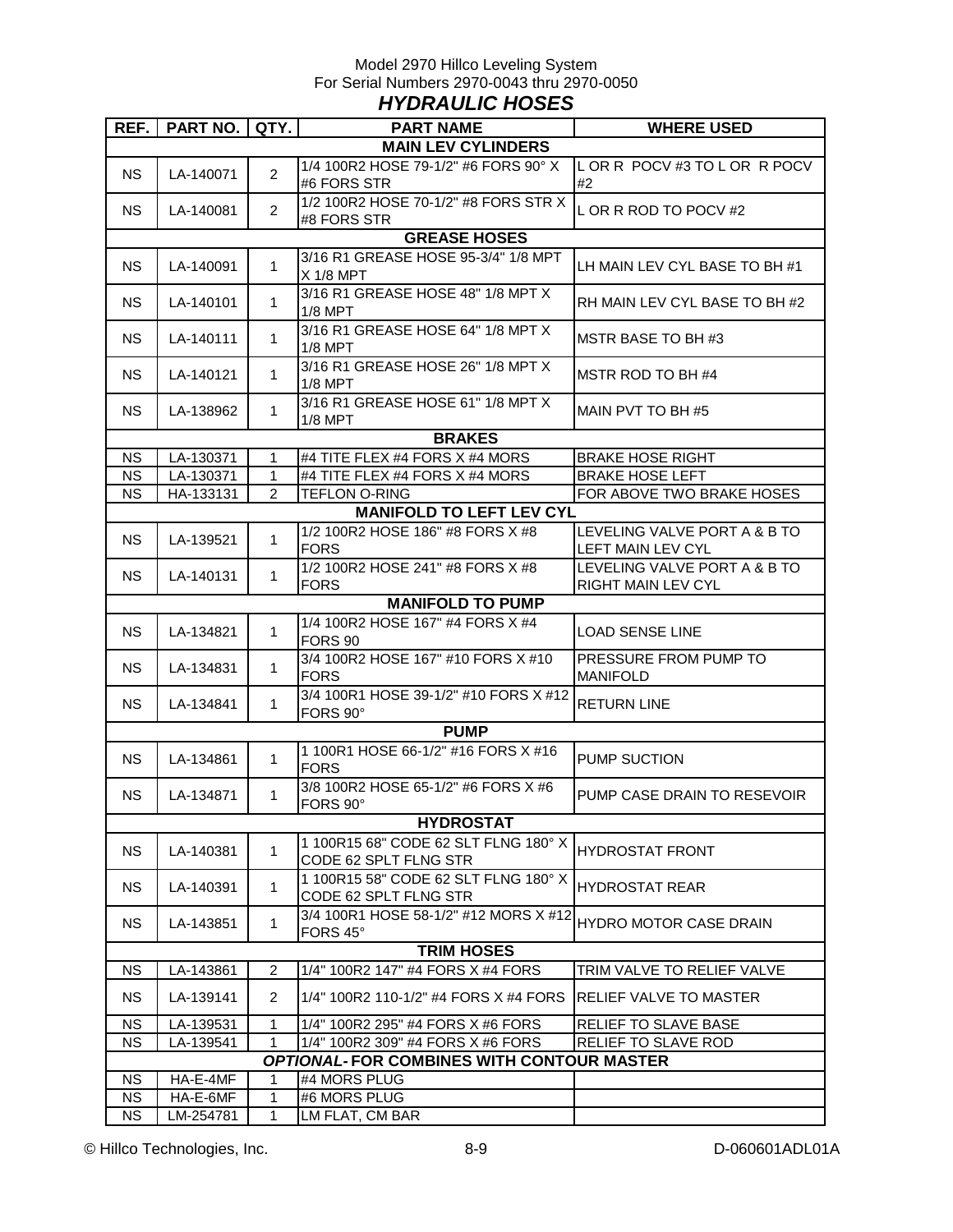|           | <b>HYDRAULIC ADAPTERS</b> |                |                                                   |                                                     |  |  |  |
|-----------|---------------------------|----------------|---------------------------------------------------|-----------------------------------------------------|--|--|--|
| REF.      | PART NO.                  | QTY.           | <b>PART NAME</b>                                  | <b>WHERE USED</b>                                   |  |  |  |
|           |                           |                | <b>MAIN CYLINDERS</b>                             |                                                     |  |  |  |
| NS.       | HA-L-4MF6MO               | 2              | #4 MORS X #6 MORB 90°                             |                                                     |  |  |  |
| NS.       | HA-L-8FF8MF               | 2              | #8 FORS X #8 MORS 90°                             | POCV #2 LEFT AND RIGHT                              |  |  |  |
| NS.       | HA-L-8MO8MO               | 2              | #8 MORB X #8 MORB 90°                             | L & R POCV #1                                       |  |  |  |
| <b>NS</b> | HA-T-8MO8MO               | $\overline{2}$ | #8 MORB X #8 MORS STR THREAD<br><b>RUN TEE</b>    | L & R POCV #2                                       |  |  |  |
| NS.       | HA-Q-8MF8MO               | $\overline{2}$ | #8 MORB X #8 MORS STR THREAD<br><b>BRANCH TEE</b> | L & R MAIN CYL ROD                                  |  |  |  |
| <b>NS</b> | HA-L-6MF6MO               | 2              | #6 MORB X #6 MORS 90°                             | L & R POCV #3                                       |  |  |  |
| <b>NS</b> | HA-S-8FF6MF               | 2              | #8 FORS X #6 MORS REDUCER                         | L & R POCV #2                                       |  |  |  |
|           |                           |                | <b>MASTER AND SLAVE CYLINDER</b>                  |                                                     |  |  |  |
| NS.       | HA-L-4MF6MO               | 2              | #4 MORS $X$ #6 MORB 90 $^{\circ}$                 | MASTER CYL ROD AND BASE<br><b>PORTS</b>             |  |  |  |
| NS.       | HA-L-6MF6MO               | 2              | #6 MORS X #6 MORB 90 $^{\circ}$                   | SLAVE CYL ROD AND BASE<br><b>PORTS</b>              |  |  |  |
|           |                           |                | <b>PUMP ADAPTERS</b>                              |                                                     |  |  |  |
| NS.       | HA-S-12MO16MF             | 1              | #12 MORB X #16 MORS STR                           | PUMP SUCTION                                        |  |  |  |
| <b>NS</b> | HA-T-16MF16MO             | $\mathbf{1}$   | #16 MORB X #16 MORS STR THREAD RUN<br><b>TEE</b>  | PUMP SUCTION AT RESEVOIR                            |  |  |  |
| NS.       | HA-L-16FF16MF             | $\mathbf{1}$   | #16 MORS X #16 FORS 90°                           | PUMP SUCTION AT RESEVOIR                            |  |  |  |
| NS.       | HA-S-10MF10MO             | 1              | #10 MORB X #10 MORS STR                           | <b>PUMP PRESSURE</b>                                |  |  |  |
| NS.       | HA-T-6MF6MO               | $\mathbf{1}$   | #6 MORB X #6 MORS STR THREAD<br><b>RUN TEE</b>    | CASE DRAIN AT RESEVOIR                              |  |  |  |
| NS.       | HA-C-6FF                  | 1              | #6 FORS CAP                                       | CASE DRAIN AT RESEVOIR                              |  |  |  |
| NS.       | HA-L-4MF4MO               | 1              | #4 MORB X #4 MORS 90°                             | PUMP LOAD SENSE                                     |  |  |  |
| <b>NS</b> | HA-S-6MF6MO               | $\mathbf{1}$   | #6 MORB X #6 MORS STR                             | PUMP CASE DRAIN                                     |  |  |  |
|           |                           |                | <b>MANIFOLD ADAPTERS</b>                          |                                                     |  |  |  |
| <b>NS</b> | <b>HA-S-10MF12MO</b>      | 2              | #12 MORB X #10 MORS STR                           | "P" & "T" PORTS                                     |  |  |  |
| NS.       | HA-L-10FF10MF             | 1              | #10 FORS X #10 MORS 90°                           | "P" & "T" PORTS                                     |  |  |  |
| NS.       | HA-S-4MF4MO               | 1              | #4 MORB X #4 MORS STR                             | LOAD SENSE SHUTTLE                                  |  |  |  |
| <b>NS</b> | HA-T-4MF4MO               | $\mathbf{1}$   | #4 MORB X #4 MORS STR THREAD RUN<br><b>TEE</b>    | <b>LOAD SENSE SHUTTLE</b>                           |  |  |  |
| NS.       | HA-A-12MO                 | 1              | #12 MORB ALLEN HEAD PLUG                          | "T" PORT                                            |  |  |  |
| ΝS        | HA-L-8MF8MO               | 2              | #8 MORB X #8 MORS 90°                             | "A" & "B" LEVELING PORTS                            |  |  |  |
| <b>NS</b> | HA-S-4MF8MO               | 2              | #8 MORB X #4 MORS STR                             | TRIM "A" & "B" PORTS                                |  |  |  |
| <b>NS</b> | HA-L-4FF4MF               | 2              | #4 FORS X #4 MORS 90°                             | TRIM "A" & "B" PORTS                                |  |  |  |
| <b>NS</b> | HA-S-4FP12MO              | 1              | #10 MORB X #4 FNPT STR                            | PRESSURE GUAGE                                      |  |  |  |
| <b>NS</b> | HA-S-10FO12MO             | 1              | #10 FORB X #12 MORB STR                           | PRESSURE GAUGE                                      |  |  |  |
| <b>NS</b> | HA-M-12MF12FF             | 1              | #12 ORS SWIVEL NUT RUN TEE                        | <b>RETURN LINE</b>                                  |  |  |  |
| NS.       | HC-139901                 | 2              | #4 ORS-TF NUT                                     | STEEL LOAD SENSE LINE                               |  |  |  |
| <b>NS</b> | HC-139911                 | 2              | #4 ORS-TF FERRULE                                 | STEEL LOAD SENSE LINE                               |  |  |  |
| NS.       | HC-139921                 | 2              | #4 ORS-TF SLEEVE                                  | STEEL LOAD SENSE LINE                               |  |  |  |
|           |                           |                | <b>HEADER LIFT CYLINDERS</b>                      |                                                     |  |  |  |
| <b>NS</b> | HA-L-8FF8MF               | $\mathbf{1}$   | #8 FORS X #8 MORS 90°                             | HEADER LIFT CYL HOSE<br><b>BULKHEAD</b>             |  |  |  |
|           |                           |                | <b>HEADER TRIM</b>                                |                                                     |  |  |  |
| <b>NS</b> | HA-Y-4MF4MF               | $\mathbf{1}$   | #4 MORS UNION TEE                                 | UNION OF SLAVE, MASTER AND<br>VALVE HOSES ABOVE FAN |  |  |  |
|           |                           |                | <b>GREASE FITTINGS</b>                            |                                                     |  |  |  |
| <b>NS</b> | HA-S-2FP2MN               | 5              | 1/8" NPSM X 1/8" FPT BULKHEAD<br>CONNECTOR        | GREASE BULKHEAD MOUNT                               |  |  |  |
| NS.       | HA-NJ-2FN                 | 5              | 1/8" NPSM BULKHEAD LOCKNUT                        | <b>BULKHEAD CONNECTOR</b>                           |  |  |  |
| NS.       | HC-138011                 | 5              | 1/4-28 STRAIGHT ZERK                              | ALL GREASE LINES                                    |  |  |  |
| <b>NS</b> | HA-L-2FP2MP               | 1              | 1/8 MPT 90 STREET EL                              | <b>MAIN PIVOT PIN</b>                               |  |  |  |
| NS.       | HC-135771                 | 3              | 1/4-28 MALE X 1/8 FPT 90°                         | MASTER AND MAIN LEV CYL<br>BASE                     |  |  |  |
| <b>NS</b> | HC-135881                 | 1              | 1/4-28 MALE X 1/8 FPT STR                         | <b>MASTER ROD</b>                                   |  |  |  |
|           |                           |                | <b>OVER-HUNG LOAD ADAPTERS</b>                    |                                                     |  |  |  |
| <b>NS</b> | HC-143231                 | 1              | 1/8" PIPE X 3" NIPPLE (304 STAINLESS)             | OHLA BREATHER PORT                                  |  |  |  |
|           |                           |                | 1/8" FPIPE MERCHANT COUPLER (304                  |                                                     |  |  |  |
| <b>NS</b> | HC-143241                 | $\mathbf{1}$   | STAINLESS)                                        | OHLA BREATHER PORT                                  |  |  |  |
| <b>NS</b> | HC-143251                 | $\mathbf{1}$   | METAL FILTER BREATHER, 10 MICRON                  | BREATHER, OIL                                       |  |  |  |

© Hillco Technologies, Inc. 8-10 D-060601ADL01A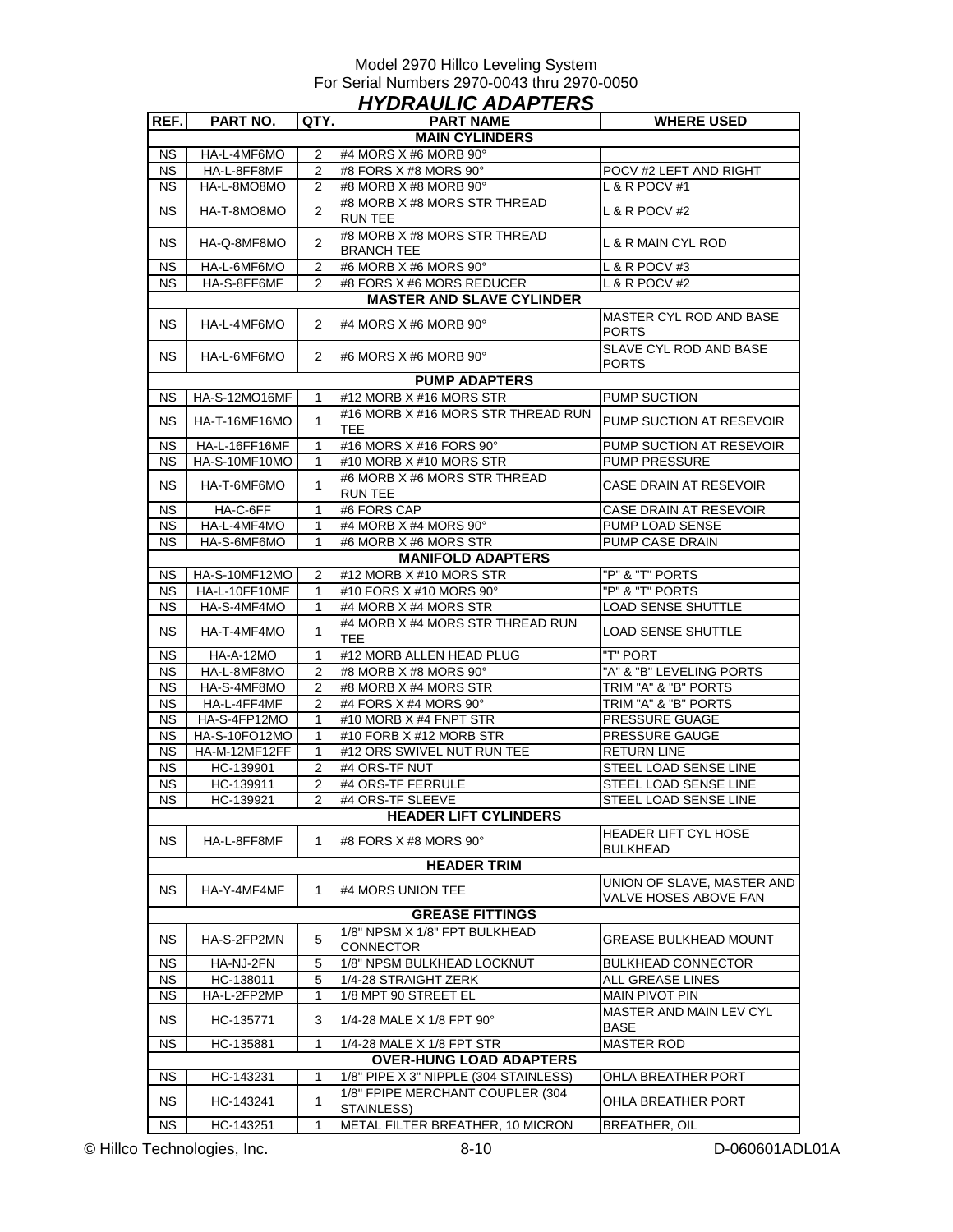# **9** *MISCELLANEOUS*

|           | <b>DOCUMENTS AND LABELS</b> |                |                                                       |                                                        |  |  |
|-----------|-----------------------------|----------------|-------------------------------------------------------|--------------------------------------------------------|--|--|
| REF.      | <b>PART NO.</b>             | QTY.           | <b>PART NAME</b>                                      | <b>NOTES</b>                                           |  |  |
| <b>NS</b> | LL-142091                   | $\overline{2}$ | DECALS, JD HILLSIDE LEV SYSTEM                        |                                                        |  |  |
| <b>NS</b> | LL20-100784                 | $\overline{2}$ | <b>DANGER PINCH POINT</b>                             | RH & LH UPPER TRANS FACE PLT                           |  |  |
| <b>NS</b> | LL20-100786                 | 1              | <b>WARNING ELECTRONIC</b><br><b>CRUSHING HAZARD</b>   | FRONT OF CONTROL BOX                                   |  |  |
| <b>NS</b> | LL20-100786                 | 1              | <b>WARNING ELECTRONIC</b><br><b>CRUSHING HAZARD</b>   | <b>EM, ASM CONTROLLER</b>                              |  |  |
| <b>NS</b> | LL20-100783                 | 6              | DANGER, CRUSHING HAZARD                               | 2-DROP AXLE END PLATES, 4-RT<br>& LT UC FRONT AND BACK |  |  |
| <b>NS</b> | LL-133741                   | $\overline{2}$ | LABEL, GREASE 50 HRS                                  | OC BULKHEAD                                            |  |  |
| <b>NS</b> | LL-133741                   | $\mathbf{1}$   | LABEL, GREASE 50 HRS                                  | RH TRANS SIDE PLT (FOR SLAVE<br>CYL)                   |  |  |
| <b>NS</b> | LL-133741                   | $\overline{2}$ | LABEL, GREASE 50 HRS                                  | MAIN LEV CYL BOTTOM (RH & LH)                          |  |  |
| <b>NS</b> | LL-143671                   | 1              | <b>RWA WARNING LABEL</b>                              |                                                        |  |  |
| <b>NS</b> | LA-256001                   | 1              | <b>TAG, SERIAL NUMBER</b>                             |                                                        |  |  |
| NS.       | D-010823DJC01               | 1              | <b>MANUAL, OPERATORS</b>                              |                                                        |  |  |
| <b>NS</b> | D-010725CLA01               | 1              | MANUAL, INSTALLATION                                  |                                                        |  |  |
| <b>NS</b> | D-060601ADL01A              |                | <b>MANUAL, PARTS</b>                                  |                                                        |  |  |
| <b>NS</b> | LA-251701                   | $\mathbf{1}$   | <b>SAFETY LABEL PACKET</b>                            |                                                        |  |  |
| <b>NS</b> |                             | 1              | LL20-100782--CAUTION LEVELING<br><b>SYSTEM CAB</b>    | <b>WINDOW IN CAB</b>                                   |  |  |
| <b>NS</b> |                             | 1              | LL20-100785--CAUTION MOVING<br><b>STEP</b>            | LADDER                                                 |  |  |
| <b>NS</b> | $\ddotsc$                   | $\overline{2}$ | LL20-100787--CAUTION LEVELING<br><b>SYSTEM HAZARD</b> | <b>GULL WINGS</b>                                      |  |  |
| <b>NS</b> |                             | 3              | LL20-100788--DANGER HYDRAULIC<br><b>HAZARD</b>        | 1 EA MAIN CYLINDER; 1 ABOVE<br><b>MANIFOLD</b>         |  |  |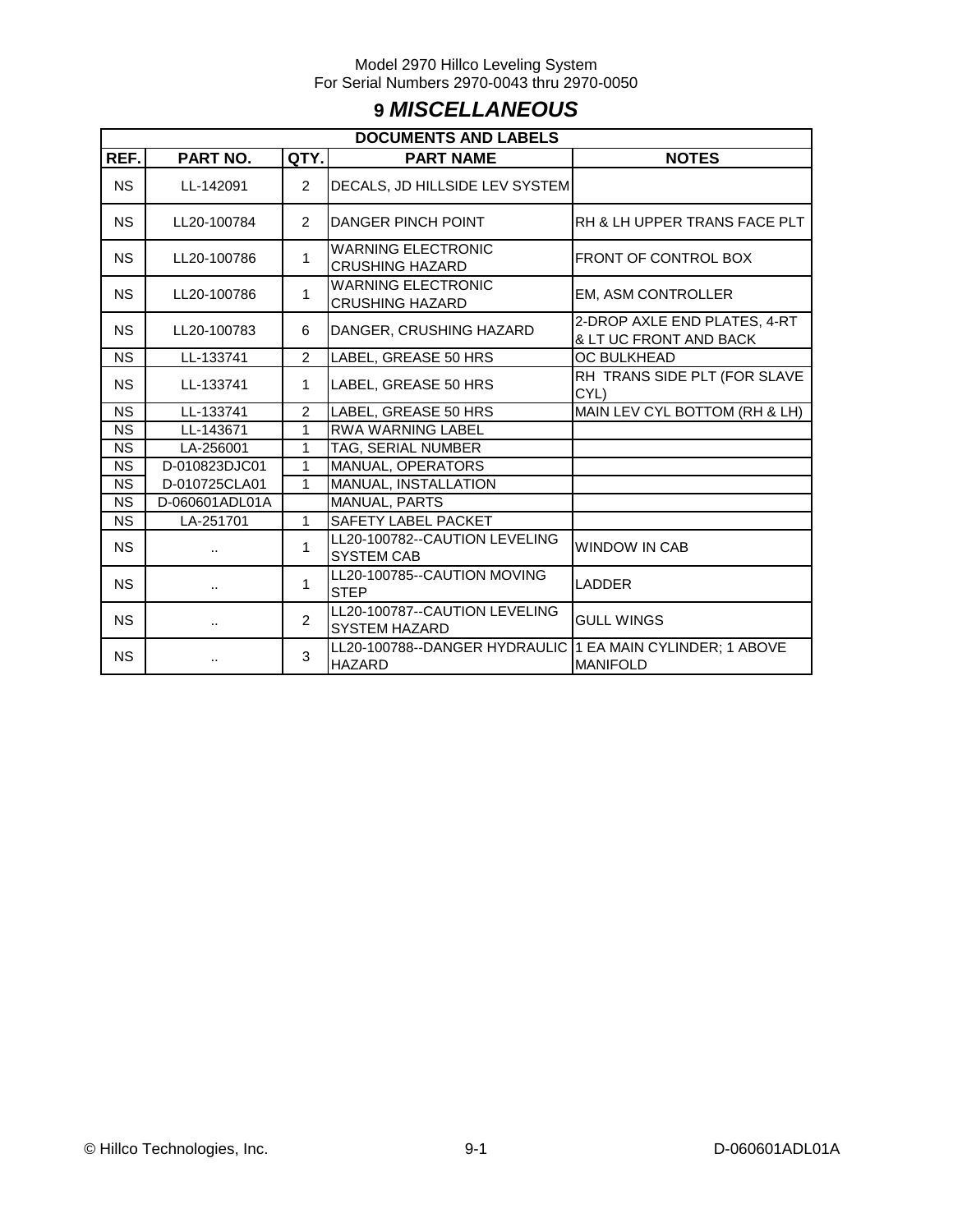# **10** *PART NUMBER INDEX*

| <b>IMBER</b><br>PART         | <b>IBER</b><br><b>AGE</b> |  |
|------------------------------|---------------------------|--|
| D-010725CLA01                | $9 - 1$                   |  |
| D-010823DJC01                | $9 - 1$                   |  |
| D-060601ADL01A               | $9 - 1$                   |  |
|                              |                           |  |
| EC-100164                    | $7-4$                     |  |
| EC<br>-100165                | $7 - 4$                   |  |
| EC-100557                    | $7 - 2$                   |  |
| -100692                      | 7-2                       |  |
| EC-136621                    | $7-4$                     |  |
| EС<br>-136631                | $7 - 4$                   |  |
| Fſ<br>-136661                | 7-4                       |  |
| EC-136701                    | 7-4                       |  |
| EС<br>-136711                | 7-4                       |  |
| EC-138781                    | $7-2, 7-8$                |  |
| EC-139631                    | 7-4                       |  |
| EC<br>-139641                | 7-4                       |  |
|                              |                           |  |
| EC-<br>140841                | $7 - 4$                   |  |
| EC-140851                    | 7-4                       |  |
| EC-140861                    | $7-4$                     |  |
| EC-141741                    | 7-4                       |  |
| 141751-<br>EC                | 7-4                       |  |
| EC-141761                    | 7-4                       |  |
| EC<br>-141771                | $7-4, 7-8$                |  |
| EC-141781                    | $7 - 4$                   |  |
| EC-141791                    | 7-4                       |  |
| -141801<br>EC                | $7 - 4$                   |  |
| EC-141831                    | $7 - 2$                   |  |
| EC<br>-142121                | 2, 7-8<br>7.              |  |
| EC-143191                    | $7-8$                     |  |
| EC-143211                    | $7 - 4$                   |  |
| EC-<br>43221                 | $7 - 4$                   |  |
|                              |                           |  |
| EC-143281                    | 7-4                       |  |
| EС<br>3291                   | 7-4                       |  |
| EС<br>14<br>3301             | 7-4                       |  |
| EС                           | 7-4                       |  |
| ЕC<br>3321                   | 7-4                       |  |
| -143331<br>EC                | 7-4                       |  |
| 3421                         | 7-4                       |  |
| F-C <sub>B</sub><br>0M030F   | $2-6$                     |  |
| 2M040F                       | 2-6                       |  |
| 04C20                        | $2-6$                     |  |
| F-FHS-8M015E                 | 2-6                       |  |
| F-FWF-06020                  | $3 - 4$                   |  |
| $\overline{\text{F-FWH-08}}$ | $2-6$                     |  |
| F-FWHD-10                    | 3-4                       |  |
| F-HC-06M020F                 | 2-6                       |  |
| F-HC-08M025F                 | 6-2                       |  |
| F-HC-08M035F                 | 6-2                       |  |
| F-HC-08M060F                 | $3 - 4$                   |  |
| F-HC-08M090F                 | 3-2                       |  |
| F-HC-08M100F                 | $3-2$                     |  |
| F-HC-10M025F                 | 3-4                       |  |
| F-HC-10M040E                 |                           |  |
| F-HC-10M110E                 | 8-8                       |  |
|                              | 8-8                       |  |
| F-HC-12M030E<br>F-HC-12M030F | $8 - 8$                   |  |
|                              | $6 - 2$                   |  |
| F-HC-12M040E                 | $4 - 2$                   |  |
| F-HC-12M050F                 | $6 - 2$                   |  |
| F-HC-12M065F                 | 6-2                       |  |
| F-HC-12M080E                 | $4 - 2$                   |  |
| F-HC-16M050E                 | $2-6, 5-2$                |  |
| F-HC-16M110E                 | 3-4                       |  |
| F-HC-16M120E                 | $2-6$                     |  |
| F-HC-16M190F                 | 5-2                       |  |

| <b>NUMBER</b><br>PART        | <b>NUMBER</b><br>PAGE | NUMBER<br>PART               | <b>NUMBER</b><br>PAGE      | NUMBER<br>PART               | <b>NUMBER</b><br>PAGE     |
|------------------------------|-----------------------|------------------------------|----------------------------|------------------------------|---------------------------|
| D-010725CLA01                | $9 - 1$               | F-HC-16M250E                 | $5 - 2$                    | HA-L-10FF10MF                | $8 - 10$                  |
| D-010823DJC01                | $9 - 1$               | F-HC-24M070E                 | $4 - 2$                    | HA-L-16FF16MF                | $8 - 10$                  |
| D-060601ADL01A               | $9 - 1$               | F-HC-24M110E                 | 4-2                        | HA-L-2FP2MP                  | $8 - 10$                  |
| EC-100164                    | $7 - 4$               | F-HC5-04C12                  | $7 - 2$                    | HA-L-4FF4MF                  | $8 - 10$                  |
| EC-100165                    | $7 - 4$               | F-HC8-07C44                  | $8 - 2$                    | HA-L-4MF4MO                  | $8 - 10$                  |
| EC-100557                    | $7 - 2$               | F-HC8-08F20                  | $2 - 4$                    | HA-L-4MF6MO                  | $8 - 10$                  |
| EC-100692                    | $7 - 2$<br>$7 - 4$    | F-HC8-12C240                 | $3 - 4$                    | HA-L-6MF6MO                  | $8 - 10$                  |
| EC-136621<br>EC-136631       | $7 - 4$               | F-HCF-05C08<br>F-HCF-10M020E | $8-4, 8-6$<br>$2-6, 3-4$   | HA-L-8FF8MF<br>HA-L-8MF8MO   | $8 - 10$<br>$8 - 10$      |
| EC-136661                    | 7-4                   | F-HCF-10M020F                | $2 - 6$                    | HA-L-8MO8MO                  | $8 - 10$                  |
| EC-136701                    | $7 - 4$               | F-HCF-10M025E                | $2 - 6$                    | HA-M-12MF12FF                | $8 - 10$                  |
| EC-136711                    | $7 - 4$               | F-HCF-10M030E                | $8 - 8$                    | HA-NJ-2FN                    | $8 - 10$                  |
| EC-138781                    | $7-2, 7-8$            | F-HCF-10M040F                | $3 - 4$                    | HA-Q-8MF8MO                  | $8 - 10$                  |
| EC-139631                    | $7 - 4$               | F-HCF-12M025F                | $3 - 4$                    | <b>HA-S-10FO12MO</b>         | $8 - 10$                  |
| EC-139641                    | 7-4                   | F-HCF-12M040E                | $2 - 6$                    | HA-S-10MF10MO                | $8 - 10$                  |
| EC-140841                    | $7 - 4$               | F-HCF-12M080E                | $2 - 6$                    | HA-S-10MF12MO                | $8 - 10$                  |
| EC-140851                    | $7 - 4$               | F-HCF-16M040E                | $2 - 6$                    | HA-S-12MO16MF                | $8 - 10$                  |
| EC-140861                    | $7 - 4$               | F-HCF-16M080E                | $3 - 4$                    | HA-S-2FP2MN                  | $8 - 10$                  |
| EC-141741                    | $7 - 4$               | F-HCF-16M090F                | $4 - 2$                    | HA-S-4FP12MO                 | $8 - 10$                  |
| EC-141751                    | 7-4                   | F-HCF-8M020F                 | $8-4, 8-6$                 | HA-S-4MF4MO                  | $8 - 10$                  |
| EC-141761                    | 7-4                   | F-HN-#10C                    | $7 - 2$                    | HA-S-4MF8MO                  | $8 - 10$                  |
| EC-141771                    | $7-4, 7-8$            | F-HN8-07C                    | $8 - 2$                    | HA-S-6MF6MO                  | $8 - 10$                  |
| EC-141781<br>EC-141791       | $7 - 4$<br>$7 - 4$    | F-HNF-#10C                   | $7 - 2$<br>$7-2, 8-4, 8-6$ | HA-S-8FF6MF<br>HA-T-16MF16MO | $8 - 10$                  |
| EC-141801                    | $7 - 4$               | F-HNF-#6C<br>F-HNF-04C       | $2-6, 7-2$                 | HA-T-4MF4MO                  | $8 - 10$<br>$8 - 10$      |
| EC-141831                    | 7-2                   | F-HNF-06MF                   | $2 - 6$                    | HA-T-6MF6MO                  | $8 - 10$                  |
| EC-142121                    | $7-2, 7-8$            | F-HNF-08MF                   | 3-2, 3-4, 6-2, 8-4, 8-6    | HA-T-8MO8MO                  | $8 - 10$                  |
| EC-143191                    | $7-8$                 | F-HNF-10ME                   | $2-6, 8-8$                 | HA-Y-4MF4MF                  | $8 - 10$                  |
| EC-143211                    | $7 - 4$               | F-HNF-10MF                   | $2-6, 3-4$                 | HC-100706                    | $2-2, 8-2$                |
| EC-143221                    | $7 - 4$               | F-HNF-12ME                   | $8 - 8$                    | HC-101021                    | $8 - 4$                   |
| EC-143281                    | 7-4                   | F-HNF-12MF                   | $2 - 6$                    | HC-101022                    | $8 - 4$                   |
| EC-143291                    | $7 - 4$               | F-HNJ-05C                    | $6 - 2$                    | HC-101034                    | $8-4, 8-6$                |
| EC-143301                    | $7 - 4$               | F-HNJ-12MF                   | 2-6                        | HC-101264                    | $8 - 4$                   |
| EC-143311                    | $7 - 4$               | F-HNN-05F                    | $3 - 2$                    | HC-101842                    | $3-2, 8-2$                |
| EC-143321                    | 7-4                   | F-HNS-12C                    | $3 - 4$                    | HC-101843                    | $8 - 2$                   |
| EC-143331                    | 7-4                   | F-HNS-12ME                   | $4-2, 6-2$                 | HC-102082                    | $8 - 4$                   |
| EC-143421                    | $7 - 4$               | F-HNS-16ME                   | $2-6, 3-4, 5-2$            | HC-103099                    | $8 - 8$                   |
| F-CB-10M030F                 | 2-6                   | F-HNS-24ME                   | $4 - 2$                    | HC-103227                    | $3-2, 8-2$                |
| F-CB-12M040F                 | $2 - 6$               | F-HNSF-12ME<br>F-HNSF-16ME   | $2 - 6$                    | HC-133151                    | $8 - 8$<br>$2 - 2, 8 - 2$ |
| F-EB-04C20<br>F-FHS-8M015E   | $2 - 6$<br>$2 - 6$    | F-LW-#10                     | $4-2, 5-2$<br>$8-4, 8-6$   | HC-134191<br>HC-134201       | $8 - 2$                   |
| F-FWF-06020                  | $3 - 4$               | F-LW-04                      | $7 - 2$                    | HC-134251                    | $8 - 2$                   |
| F-FWH-08                     | 2-6                   | <b>F-LW-05</b>               | 6-2                        | HC-134911                    | 8-2                       |
| F-FWHD-10                    | $3 - 4$               | F-LW-08A                     | $2 - 4$                    | HC-135231                    | 8-8                       |
| F-HC-06M020F                 | 2-6                   | F-MB-14NR40                  | 2-6                        | HC-135241                    | 8-8                       |
| F-HC-08M025F                 | $6 - 2$               | <b>F-MB-18NR24</b>           | $4 - 2$                    | HC-135251                    | 8-8                       |
| F-HC-08M035F                 | $6 - 2$               | F-PHM-#10C16                 | $7 - 2$                    | HC-135771                    | $8 - 10$                  |
| F-HC-08M060F                 | 3-4                   | F-PHM-#10C28                 | 7-2                        | HC-135881                    | $8 - 10$                  |
| F-HC-08M090F                 | $3 - 2$               | F-PHM-#6C06                  | $7 - 2$                    | HC-137061                    | 8-8                       |
| F-HC-08M100F                 | $3 - 2$               | F-PHM-#6C08                  | 7-2, 8-4, 8-6              | HC-137891                    | $8 - 2$                   |
| F-HC-10M025F                 | $3 - 4$               | F-PHM-04C24                  | $7-2$                      | HC-137901                    | $8-2$                     |
| F-HC-10M040E                 | $8 - 8$               | F-PHM-04C36                  | $7 - 2$                    | HC-138011                    | $8 - 10$                  |
| F-HC-10M110E                 | 8-8                   | F-PSL-04X48                  | 3-4                        | HC-139151                    | $3-2, 8-2$                |
| F-HC-12M030E                 | $8 - 8$               | F-SHC-#10C52                 | $8-4, 8-6$                 | HC-139161                    | $8-2$                     |
| F-HC-12M030F                 | $6 - 2$               | F-SHC-10M070F                | $2 - 6$                    | HC-139181                    | $8 - 2$                   |
| F-HC-12M040E                 | 4-2<br>$6 - 2$        | F-SSS-04F04<br>F-SSS-06C08   | $8 - 2$<br>2-4             | HC-139871<br>HC-139901       | $8-4, 8-6$<br>8-10        |
| F-HC-12M050F<br>F-HC-12M065F | $6 - 2$               | F-UDS-#7X06                  | 3-4                        | HC-139911                    | 8-10                      |
| F-HC-12M080E                 | 4-2                   | HA-133131                    | 8-9                        | HC-139921                    | $8 - 10$                  |
| F-HC-16M050E                 | $2-6, 5-2$            | <b>HA-A-12MO</b>             | $8 - 10$                   | HC-140291                    | $8-4, 8-6$                |
| F-HC-16M110E                 | 3-4                   | HA-C-6FF                     | $8 - 10$                   | HC-140361                    | 8-2                       |
| F-HC-16M120E                 | $2 - 6$               | HA-E-4MF                     | $8-9$                      | HC-140411                    | $8-4, 8-6$                |
| F-HC-16M190E                 | $5-2$                 | HA-E-6MF                     | 8-9                        | HC-141531                    | 8-8                       |

| <b>IBER</b>                |                  |
|----------------------------|------------------|
| PART                       | PAGE             |
|                            |                  |
|                            |                  |
| HA-L-10FF10MF              | $8 - 10$         |
| HA-L-16FF16MF              | $8 - 10$         |
| HA-L-2FP2MP                | $8 - 10$         |
| HA-L-4FF4MF                | $8 - 10$         |
| HA-L-4MF4MO                | $8 - 10$         |
| HA-L-4MF6MO                | $8 - 10$         |
| HA-L-6MF6MO                | $8 - 10$         |
| HA-L-8FF8MF                | $8 - 10$         |
| HA-L-8MF8MO                | $8 - 10$         |
| HA-L-8MO8MO                | $8 - 10$         |
| HA-M-12MF12FF              | $8 - 10$         |
| HA-NJ-2FN                  | $8 - 10$         |
| HA-Q-8MF8MO                | $8 - 10$         |
| HA-S-10FO12MO              | $8 - 10$         |
| HA-S-10MF10MO              | $8 - 10$         |
| HA-S-10MF12MO              | $8 - 10$         |
| HA-S-12MO16MF              | $8 - 10$         |
|                            |                  |
| HA-S-2FP2MN                | $8 - 10$         |
| HA-S-4FP12MO               | $8 - 10$         |
| HA-S-4MF4MO                | $8 - 10$         |
| HA-S-4MF8MO                | $8 - 10$         |
| HA-S-6MF6MO                | $8 - 10$         |
| HA-S-8FF6MF                | $8 - 10$         |
| HA-T-16MF16MO              | $8 - 10$         |
| HA-T-4MF4MO                | $8 - 10$         |
| HA-T-6MF6MO                | $8 - 10$         |
| HA-T-8MO8MO                | $8 - 10$         |
| HA-Y-4MF4MF                | $8 - 10$         |
| HC-100706                  | $2-2, 8-2$       |
| HC-101021                  | $8 - 4$          |
| HC-101022                  | $8 - 4$          |
| HC-101034                  | $8-4, 8-6$       |
| HC-101264                  | $8 - 4$          |
| HC-101842                  |                  |
|                            | $3-2, 8-2$       |
| HC-101843                  | $8 - 2$          |
| HC-102082                  | $8 - 4$          |
| HC-103099                  | $8 - 8$          |
| HC-103227                  | $3-2, 8-2$       |
| HC-133151                  | $8 - 8$          |
| HC-134191                  | $2 - 2, 8 - 2$   |
| HC-134201                  | $8 - 2$          |
| HC-134251                  | $8 - 2$          |
| HC-134911                  | $8 - 2$          |
| HC-135231                  | $8 - 8$          |
| HC-135241                  | 8-8              |
| HC-135251                  | $8 - 8$          |
| HC-135771                  | $8 - 10$         |
| HC-135881                  | 8-10             |
| HC-137061                  | 8-8              |
| -137891<br>HС              | $8 - 2$          |
| HC-137901                  | $8-2$            |
| HC-138011                  | 8-10             |
| HC-139151                  | $3-2, 8-2$       |
|                            |                  |
| HC-139161<br>-139181<br>HС | $8 - 2$<br>$8-2$ |
| HC-139871                  |                  |
|                            | $8-4, 8-6$       |
| HC-139901                  | $8 - 10$         |
| HC-139911                  | $8 - 10$         |
| HC-139921                  | 8-10             |
| $-140291$<br>HС            | $8-4, 8-6$       |
| HC-140361                  | 8-2              |
| 140411-:<br>HС             | $8-4, 8-6$       |
| HC-141531                  | 8-8              |

© Hillco Technologies, Inc. 10-1 10-1 CHILCO Technologies, Inc.